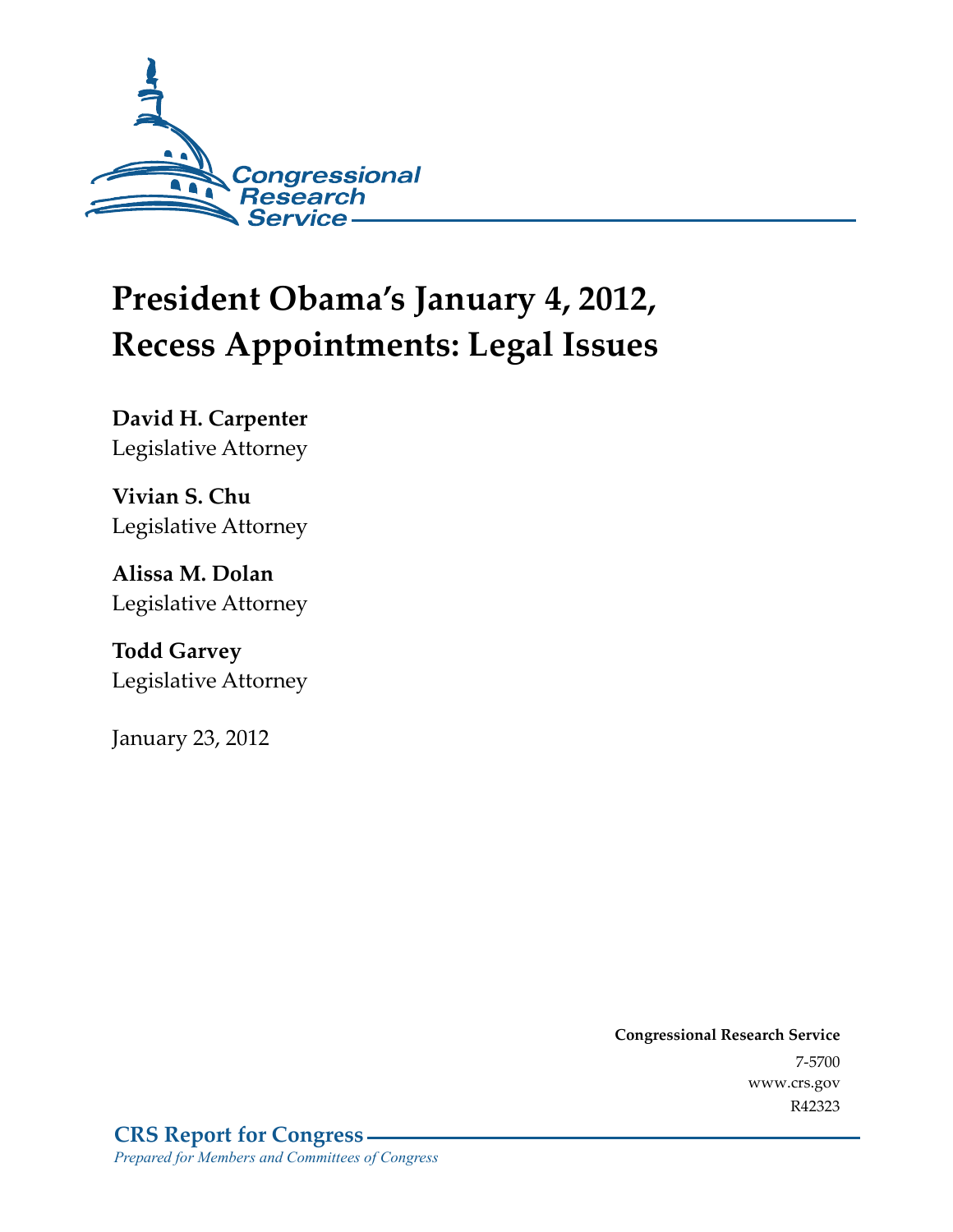## **Summary**

The U.S. Constitution establishes two methods by which Presidents may appoint officers of the United States: either with the advice and consent of the Senate, or unilaterally "during the Recess of the Senate." These two constitutional provisions have long served as sources of political tension between Presidents and Congresses, and the same has held true since President Obama took office.

At the end of the first session of the  $112<sup>th</sup>$  Congress, the Senate had not acted upon the nominations of the Director to the recently established Bureau of Consumer Financial Protection (CFPB or Bureau) or of members to the National Labor Relations Board (NLRB). On December 17, 2011, the Senate adopted a unanimous consent agreement that established a series of "pro forma" sessions to occur from December 20, 2011, until January 23, 2012, with brief recesses in between. The unanimous consent agreement established that "no business" would be conducted during the pro forma sessions and that the second session would begin at 12:00 p.m., January 3, 2012.

On January 4, 2012, despite the periodic pro forma sessions of the Senate, the President, asserting his Recess Appointments Clause powers, announced his intent to appoint Richard Cordray to be Director of the CFPB and Terrence F. Flynn, Sharon Block, and Richard F. Griffin Jr. to be Members of the NLRB. The unique facts underlying the President's January 4, 2012, recess appointments raise a number of unresolved constitutional questions regarding the scope of the Recess Appointments Clause. However, the Clause itself contains ambiguities, and with a lack of judicial precedent that may otherwise elucidate the provision, it is difficult to predict how a reviewing court would define the contours of the President's recess appointment authority.

If the President's recess appointments are challenged, it appears the most likely plaintiffs to satisfy the court's standing requirements would be a private individual or association who, following the appointments, has suffered an injury as a result of some discrete action taken by the CFPB or NLRB. Were the court to proceed to the merits of the challenge, the primary question presented would likely be whether the President made the January 4 recess appointments "during a recess of the Senate." This issue, however, appears to involve questions of separation of powers and the internal proceedings of the Senate, and may potentially be deemed to involve political questions inappropriate for judicial review and better resolved by the President and Congress. Finally, even if the recess appointments are considered constitutionally valid, it appears likely that other questions may be raised as to Director Cordray's authority.

This report analyzes the legal issues associated with the President's asserted exercise of his Recess Appointments Clause power on January 4, 2012. The report begins with a general legal overview of the Recess Appointments Clause. This is followed by an analysis of two legal principles, standing and the political question doctrine, which may impede a reviewing court from reaching the merits of a potential legal challenge to the appointments. The examination of these justiciability issues is followed by an analysis of the constitutional validity of the appointments; potential statutory restrictions on a recess appointee's authority to exercise the powers of the CFPB; and how actions taken by the recess appointees could be impacted by a court ruling that the appointments are unlawful.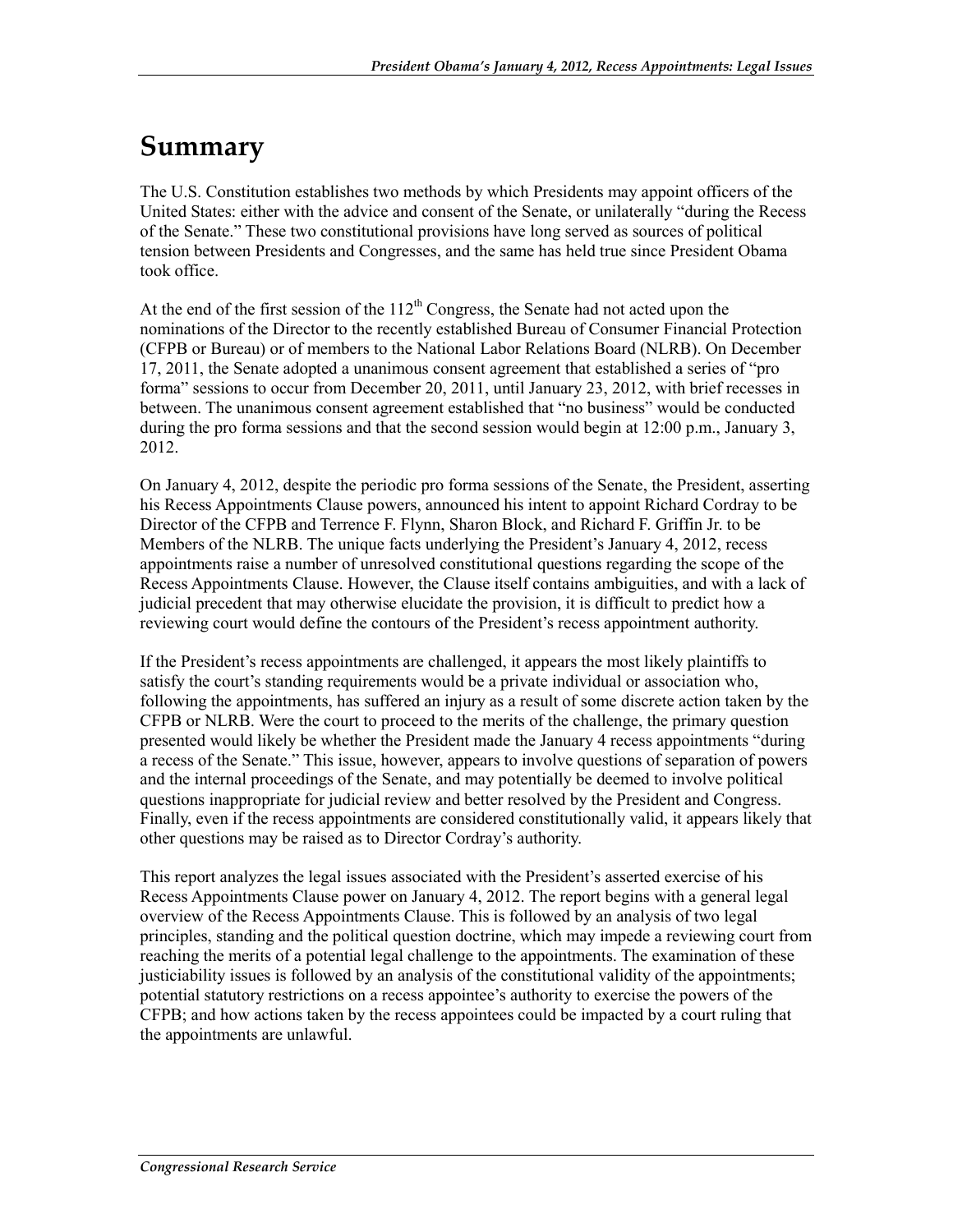## **Contents**

| Private Individuals or Associations Challenging President Obama's                                                                                                     |  |
|-----------------------------------------------------------------------------------------------------------------------------------------------------------------------|--|
|                                                                                                                                                                       |  |
|                                                                                                                                                                       |  |
|                                                                                                                                                                       |  |
|                                                                                                                                                                       |  |
| Were the Appointments Made During a Sufficient "Recess of the Senate"? 14                                                                                             |  |
| Did the Pro Forma Sessions Create Recesses Insufficient for Recess Appointments? 16<br>Must the Senate Be in a Recess for a Minimum Number of Days Before a President |  |
|                                                                                                                                                                       |  |
| Does the Adjournment Clause Give Meaning to "Recess" for Purposes of the                                                                                              |  |
| Are There Other Criteria that Could Give Meaning to "Recess" for Purposes of                                                                                          |  |
|                                                                                                                                                                       |  |
| Potential Separation of Powers Concerns Associated with the Prolonged Use of Pro                                                                                      |  |
|                                                                                                                                                                       |  |
| If the Appointments Are Lawful, Do the Statutory Provisions of the Consumer Financial                                                                                 |  |
|                                                                                                                                                                       |  |
|                                                                                                                                                                       |  |
|                                                                                                                                                                       |  |
| Interpretation One: Cordray Assumes Both the Newly Established and                                                                                                    |  |
|                                                                                                                                                                       |  |
| Interpretation Two: Cordray Only Assumes the Newly Established Authorities,                                                                                           |  |
|                                                                                                                                                                       |  |
|                                                                                                                                                                       |  |
|                                                                                                                                                                       |  |
| Does Interpretation Two Act as a Limitation on the President's Authority to Make                                                                                      |  |
| Does a Congressional Restriction on the Powers Exercised by a Recess Appointee                                                                                        |  |
|                                                                                                                                                                       |  |
|                                                                                                                                                                       |  |
|                                                                                                                                                                       |  |
|                                                                                                                                                                       |  |

### **Contacts**

|--|--|--|--|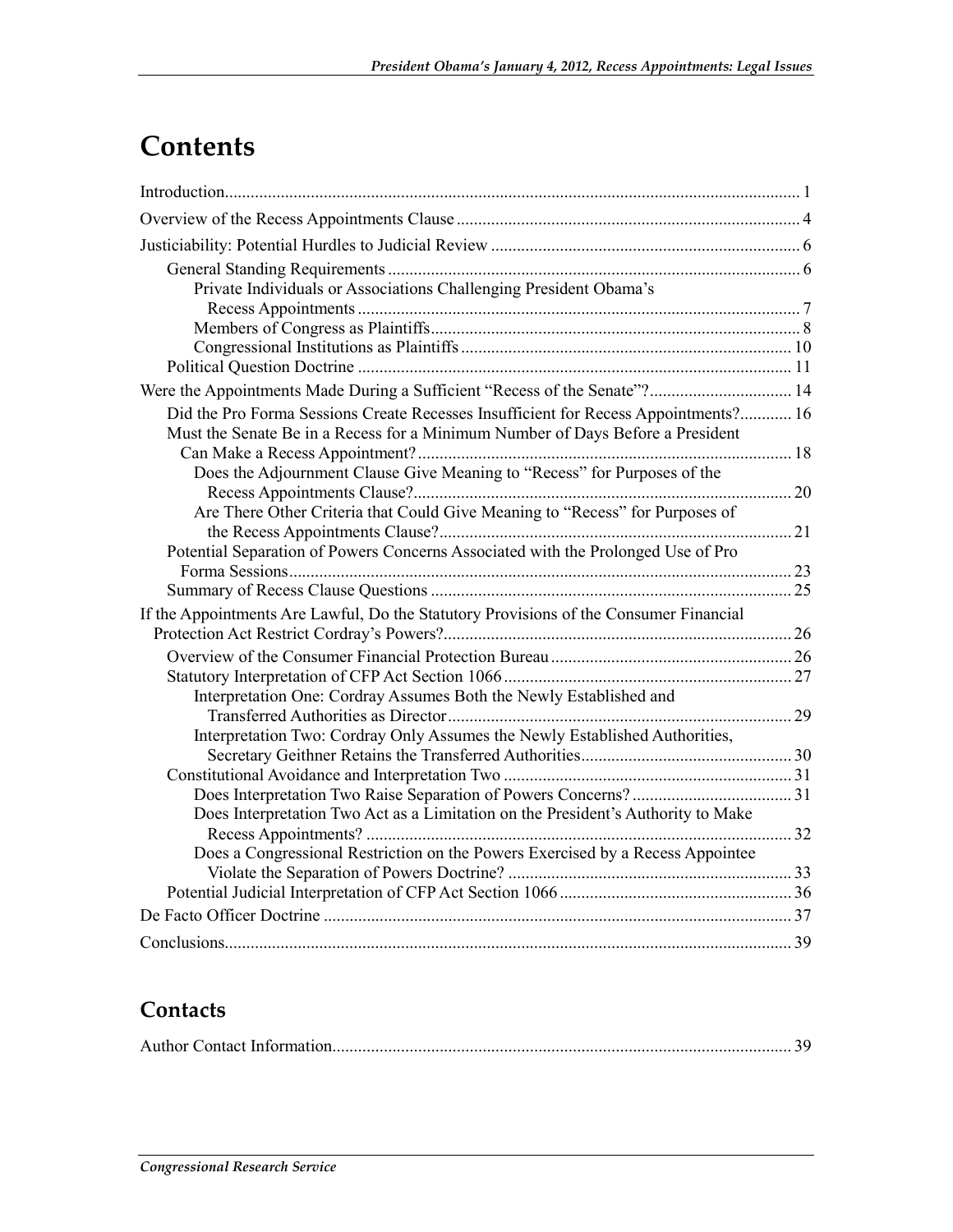## **Introduction**

The U.S. Constitution establishes two methods by which Presidents may appoint officers of the United States: either with the advice and consent of the Senate,<sup>1</sup> or unilaterally "during the Recess" of the Senate."<sup>2</sup> These two constitutional provisions have long served as sources of political tension between Presidents and Congresses,<sup>3</sup> and the same has held true since President Obama took office. This tension is illuminated by President Obama's difficulty in obtaining Senate confirmation of nominations for the Directorship of the newly-established Bureau of Consumer Financial Protection (CFPB or Bureau) and Members of the National Labor Relations Board (NLRB or Board).

President Obama formally nominated Richard Cordray to be the first Director of the CFPB on July 18, 2011.<sup>4</sup> In May 2011, 44 Senators signed a letter to the President stating that they would oppose the confirmation of any nominee to serve as CFPB Director until substantive changes to the structure of the Bureau were enacted into law.<sup>5</sup> On October 6, 2011, the Senate Committee on Banking, Housing, and Urban Affairs (Senate Banking Committee) approved Cordray's nomination for a full vote of the Senate.<sup>6</sup> However, on December 8, 2011, the Senate fell seven votes shy of the 60-vote threshold necessary to reach cloture and move to a vote on the nomination.<sup>7</sup>

The NLRB, an agency with certain powers to investigate and adjudicate unfair labor practices, consists of up to five officials who are to be appointed by the President with the advice and consent of the Senate.<sup>8</sup> However, there have been periods during the presidencies of both George W. Bush and Obama in which the board has had vacancies, including a period of more than two years in which the NLRB operated with only two members. In a 2010 decision, *New Process*  Steel, L.P. v. National Labor Relations Board,<sup>9</sup> the U.S. Supreme Court ruled that the National Labor Relations Act prevents the NLRB from exercising rulemaking powers without having three or more acting members. In 2010, the NLRB had operated with a quorum of three or more members; however, by August 2011, there were only three members remaining, the minimum number of members required to establish a quorum. The NLRB was slated to lose one member by

<sup>&</sup>lt;sup>1</sup> U.S. CONST. Art. II, §2, cl. 2 (Appointments Clause). The Appointments Clause further provides: "... the Congress may by Law vest the Appointment of such inferior Officers, as they think proper, in the President alone, in the Courts of Law, or in the Heads of Departments."

<sup>&</sup>lt;sup>2</sup> U.S. CONST. Art. II, §2, cl. 3 (Recess Appointments Clause).

<sup>3</sup> CRS Report RL33009, *Recess Appointments: A Legal Overview*, by Vivian S. Chu, at 2 (citing numerous examples of contentious recess appointments).

<sup>4</sup> 157 CONG. REC. S4646 (daily ed. July 18, 2011). See also *President Obama Nominates Richard Cordray to Lead Consumer Financial Protection Bureau*, The White House Blog, July 18, 2011, available at http://www.whitehouse.gov/blog/2011/07/18/president-obama-nominates-richard-cordray-lead-consumer-financial-

protection-bureau.

<sup>5</sup> *44 U.S. Sen. to Obama: No Accountability, No Confirmation*, Sen. Richard Shelby, News Release, May 5, 2011, available at http://shelby.senate.gov/public/index.cfm/2011/5/44-u-s-sens-to-obama-no-accountability-no-confirmation.

<sup>6</sup> *Johnson Statement on Committee Approval of Richard Cordray's Nomination to Lead the CFPB*, S. Comm. on Banking, Hous., and Urban Affairs, Press Release, Oct. 6, 2011, available at http://banking.senate.gov/public/ index.cfm?FuseAction=Newsroom.PressReleases&ContentRecord\_id=d9d510a6-c46e-c82f-11bd-f76798a1ab1c.

<sup>7</sup> 157 CONG. REC. S8429 (daily ed. Dec. 8, 2011).

 $8$  29 U.S.C. §153.

 $9^9$  560 U.S.  $\qquad$  ; 130 S. Ct. 2635 (2010).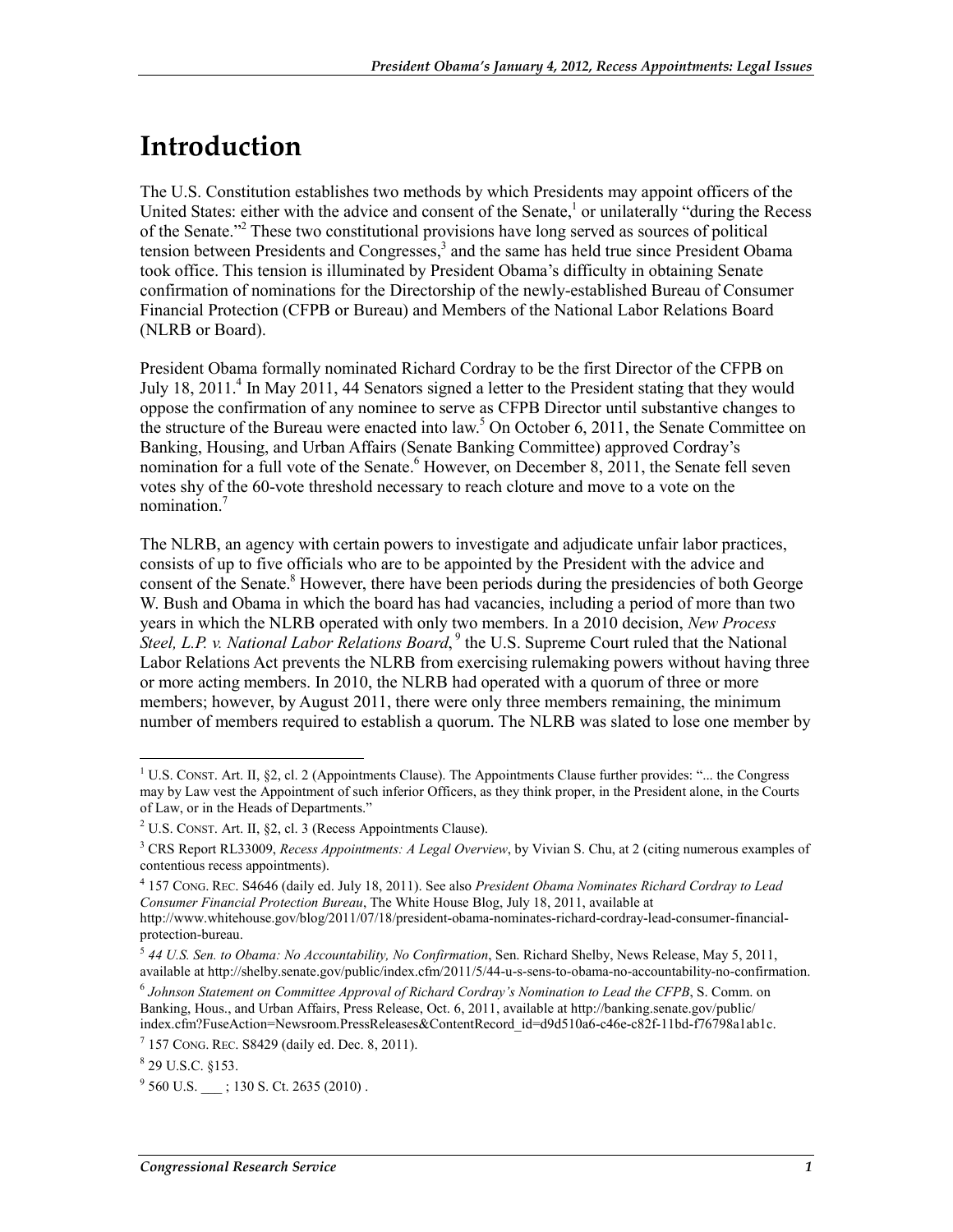the end of the first session of the  $112<sup>th</sup>$  Congress. Therefore, in an effort to prevent board membership from dropping below the minimum quorum required for the NLRB to fully conduct business, President Obama nominated Terrence F. Flynn, Sharon Block, and Richard F. Griffin Jr. to be Board members.<sup>10</sup> However, the Senate did not confirm any of the nominees before the third member's term expired.

Following Senate inaction, the President reportedly considered making recess appointments should the Senate go into recess. However, the Senate, at various times during the  $112<sup>th</sup>$  Congress, has held "pro forma" sessions, which are intended, at least in part, to prevent the existence of a Senate recess sufficient to permit the President to exercise his constitutional authority to unilaterally appoint officers.<sup>11</sup> These pro forma sessions typically are governed by unanimous consent agreements of the Senate that prohibit the chamber from conducting any formal business.<sup>12</sup> The pro forma sessions generally have been held every three or four days, and typically consist of a single Senator gaveling in the session and, shortly thereafter, gaveling the session out.

On December 17, 2011, the Senate adopted a unanimous consent agreement that scheduled a series of pro forma sessions to occur from December 20, 2011, until January 23, 2012, with brief recesses in between. The unanimous consent agreement established that "no business" would be conducted during the pro forma sessions and that the second session would begin at 12:00 p.m., January 3,  $2012<sup>13</sup>$ 

 $11$  This use of pro forma sessions to prevent the President from making recess appointments is a relatively new convention that apparently was first exercised in November 2007. These sessions may be conducted by the will of the Senate, alone, or they may be prompted by the House's refusal to consent to a request of the Senate to adjourn for longer than three days, as required by the Adjournment Clause. This constitutional provision requires both houses of Congress to get approval from the other in order to "adjourn for more than three days." U.S. CONST. Art. I, §5, cl. 4. Although initially instituted by the Senate as a means of preventing the President from making recess appointments, today the practice is more often compelled by the lack of agreement between the House and Senate pursuant to the Adjournment Clause. Neither the House nor the Senate had introduced a concurrent resolution of adjournment from May 12, 2011, until January 3, 2012. In a June 2011 letter to House Leadership, numerous Members of the House requested that "all appropriate measures be taken to prevent any and all recess appointments by preventing the Senate from officially recessing for the remainder of the 112<sup>th</sup> Congress." Letter to the Speaker of the House John Boehner, et al., June 15, 2011, available at http://landry.house.gov/sites/landry.house.gov/files/documents/

<sup>13</sup> 157 CONG. REC. S883-S8784 (daily ed. Dec. 17, 2011). The unanimous consent agreement stated, in its entirety:

(continued...)

<sup>&</sup>lt;u>.</u>  $^{10}$  157 CONG. REC. S68 (daily ed. Jan. 5, 2011) (Flynn); 157 CONG. REC. S8691 (daily ed. Dec. 15, 2011) (Block and Griffin Jr.).

Freshmen%20Recess%20Appointment%20Letter.pdf. A similar letter addressed to House leadership was signed by a group of Senators on May 25, 2011. *Vitter, DeMint Urge House to Block Controversial Recess Appointments*, U.S. Sen. David Vitter, Press Release, May 25, 2011, available at http://vitter.senate.gov/public/index.cfm?FuseAction= PressRoom.PressReleases&ContentRecord\_id=290b81a7-802a-23ad-4359-6d2436e2eb77&Region\_id=&Issue\_id=.

<sup>&</sup>lt;sup>12</sup> However, the Senate can agree to conduct business pursuant to a subsequent unanimous consent agreement. See, e.g., 157 CONG. REC. S8789 (daily ed. Dec. 23, 2011) (ordering, by unanimous consent, the passage of H.R. 3765, the Temporary Payroll Tax Cut Continuation Act of 2011).

Madam President, I ask unanimous consent that when the Senate completes its business today, it adjourn and convene for pro forma sessions only, with no business conducted on the following dates and times, and that following each pro forma session the Senate adjourn until the following pro forma session: Tuesday, December 20, at 11 a.m.; Friday, December 23, at 9:30 a.m.; Tuesday, December 27, at 12 p.m.; Friday, December 30, at 11 a.m.; and that the second session of the 112<sup>th</sup> Congress convene on Tuesday, January 3, at 12 p.m. for a pro forma session only, with no business conducted, and that following the pro forma session the Senate adjourn and convene for pro forma sessions only, with no business conducted on the following dates and times, and that following each pro forma session the Senate adjourn until the following pro forma session: Friday, January 6,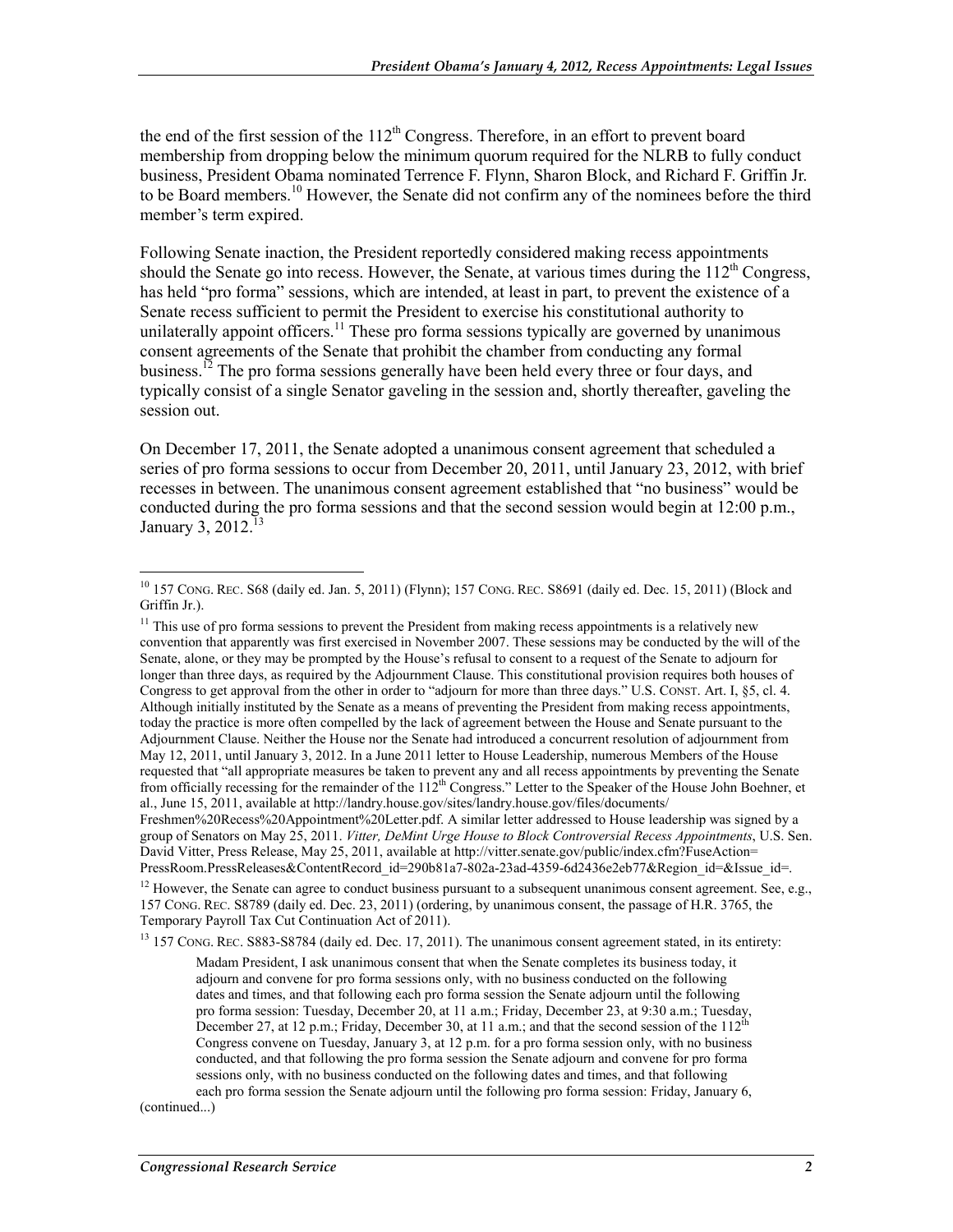On January 4, 2012, despite the periodic pro forma sessions of the Senate, the President, asserting his authority under the Recess Appointments Clause, announced his intent to appoint Cordray to serve as the first CFPB Director and Block, Griffin Jr., and Terrence F. Flynn, to be members of the NLRB.<sup>14</sup> The appointments occurred in the time between pro forma sessions on January 3 and January 6, 2012.

The President's actions have proven to be contentious.<sup>15</sup> In addition to their impact on relations between the executive and legislative branches, these appointments also raise a number of significant legal questions regarding the scope of the President's authority under the Recess Appointments Clause and the statutory authorities these individuals may exercise—questions that may spark litigation.<sup>16</sup>

This report analyzes the legal issues associated with the President's exercise of his Recess Appointments Clause power on January 4, 2012. To set the framework of our discussion, the report begins with a general legal overview of the Recess Appointments Clause. This is followed by an analysis of two legal principles, standing and the political question doctrine, which may impede a reviewing court from reaching the merits of a potential legal challenge to the appointments. The examination of these justiciability issues is followed by an analysis of the constitutional validity of the appointments; potential statutory restrictions on a recess appointee's authority to exercise the powers of the CFPB; and how actions taken by the recess appointees may be impacted by a court ruling that the appointments are unlawful.

(...continued)

at 11 a.m.; Tuesday, January 10, at 11 a.m.; Friday, January 13, at 12 p.m.; Tuesday, January 17, at 10:15 a.m.; Friday, January 20, at 2 p.m.; and that the Senate adjourn on Friday, January 20, until 2 p.m. on Monday, January 23; that following the prayer and pledge, the Journal of proceedings be approved to date, the morning hour be deemed expired, and the time for the two leaders be reserved for their use later in the day; further, that following any leader remarks the Senate be in a period of morning business until 4 p.m., with Senators permitted to speak therein for up to 10 minutes each, and that following morning business, the Senate proceed to executive session under the previous order.

<sup>&</sup>lt;sup>14</sup> President Obama Announces Recess Appointments to Key Administration Posts, White House, Press Release, Jan. 4, 2012, available at http://www.whitehouse.gov/the-press-office/2012/01/04/president-obama-announces-recessappointments-key-administration-posts.

<sup>15</sup> See, e.g., Jennifer Rubin, *Obama's recess appointments: The ex-law professor makes a power grab*, Wash. Post, Jan. 5, 2012.

<sup>16</sup> See, e.g., Jeremy Pelofsky, *Analysis: Obama consumer chief decision under a legal cloud*, Reuters, Jan. 5, 2012; Kevin Bodardus, *Obama defies lawmakers with recess appointments to labor board*, The Hill, Jan. 4, 2012 (reporting that the Association of Builders & Contractors and the National Association of Manufacturers are considering legal action); Peter Schroeder, *Court fight over recess appointments 'almost certain,' Chamber says*, The Hill, Jan. 4, 2012 (quoting a high-ranking official with the U.S. Chamber of Commerce: "What we do know is .. it's almost certain ultimately a court will decide if what the president did is legal or not.").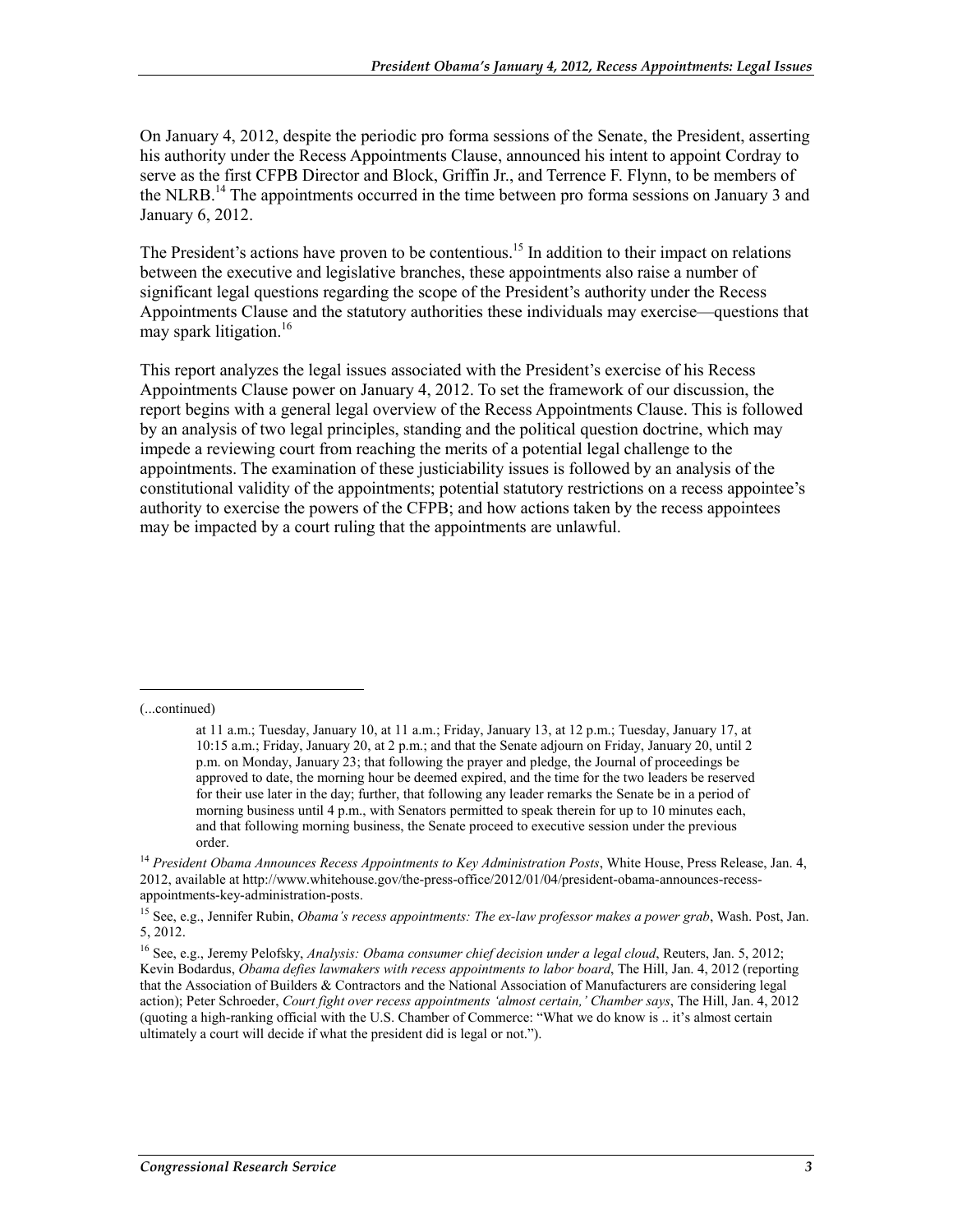## **Overview of the Recess Appointments Clause17**

The U.S. Constitution explicitly provides the President with two methods of appointing officers of the United States. First, the Appointments Clause establishes that the President "shall nominate, and by and with the Advice and Consent of the Senate, shall appoint Ambassadors, other public Ministers and Consuls, Judges of the supreme Court, and all other Officers of the United States, whose Appointments are not herein otherwise provided for and which shall be established by Law."<sup>18</sup> Second, the Recess Appointments Clause authorizes the President to "fill" up all Vacancies that may happen during the Recess of the Senate, by granting Commissions which shall expire at the End of their next Session."<sup>19</sup> During the meetings of the Constitutional Convention, there was no debate on the Recess Appointments Clause.<sup>20</sup> However, in light of the constitutional text and historical pronouncements, it is generally accepted that the Recess Appointments Clause was designed to foster administrative continuity by enabling the President to ensure unfettered operation of the government during periods when the Senate was not in session and, therefore, unable to perform its advice and consent function.<sup>21</sup>

The inherent ambiguities of the Recess Appointments Clause, such as the interpretation of the phrases "Vacancies that may happen" and "Recess of the Senate," have primarily received formal consideration from the executive branch in the form of Attorneys General opinions, with only periodic attention from the courts and Congress.22 Some interpretive questions surrounding the Clause are generally regarded as settled. For example, through interpretation and practice, a "Recess" for purposes of the Recess Appointments Clause encompasses both the inter- and intrasession recesses of the Congress.<sup>23</sup> While there have been varying opinions about the

<sup>1</sup> 17 For further information on the existing legal landscape, see CRS Report RL33009, *Recess Appointments: A Legal Overview*, by Vivian S. Chu. For general information on recess appointments, see CRS Report RS21308, *Recess Appointments: Frequently Asked Questions*, by Henry B. Hogue.

 $18$  U.S. CONST., Art. II, §2, cl. 2. The Appointments Clause further provides: "... the Congress may by Law vest the Appointment of such inferior Officers, as they think proper, in the President alone, in the Courts of Law, or in the Heads of Departments."

<sup>19</sup> U.S. CONST., Art. II, §2, cl. 3.

<sup>&</sup>lt;sup>20</sup> M. Ferrand, *Records of the Federal Convention of 1787*, at 533, 540, 574, 600 (rev. ed. 1966). The Clause was first drafted in Hamilton's plan of government, adopted upon motion of Richard Spaight of North Carolina, and left unchanged by the Committee of Style. See *id*.

<sup>&</sup>lt;sup>21</sup> In Federalist No. 67, Alexander Hamilton wrote of the Recess Appointments Clause "The relation in which that clause stands to the [Appointments Clause] ... denotes it to be nothing more than a supplement to the other, for the purpose of establishing an auxiliary method of appointment, in cases to which the general method was inadequate. The ordinary power of appointment ... [can] ... only be exercised during the session of the Senate; but as it would have been improper to oblige this body to be continually in session for the appointment of officers and as vacancies might happen ... it might be necessary for the public service to fill without delay, the succeeding clause is evidently intended to authorize the President, *singly*, to make temporary appointments ..." The Federalist, No. 67, at 409-10 (Alexander Hamilton) (Clinton Rossiter ed. 1961) (emphasis in original).

 $^{22}$  For example, aspects of the recess appointments power were considered as early as 1792, and there were at least 19 formal Attorneys General opinions in the  $19<sup>th</sup>$  century on recess appointments, the earliest written in 1823.

<sup>&</sup>lt;sup>23</sup> Generally, an intersession recess is between *sine die* adjournment of one session and the convening of the next. An intrasession recess is a recess, or a brief adjournment, within a session. See Evans v. Stephens, 387 F.3d 1220 ( $11<sup>th</sup>$  Cir. 2004) (concluding that the "Recess of the Senate" includes intrasession recesses). However, the first formal Attorney General opinion on the matter concluded that the phrase applied only to adjournments between sessions of Congress (intersession recess). 23 Op. A.G. 599 (1901). Twenty years later, this position was abandoned, and the Attorney General concluded that an appointment made during a 29-day intrasession recess was constitutional. 33 Op. A.G. 20, 23 (1921). Subsequent Attorneys General opinions and Department of Justice Office of Legal Counsel opinions have continued to support the constitutionality of intrasession recess appointments. See 16 Op. O.L.C. 15 (1992).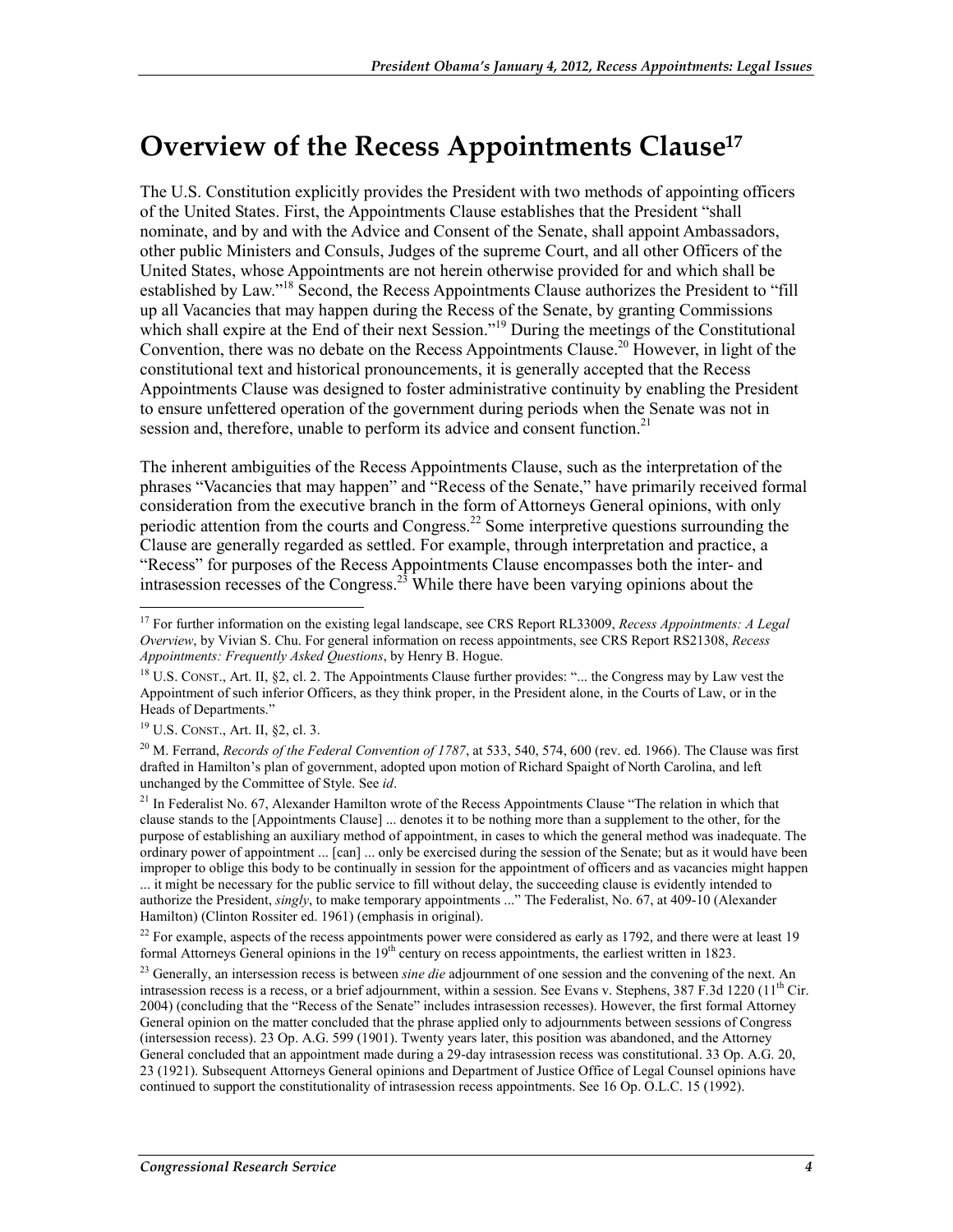duration of an intrasession recess sufficient for the President to make a recess appointment, the shortest duration in the modern era for an intrasession recess appointment has been 10 days.<sup>24</sup>

In addition, it is generally understood that the commission of a recess appointee expires at the *sine die* adjournment of the Senate's "next Session."25 In practice, an individual receiving an intersession appointment would serve until the end of the following session. However, an individual receiving an intrasession appointment—for example, during the traditional August recess of a first session of Congress—would serve until the end of the following session, that is, the end of the second session. As an intrasession recess appointment during the second session of the  $112<sup>th</sup>$  Congress, President Obama's January 4 appointments could serve until the end of the first session of the  $113<sup>th</sup>$  Congress.

Furthermore, as a constitutional matter, a recess appointee possesses the same legal authority as a confirmed appointee. In upholding the President's authority to make a recess appointment of an Article III judge, the U.S. Court of Appeals for the Eleventh Circuit  $(11<sup>th</sup> Circuit)$  stated:

The Constitution, on its face, neither distinguishes nor limits the powers that a recess appointee may exercise while in office. That is, during the limited term in which a recess appointee serves, the appointee is afforded the full extent of authority commensurate with that office. $26$ 

Similarly, a federal district court explained:

There is nothing to suggest that the Recess Appointments Clause was designed as some sort of extraordinary and lesser method of appointment.… In the absence of persuasive evidence to the contrary, it is therefore not appropriate to assume that this Clause has a species of subordinate standing in the constitutional scheme…. There is no justification for implying additional restrictions not supported by the constitutional language.<sup>27</sup>

Congress has, however, attempted to dissuade the President from making recess appointments through legislation. For example, Congress has passed legislation that restricts certain recess appointees from receiving salaries.<sup>28</sup>

<sup>&</sup>lt;u>.</u>  $24$  Excluding the January 2012 appointments, the shortest intrasession recess appointment since the Reagan presidency was made by President Clinton during an intrasession recess of 10 days. Other appointments made during short intrasession recesses include by President George W. Bush conferring four recess appointments during an 11-day recess ending on April 19, 2004.

<sup>&</sup>lt;sup>25</sup> See 41 Op. A.G. 463, 470-471 (1960); 28 Comp. Gen. 121 (1948). In contrast, a confirmed appointee will serve at the pleasure of the President, subject to the statutory requirements of the position.

<sup>26</sup> *Evans*, 387 F.3d at 1223-24.

<sup>&</sup>lt;sup>27</sup> Staebler v. Carter, 464 F. Supp. 585, 597 (D.D.C. 1979) (addressing the plaintiff's argument that the recess appointment power was intended to be restricted to instances of absolute need, that is, when no person is available to occupy the office on any tenable basis). See also Swan v. Clinton, 100 F.3d 973, 987 (D.C. Cir. 1996) (rejecting the plaintiff's argument that "rests on the assumption that a recess appointment is somehow a constitutionally inferior procedure, not entirely valid or in some way suspect, an assumption that the Constitution precludes us from making.").

 $28$  5 U.S.C. 85503 (generally restricting payment from the Treasury to a recess appointee unless one of three exceptions applies). The appointees to the CFPB and NLRB likely would fall under an exception to the general statutory prohibition on payment of salary to recess appointees. Under 5 U.S.C.  $\S 5503(a)(2)$ , a recess appointee may be paid if, at the end of the session, a nomination is pending for the office and the nomination is not of an individual who had been given a recess appointment during the preceding recess. In each appointee's case, a nomination had been pending for that individual at the end of the first session of the  $112<sup>th</sup>$  Congress, and none of them had served as a prior recess appointee. However, an argument could be made questioning whether the statutory restriction on payment would be (continued...)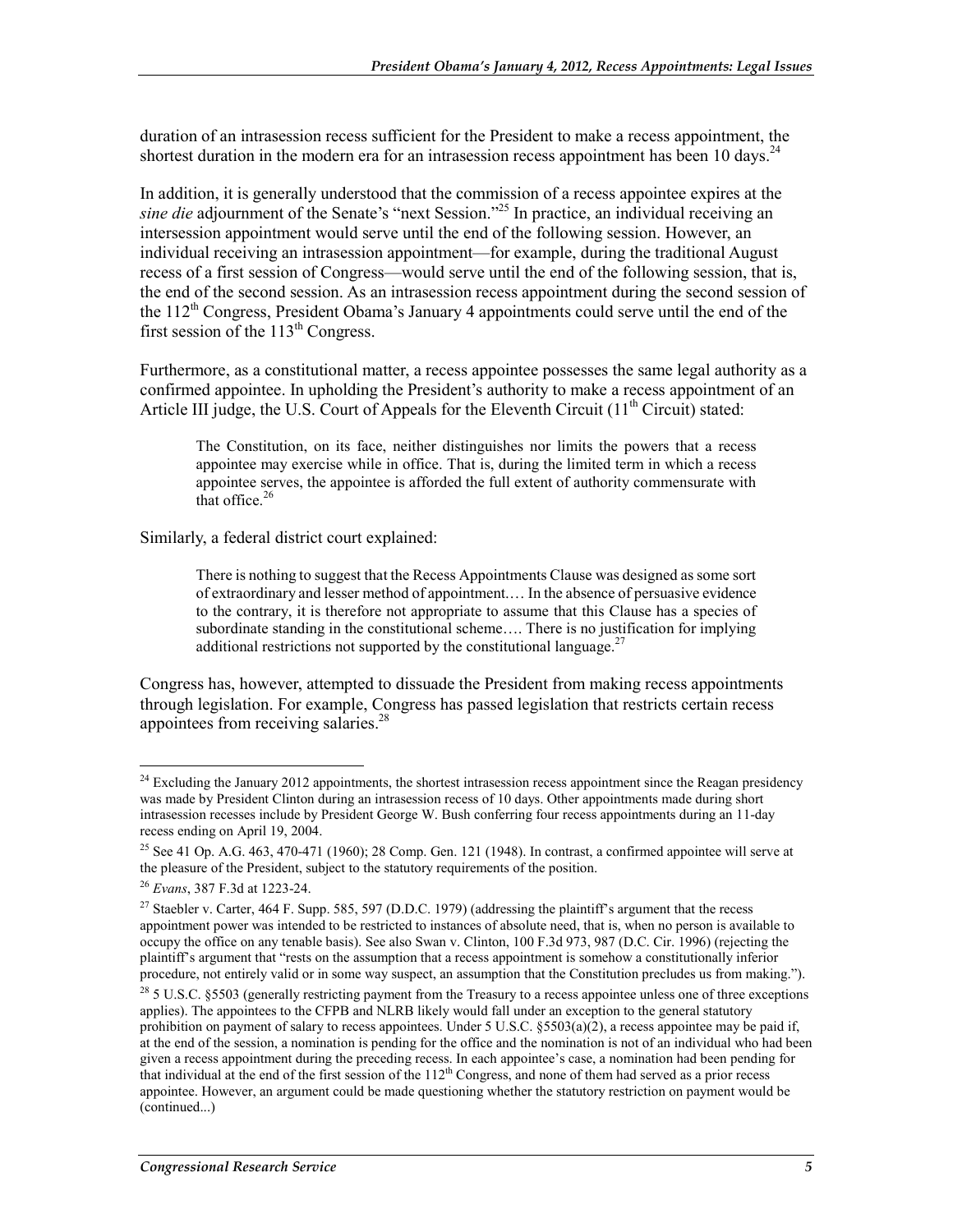Given the historical interpretation of the Recess Appointments Clause and the historical use of its authority, the President's appointments of Cordray, Flynn, Block, and Griffin Jr. during a threeday recess between pro forma sessions raises a number of significant legal questions that may lead to judicial challenge. However, prior to assessing the merits of any challenge, a reviewing court would first consider a number of preliminary questions of justiciability—including whether the plaintiffs who have brought the claim have standing and whether the asserted claims present matters appropriately resolved by a court. An extended preliminary discussion of these justiciability questions is necessary because they may have relevance to many of the underlying legal questions posed by the Recess Appointments Clause, the President's recent actions thereunder, and the operation of the statutory authorities exercised by the recess appointees in this case.

## **Justiciability: Potential Hurdles to Judicial Review**

Although the Supreme Court has established a number of "justiciability" doctrines to ensure that a claim is properly before a court, concerns relating to standing and the political question doctrine appear to present the most likely hurdles to judicial resolution of any challenge to the President's appointments.<sup>29</sup> The standing doctrine asks whether the particular plaintiff has a legal right to a judicial determination on the merits before the court, while the political question doctrine asks whether the claim presented is inappropriate for judicial review. If a court determines that a plaintiff lacks standing or that the nature of the questions presented precludes review, the court will dismiss the claim, leaving the status quo undisturbed.

### **General Standing Requirements**

The law with respect to standing is a mix of both constitutional requirements and prudential considerations.<sup>30</sup> To satisfy Article III constitutional standing, a plaintiff must satisfy three requirements.<sup>31</sup> First, a plaintiff must allege to have suffered an injury in fact, which is personal, concrete, and particularized, not vague or abstract.<sup>32</sup> Second, the plaintiff's injury must be "fairly" traceable to the defendant's allegedly unlawful conduct."33 Third, the plaintiff's injury must be an injury that is likely to be redressed by the relief requested from the court.<sup>34</sup>

<sup>(...</sup>continued)

applicable to a recess appointed Director of the CFPB because it seems uncertain whether "payment ... [would be] made from the Treasury" to such a recess appointee, given the funding structure of the CFPB. See 15 Op. O.L.C. 91, 93 (1991) (concluding that recess appointees to the Federal Housing Finance Board (FHFB) could still be paid notwithstanding 5 U.S.C. §5503, as the salaries of the directors were not paid from the Treasury but "[r]ather, they derive from nonappropriated funds that the FHFB has deposited in a Treasury account.").

<sup>&</sup>lt;sup>29</sup> Other doctrines of justiciability include ripeness, and mootness.

<sup>&</sup>lt;sup>30</sup> See Dep't of Commerce v. House of Representatives, 525 U.S. 316, 328-29 (1999). By law, Congress can grant a right to sue to a plaintiff who otherwise lacks standing. According to the Court, however, such a law can eliminate only prudential, but not constitutional, standing requirements. See Raines v. Byrd, 521 U.S. 811, 820 n..3 (1997).

 $31$  Article III of the Constitution specifically limits the exercise of federal judicial power to "cases" and "controversies." U.S. CONST. Art. III, §2.

<sup>32</sup> *Raines*, 521 U.S. at 819; Allen v. Wright, 468 U.S. 737, 751 (1984).

<sup>33</sup> *Allen*, 468 U.S. at 751.

 $34$  *Id.*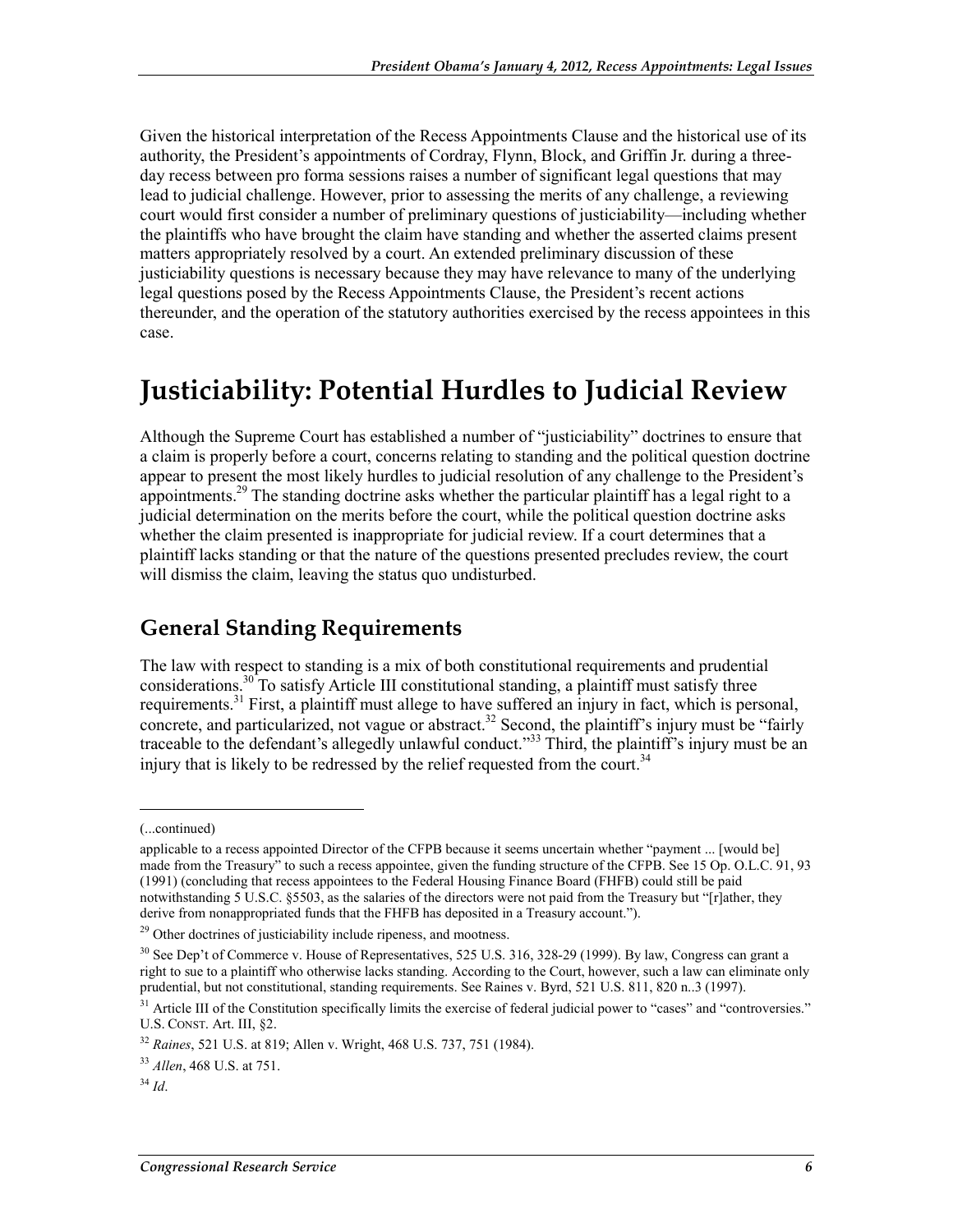In addition to the constitutional questions posed by the doctrine of standing, federal courts also follow a well-developed set of prudential principles that are relevant to a standing inquiry.<sup>35</sup> Like their constitutional counterparts, these judicially created limits are "founded in concern about the proper—and properly limited—role of the courts in a democratic society."<sup>36</sup> However, unlike the constitutional requirements, prudential standing requirements "can be modified or abrogated by Congress."37 These prudential principles require that (1) a plaintiff assert his own legal rights and interests, not those of a third party; (2) a plaintiff's complaint be encompassed by the "zone of interests" protected or regulated by the constitutional or statutory guarantee at issue; and (3) the court not adjudicate "abstract questions of wide public significance which amount to generalized grievances pervasively shared and most appropriately addressed in the representative branches."38

A challenge to President Obama's recess appointments will likely come from one of three classes of plaintiffs. A private individual who has suffered an injury as a result of some discrete action by either the CFPB or the NLRB would be the most likely plaintiff to obtain standing. However, given the separation of powers issues associated with the President's recess appointments, either individual Members of Congress, or the Senate as a whole may also seek to challenge the appointments. Congressional plaintiffs, however, would need to survive an "especially rigorous" standing inquiry.

#### **Private Individuals or Associations Challenging President Obama's Recess Appointments**

Private plaintiffs must comply with the three constitutional standing requirements and the judicially imposed prudential principles. Private plaintiffs who are impacted by rules issued or enforcement actions implemented against them by the CFPB or NLRB after President Obama's recess appointments may likely have standing to challenge the validity of the appointments.<sup>39</sup> These private plaintiffs may include individuals, businesses, or an association suing on behalf of its members, if it meets the independent requirements of associational standing.<sup>40</sup>

These claims would assert either that the Director lacked the authority to take action due to his improper appointment, or that the NLRB lacked a quorum given that three of the five board

<sup>&</sup>lt;u>.</u> 35 Bennett v. Spear, 520 U.S. 154, 162 (1997).

<sup>36</sup> *Id.*

<sup>37</sup> *Id*.

<sup>&</sup>lt;sup>38</sup> Valley Forge Christian Coll. v. Americans United for the Separation of Church and State, 454 U.S. 464, 474 (1982) (internal quotations omitted).

<sup>&</sup>lt;sup>39</sup> Andrade v. Lauer, 729 F.2d 1475, 1495-96 (D.C. Cir. 1984) (finding that federal employees challenging their dismissals because the appointment of the officials ordering the dismissals contravened the Appointments Clause, had standing even if the employees could be dismissed by a properly appointed official). Private plaintiffs may likely have standing to challenge CFPB actions, taken at the direction and under the authority of Cordray, or NLRB actions taken after January 4, 2012, even if the agency could have taken the same action before January 4, 2012, because plaintiffs would be alleging an injury based on the agency improperly taking action against them.

 $^{40}$  An association has standing to sue on behalf of its members when: (1) its members would otherwise have standing to sue in their own right; (2) the interests it seeks to protect are germane to the organization's purpose; and (3) neither the claim asserted nor the relief requested requires the participation in the lawsuit of the individual members. Hunt v. Wash. State Apple Adver. Comm'n, 432 U.S. 333, 343 (1977). The third prong is a prudential, rather than constitutional, requirement. See United Food & Commercial Workers v. Brown Grp*.*, 517 U.S. 544 (1996).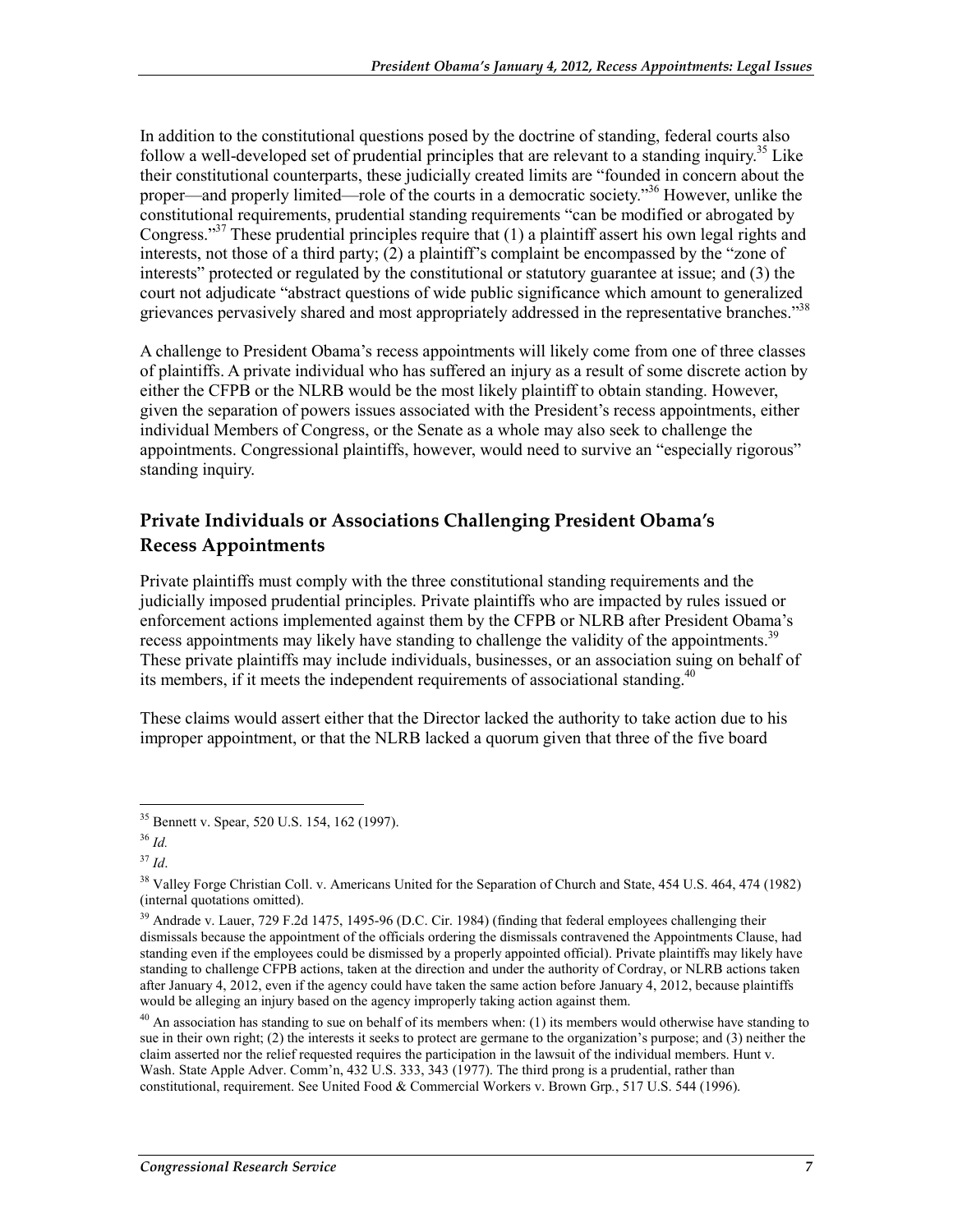members were improperly appointed. Private plaintiffs would also need to ensure that their claims are ripe $4$ <sup>1</sup> and that their alleged injury is sufficiently concrete and particularized.

The recent case *New Process Steel, L.P. v. NLRB*<sup>42</sup> provides an example of how a private plaintiff may obtain standing based on an injury arising from an agency action. In *New Process Steel, L.P.*, the court found that the plaintiff suffered a concrete and particularized injury in fact when the NLRB issued a decision finding it had engaged in unfair labor practices.<sup>43</sup> The Court found that the injury was personal, not vague or abstract, since the Board issued the decision specifically against New Process Steel and imposed mandatory conditions on the business to remedy its violation, including compensating its employees for any losses caused by the business's action.<sup>44</sup> Additionally, the Court found that the injury was fairly traceable to the actions of the NLRB, and it was the type of injury that is typically redressed via judicial action. A private plaintiff alleging an injury caused by actions taken by the CFPB or NLRB after the recess appointments were made that is similar to the injury alleged in *New Process Steel, L.P.* may be likely to have standing to challenge the validity of the appointments.

#### **Members of Congress as Plaintiffs**

The Supreme Court last delved into the issue of individual Member standing in its 1997 decision in *Raines v. Byrd*. 45 The Court held that six Members of Congress did not have standing to challenge the Line Item Veto Act of 1996 because their complaint did not establish that they had suffered a personal, particularized, and concrete injury.<sup>46</sup> In light of this decision, there appear to be two ways that a Member of Congress may satisfy the standing injury requirement discussed above. First, a Member plaintiff who alleges a personal injury, such as the loss of a Member's seat, may likely fulfill the injury requirement of standing.  $47$  Second, a Member plaintiff who alleges an institutional injury may likely also obtain standing, but only if the injury amounts to "vote nullification."48 Additionally, when a case invokes "core separation of powers questions at

<sup>&</sup>lt;u>.</u>  $41$  Plaintiffs must also show that their claim is ripe for judicial review, meaning that their injury is not speculative or based on future events that may not occur, but rather actual or imminent. Therefore, the plaintiffs' claim is more likely to be ripe if a promulgated rule has already caused actual injury, poses the risk of imminent injury, or has been enforced against them.

 $42$  560 U.S.  $\qquad$  ; 130 S. Ct. 2635 (2010).

<sup>&</sup>lt;sup>43</sup> New Process Steel L.P., Case 25-CA-30470, 2008 NLRB LEXIS 120 (finding the business's refusal to implement a collective bargaining agreement in negotiation with the employees' union was an unfair labor practice).

<sup>44</sup> *New Process Steel L.P.*, 130 S. Ct. at 2650 (holding that the business must adhere to the collective bargaining agreement and pay employees for losses in earnings or other benefits they were denied due to business's actions).  $45$  521 U.S. 811 (1997).

<sup>46</sup> *Id.* at 829.

<sup>&</sup>lt;sup>47</sup> See Powell v. McCormack, 395 U.S. 486 (1969) (holding that Rep. Powell had standing because he was able to demonstrate a private, personal injury—the loss of his seat and deprivation of his federal salary).

<sup>48</sup> *Raines*, 521 U.S. at 826 (noting that the plaintiff's alleged injury, a loss of legislative authority, was an institutional injury). The Court in *Coleman v. Miller*, 307 U.S. 433 (1939), held that Kansas state legislators who voted against a constitutional amendment that was ultimately ratified because of a tie-breaking vote cast by the lieutenant governor, had standing to bring suit against the state. The dissenting votes were essentially nullified by the tie-breaking vote. The *Raines* Court distinguished the injury alleged by the plaintiffs in that case ("the abstract dilution of institutional legislative power") from the injury asserted in *Coleman* (vote nullification) (521 U.S. at 826), and found it unnecessary to address the "precise parameters" of vote nullification. See also Campbell v. Clinton, 52 F. Supp. 2d 34, 42 (D.D.C. 1999), *aff'd*, 203 F.3d 19 (D.C. Cir. 2000), *cert. denied*, 121 S. Ct. 50 (2000) (clarifying the scope of vote nullification).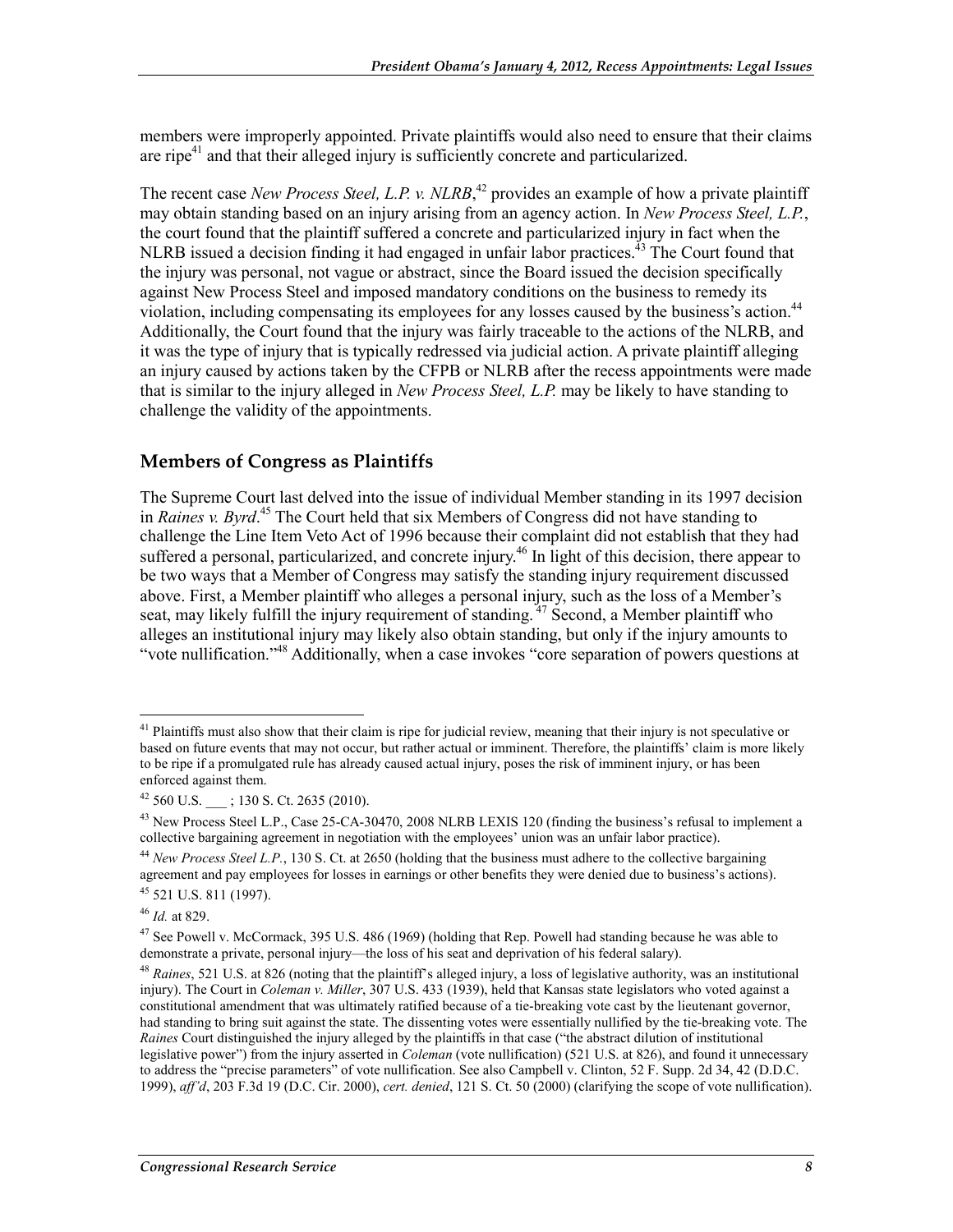the heart of the relationship among the three branches of our government" an "especially rigorous" standing inquiry may be administered by the court.<sup>4</sup>

The U.S. Court of Appeals for the District of Columbia (D.C. Circuit) has held that "vote nullification" only occurs if Congress has no other legislative remedies available to rectify its alleged injury.<sup>50</sup> For example, the Member plaintiffs in *Campbell v. Clinton* did not have standing to challenge the President's decision to assert military force in the Federal Republic of Yugoslavia without congressional authorization because Congress had available legislative remedies, namely to "[pass] a law forbidding the use of U.S. forces in the Yugoslav campaign."<sup>51</sup> Therefore, the Member plaintiffs' institutional injury did not rise to the level of vote nullification and could not satisfy the standing requirements. $52$ 

A Member challenging President Obama's recess appointments may argue that the President's actions circumvented the Senate's "Advice and Consent" appointments function under Article II of the Constitution, causing the Member to suffer an institutional injury akin to the loss of legislative authority.<sup>53</sup> Whether or not this institutional injury amounts to vote nullification depends on how broadly the requirement that Congress lack a legislative remedy is interpreted. On the one hand, if the legislative remedy question is narrowly framed, a reviewing court could find that Congress has no legislative remedy available because Congress likely cannot directly remove a recess appointee from his position.<sup>54</sup> On the other hand, if the injury is framed more broadly, Congress has the authority to pass legislation that substantively impacts the NLRB and CFPB recess appointees. For instance, Congress could pass legislation that cuts off funding for the CFPB and NLRB or that dilutes the authority of the CFPB Director by converting the Bureau's leadership structure to a board or commission. Indeed, Congress also has the authority to repeal the legislation creating the agencies or the statutory authorization for the specific offices. Given the analysis in *Raines* and *Campbell*, substantial arguments could likely be made that legislative remedies are available to a Member plaintiff seeking to challenge the President's recess appointments, which may call into question the Member's ability to satisfy the injury prong of the standing doctrine.

<sup>49</sup> Walker v. Cheney, 230 F. Supp. 2d 51, 65 (D.D.C. 2002) (*quoting Raines*, 521 U.S. at 819).

<sup>50</sup> *Campbell*, 203 F.3d 19, 22-23 (D.C. Cir. 2002).

<sup>51</sup> *Id*.

 $52$  Most recently, the U.S. District Court for the District of Columbia denied several Members of the House standing to challenge President Obama's use of force in Libya because their alleged institutional injury did not amount to vote nullification. In that case, the Members retained legislative remedies, including passing a law directing the withdrawal of U.S. troops or a law utilizing Congress's power over military appropriations. Kucinich v. Obama, 2011 U.S. Dist. LEXIS 121349, \*26-27 (D.D.C. 2011) ("[t]he plaintiffs' votes were given full effect. They simply lost that vote ...") (internal quotations omitted).

<sup>53</sup> U.S. CONST. Art. II, §2, cl. 2. See *Raines*, 521 U.S. at 820-21 (noting that the plaintiffs' alleged injury, a loss of legislative authority, was an institutional injury because "it is not claimed in any private capacity but solely because they are Members of Congress"). Members of the House of Representatives likely would not be able to allege an institutional injury because the House has no express constitutional role in appointments.

<sup>54</sup> See Bowsher v. Synar, 478 U.S. 714, 726 (1986) (holding that "Congress cannot reserve for itself the power of removal of an officer charged with the execution of the laws except by impeachment."). Congress does have the power to impeach "civil Officers of the United States," but only if convicted of "Treason, Bribery, or other high Crimes and Misdemeanors." It is unlikely that this power would be implicated in a discussion of legislative remedies to these recess appointments. See U.S. CONST. Art. II, §4. It may be possible to argue that the Senate may effectively remove a recess appointee by utilizing more than two annual sessions in one Congress. See, generally, Colloquy, *Getting at Recess Appointments*, 103 N.W. L. REV. COLLOQUY 282 (2009).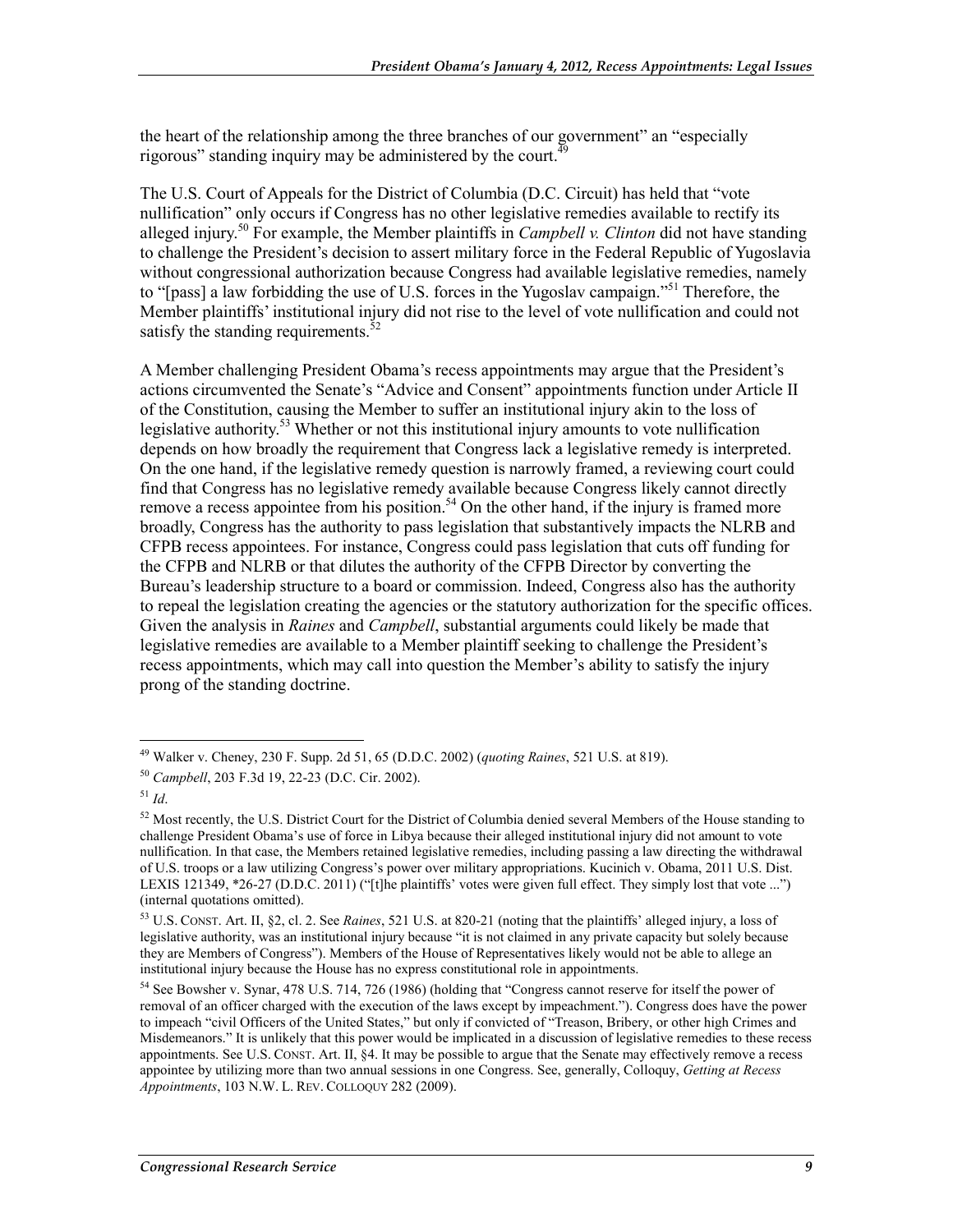#### **Congressional Institutions as Plaintiffs**

On several occasions, courts have held that congressional institutions, such as the full House or Senate or authorized Committees, have standing to sue based on an institutional injury.<sup>55</sup> However, in order to sue as an institutional plaintiff, it appears that an authorization from a House of Congress to bring suit may be required.  $5\overline{6}$  Authorization "is the key factor that moves [the suit] from the impermissible category of an individual plaintiff asserting an institutional injury ... to the permissible category of an institutional plaintiff asserting an institutional injury...."57 An institutional plaintiff's institutional injury must be a concrete and particularized injury in fact in order to satisfy the standing requirement. For example, the courts have determined that "being denied access to information that is the subject of a subpoena" is a "concrete and personalized" injury in fact.<sup>58</sup> Outside the subpoena context, a full House has been permitted to intervene in a case where the alleged injury "directly (particularly) implicated the authority of Congress within our scheme of government, and the scope and reach of its ability to allocate power among the three branches."59 Following *Raines*, it is unclear if an institutional plaintiff's injury would be considered "concrete and personalized" if the plaintiff has legislative remedies available to redress its injury.<sup>60</sup>

A congressional institution challenging President Obama's recess appointments would likely be subject to an "especially rigorous" standing inquiry, since the case would raise significant separation of powers questions.<sup>61</sup> The institutional plaintiff would likely argue that the President's actions thwarted the Senate's constitutional obligation to provide "Advice and Consent" on nominations—thereby establishing a concrete and particularized injury in fact.<sup>62</sup> The plaintiff would likely need Senate authorization to bring a suit, showing that the institutional plaintiff is permitted to represent the alleged institutional harm.63 However, it remains unclear if the *Raines*

<sup>55</sup> See, e.g., United States v. Am. Tel. & Tel. Co., 551 F.2d 384 (D.C. Cir. 1976) [hereinafter *AT&T*]; Comm. on Judiciary, House of Representatives v. Miers, 558 F. Supp. 2d 53 (D.D.C. 2008), Ashland Oil, Inc. v. Fed. Trade Comm'n, 409 F. Supp. 297 (D.D.C. 1976), *aff'd* 548 F.2d 977 (D.C. Cir. 1976). The House of Representatives likely would not be able to allege an institutional injury because the House has no express constitutional role in appointments. 56 See, e.g., Reed v. Cnty Commissioners of Del. Cnty Pa., 277 U.S. 376, 388-89 (1928) (finding that the special committee did not have standing because the resolution conferring its investigative power did not authorize it to seek judicial recourse); *AT&T*, 551 F.2d at 391 (stating that the House passed H. RES. 1420, allowing the plaintiff Committee Chairman to intervene in the suit on behalf of the House). It is likely that the authorization must specifically state the House's intention to allow the plaintiff to represent the chamber's institutional interests in a suit, rather than just conferring the power to take "such other acts as may be necessary." *Reed*, 277 U.S. at 389.

<sup>57</sup> *Miers*, 558 F. Supp. 2d at 71.

<sup>58</sup> *Id.* at 68. See also *AT&T*, 551 F.2d at 391 ("[T]he House as a whole has standing to assert its investigatory power....").

<sup>&</sup>lt;sup>59</sup> Newdow v. U.S. Cong., 313 F.3d 495, 498 (9<sup>th</sup> Cir. 2002) (denying the Senate standing to intervene in a case challenging the Pledge of Allegiance because its injury did not extend beyond frustration of a general desire for the law to be enforced). See also INS v. Chadha, 462 U.S. 919, 930 n. 5 (1983) (allowing both houses, authorized by resolution, to intervene in a case challenging the constitutionality of a statute giving the houses power to review and veto executive decisions about deportation).

<sup>60</sup> See *Walker*, 230 F. Supp. 2d at 69 (holding that the Comptroller General did not have standing to enforce a subpoena because the institutional injury was too vague and Congress did not authorize him to sue and had alternate remedies to redress its injury). Many outstanding questions regarding the scope of a permissible institutional plaintiff's injury in fact persist post-*Raines*.

<sup>61</sup> See *infra* section "Political Question Doctrine."

<sup>62</sup> See U.S. CONST. Art. II, §2, cl. 2.

 $63$  The Senate Majority Leader has expressed his support for the President's recess appointees, casting doubt that the Senate would authorize a legal challenge. See David Nakamura and Felicia Sonmez, *Obama Appoints Richard Cordray*  (continued...)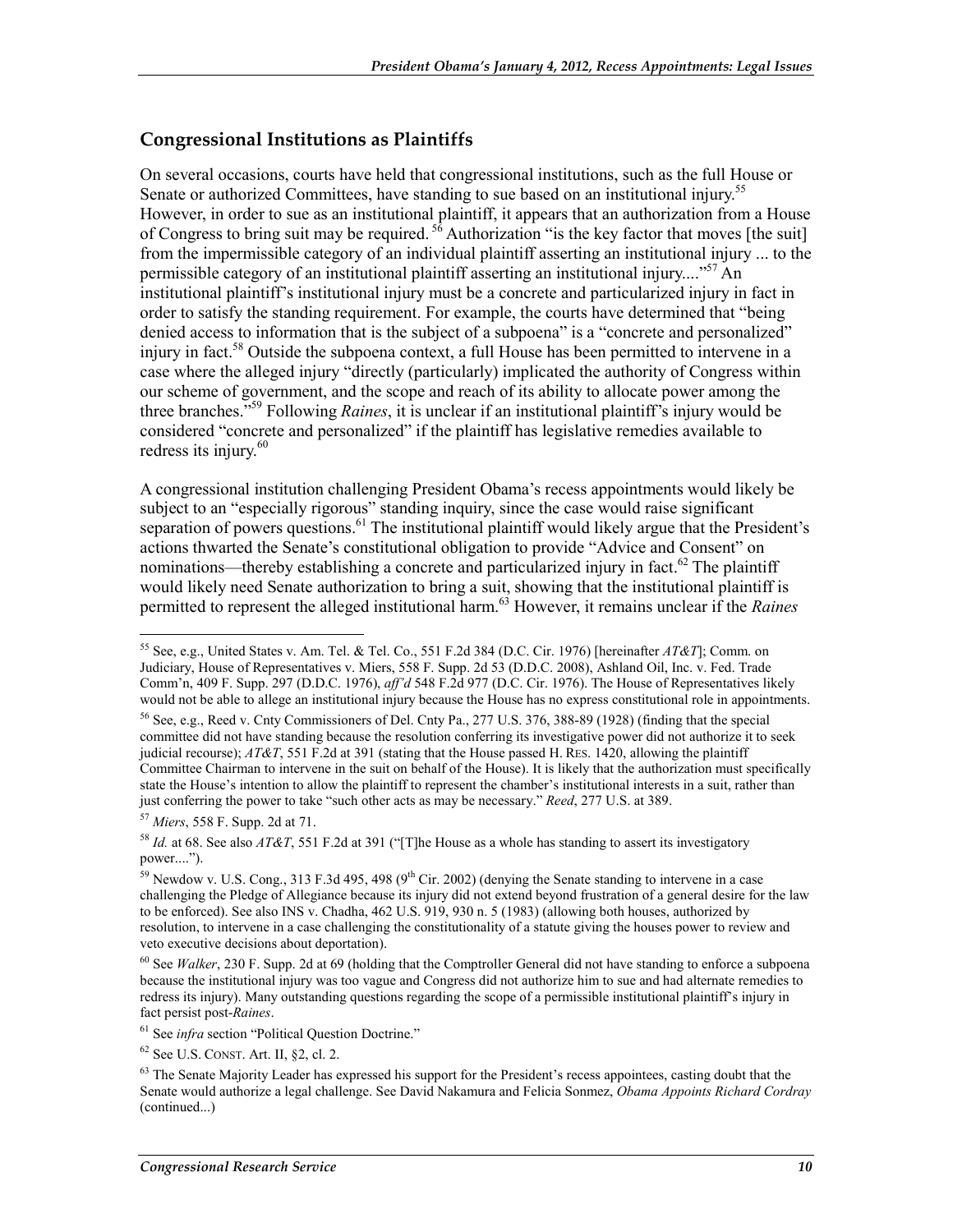and *Campbell* standard, denying standing to a plaintiff alleging an institutional injury if a legislative remedy is available to rectify the injury, is applied to institutional plaintiffs as it is to Member plaintiffs. If authorized institutional plaintiffs can establish standing notwithstanding any available legislative remedies, then arguably, the Senate's alleged institutional injury satisfies the injury requirement, since it probably directly impacts the Senate's authority within the governmental scheme.64 To the contrary, if institutional plaintiffs are treated similarly to Member plaintiffs, the Senate would likely be denied standing because it arguably has an alternate legislative remedy to redress its injury.

### **Political Question Doctrine**

Even if a reviewing court determines that a plaintiff has standing, the court may still dismiss aspects of a challenge to the President's recess appointments—prior to reaching the merits of the case—as a nonjusticiable political question. The political question doctrine is generally characterized as an "amorphous,"65 self-imposed bar to adjudicating certain disputes that are considered "inappropriate" for judicial review.<sup>66</sup> Thus, courts may abstain from resolving matters that, due to their political<sup>67</sup> nature, may more appropriately be resolved by the other branches. By encouraging judicial self-restraint, especially in the face of inter-branch conflicts, the doctrine seeks to preserve the limited role of the judicial branch vis-à-vis the other branches of government.68 The doctrine finds its roots in *Marbury v. Madison*, in which Chief Justice John Marshall noted that "questions in their nature political," or that are committed to presidential discretion either by the Constitution or by statute, "can not be [resolved] by this court."<sup>69</sup> However, the modern doctrine, which "hing[es] on conceptions of separation of powers," has expanded to apply beyond challenges to executive action and is often invoked to bar judicial review of cases involving disputes between the executive and legislative branch.<sup> $0$ </sup>

Although the Supreme Court articulated criteria for use in applying the political question doctrine in the 1962 decision of *Baker v. Carr*, most commentators consider the standards supplied to be

 $\overline{a}$ 

<sup>(...</sup>continued)

*to Head Consumer Watchdog Bureau*, Wash. Post.,Jan. 4, 2012.

<sup>64</sup> See *Newdow*, 313 F.3d at 498.

<sup>65</sup> Nixon v. United States, 938 F.2d 239, 248 (D.C. Cir. 1991) (Randolph, J. concurring) (*quoting* Morgan v. United States, 801 F.2d 445 (D.C. Cir. 1986) (Scalia, J.)), *aff'd*, 506 U.S. 224 (1993).

<sup>66</sup> See United States v. Munoz-Flores, 495 U.S. 385, 394 (1990) ("The doctrine is designed to restrain the judiciary from inappropriate interference in the business of the other branches of government...."). Although the doctrine is arguably a constitutional justiciability doctrine as it is primarily based on a respect for the separation of powers doctrine, it may be more accurately characterized as "prudential." See Nixon v. United States, 506 U.S. 224, 253 (1993) (Souter, J., concurring) (describing the political question doctrine as "deriving in large part from prudential concerns about the respect we owe the political departments.").

 $67$  This is not to say that any case requiring a court to resolve a "political" issue is nonjusticiable. See, e.g., Baker v. Carr, 369 U.S. 186, 217 (1962) ("The doctrine of which we treat is one of 'political questions,' not one of 'political cases.' The courts cannot reject as 'no lawsuit' a bona fide controversy as to whether some action denominated 'political' exceeds constitutional authority.").

 $68$  Powell v. McCormack, 395 U.S. 486, 518 (1969) ("[P]olitical questions are not justiciable primarily because of the separation of powers within the Federal Government.").

<sup>69 5</sup> U.S. 137, 170 (1803).

 $^{70}$  United States ex rel. Hollander v. Clay, 420 F. Supp. 853, 856-57 (D.D.C. 1976).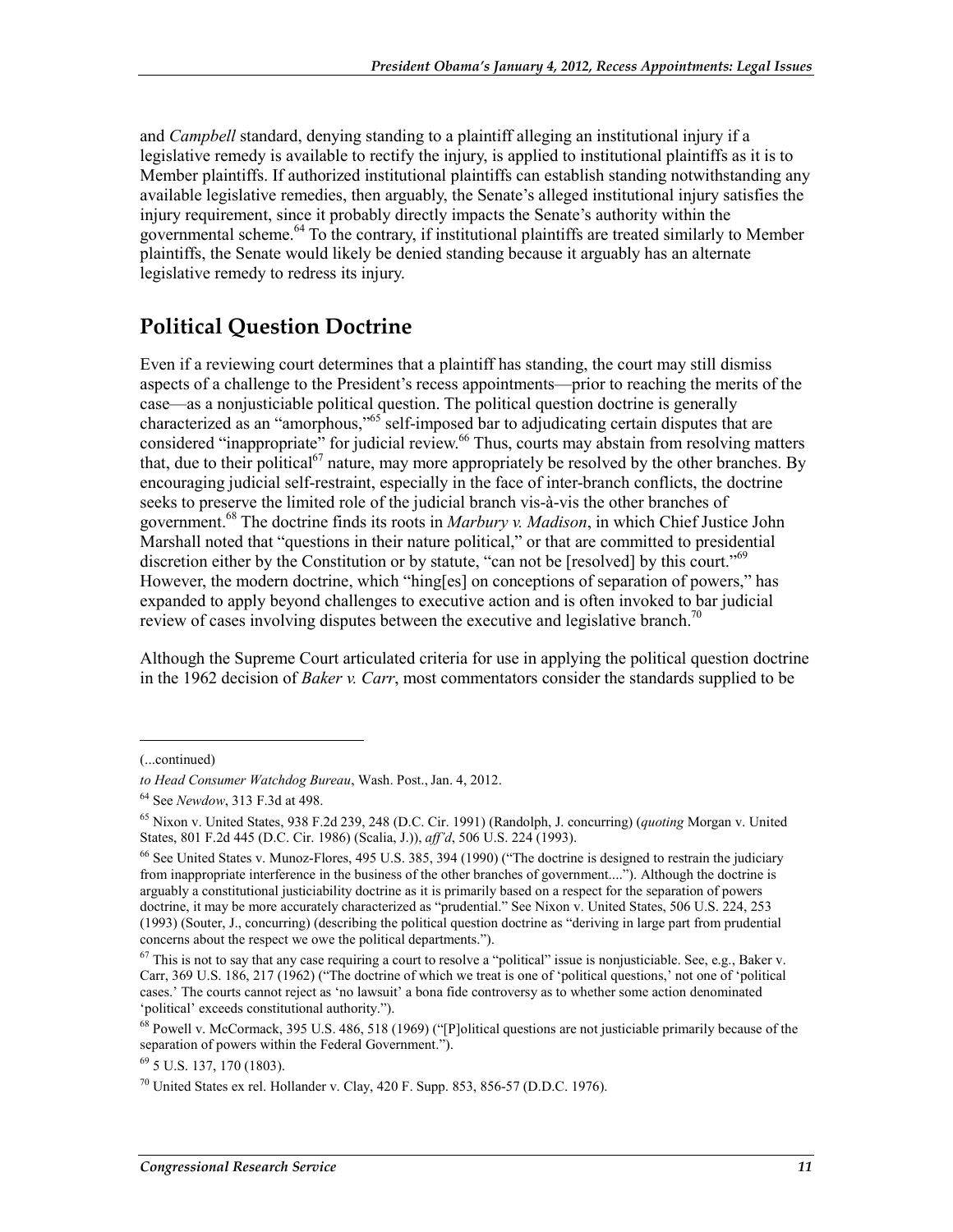an insufficient basis for determining what does or does not constitute a political question.<sup>71</sup> In *Baker*, the Court explained that political questions typically involve:

a textually demonstrable constitutional commitment of the issue to a coordinate political department; or a lack of judicially discoverable and manageable standards for resolving it; or the impossibility of deciding without an initial policy determination of a kind clearly for nonjudicial discretion; or the impossibility of a court's undertaking independent resolution without expressing lack of the respect due coordinate branches of government; or an unusual need for unquestioning adherence to a political decision already made; or the potentiality of embarrassment from multifarious pronouncements by various departments on one question.<sup>72</sup>

Although the *Baker* standards may be of limited usefulness, the Court has identified a number of constitutional provisions that, by their very subject matter, tend to trigger the political question doctrine—therefore precluding judicial review in most circumstances. For example, the Supreme Court has repeatedly held that legal challenges founded on the Republican Form of Government Clause are nonjusticiable.<sup>73</sup> Additionally, the political question doctrine has previously been invoked as a justification for abstaining from reviewing Congress's own internal processes,<sup>74</sup> procedural aspects of the impeachment process,  $^{75}$  and the manner in which Constitutional amendments are ratified.<sup>76</sup>

Given the ambiguities of the *Baker* criteria, it can be difficult to predict how, and even whether a reviewing court would invoke the political question doctrine. Notwithstanding this ambiguity, no court has held that the Recess Appointments Clause, by its very subject matter, precludes judicial review. Indeed, a number of lower federal courts have considered challenges to presidential appointments made pursuant to the Clause. In hearing these cases, courts have used constitutional text, history, practice, and precedent to resolve significant interpretive controversies such as when a vacancy arises for the purpose of the Clause; whether the Clause applies to both intersession and intrasession recesses; and whether the President can rely on the Clause to appoint an Article III Judge.<sup>77</sup> All these questions were found to be appropriate for judicial consideration—providing evidence of the courts' willingness to look closely at the constitutional text and interpret the contours of the President's recess appointment power.

However, there are important aspects of any potential challenge to a presidential recess appointment that a court may view as "political questions" inappropriate for consideration. For example, the U.S. Court of Appeals for the Eleventh Circuit has previously held that any claim that the President's recess appointment "circumvented and showed an improper lack of deference

<u>.</u>

<sup>71</sup> See, e.g., John P. Frank, *Political Questions*, in Supreme Court and Supreme Law 36-37 (Edmund Kahn ed., 1954) ("The political question doctrine is one of the least satisfactory terms known to the law. The origin, scope, and purpose of the concept have eluded all attempts at precise statements. ... [The doctrine amounts to] a magical formula that has the practical result of relieving a court of the necessity of thinking further about a particular problem.").

<sup>72</sup> Baker v. Carr, 369 U.S. 186, 217 (1962).

<sup>73</sup> See, e.g., Luther v. Borden, 48 U.S. 1 (1849); Pac. States Tel. v. Oregon, 223 U.S 118 (1912); U.S. CONST., Art. IV, §4 ("The United States shall guarantee to every State in this Union a Republican Form of Government…").

<sup>74</sup> Field v. Clark, 143 U.S. 649 (1892).

<sup>75</sup> Nixon v. United States, 506 U.S. 224 (1993).

<sup>76</sup> Coleman v. Miller, 307 U.S. 433 (1939).

<sup>&</sup>lt;sup>77</sup> See Evans v. Stephens, 387 F.3d 1220 (11<sup>th</sup> Cir. 2004); United States v. Woodley, 751 F.2d 1008 (9<sup>th</sup> Cir. 1985); United States v. Allocco, 305 F.2d 704 ( $2<sup>nd</sup>$  Cir. 1962).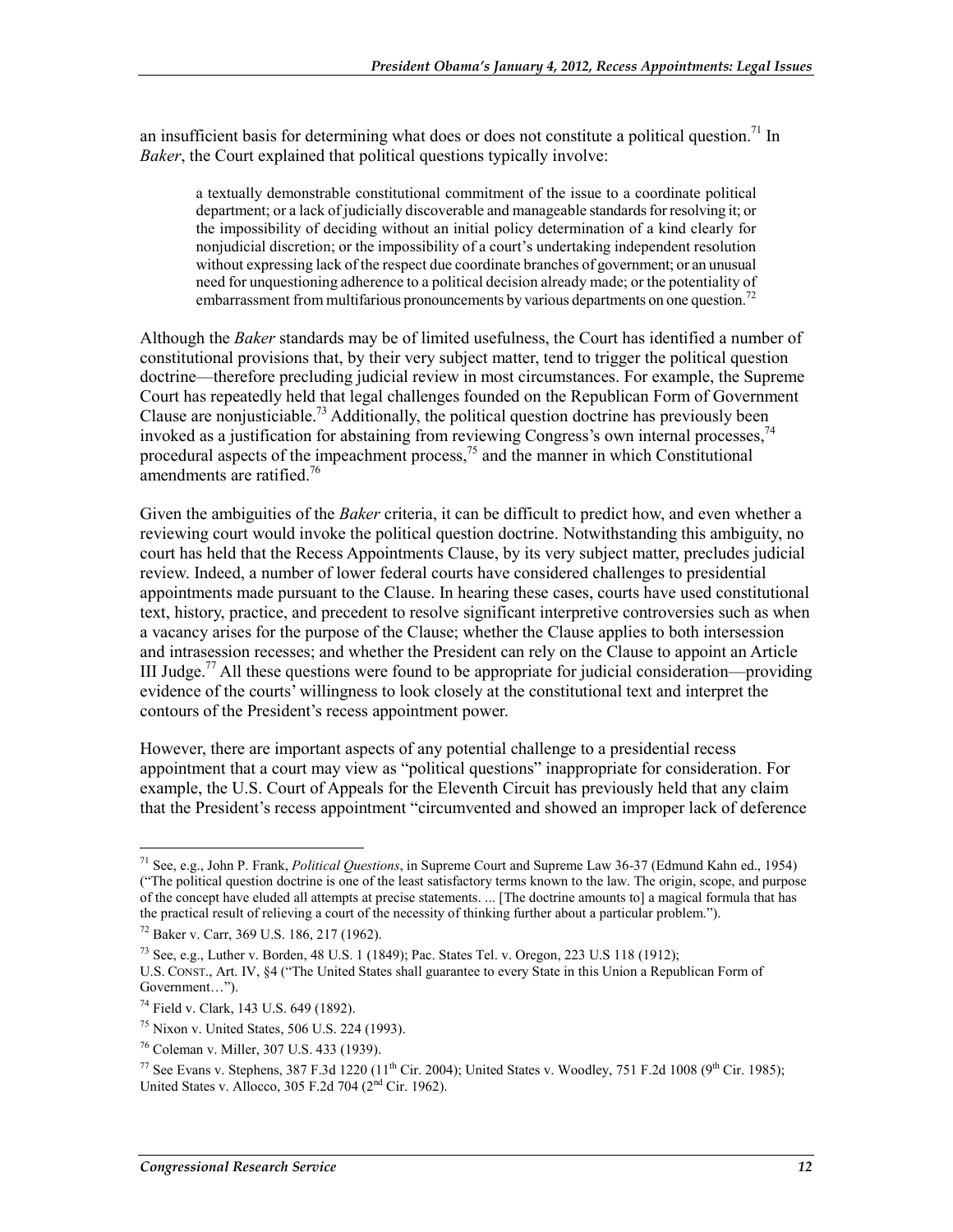to the Senate's advice-and-consent role" raises a nonjusticiable political question.<sup>78</sup> In dismissing the argument, the circuit court was uncomfortable departing from the text of the constitutional provision in order to determine "how much presidential deference is due to the Senate when the President is exercising the discretionary authority that the Constitution gives fully to him."<sup>79</sup>

The unique nature of the circumstances surrounding President Obama's recess appointments may raise additional questions that a reviewing court may hesitate to consider on the merits. For example, an eventual plaintiff could argue that, due to the Senate's pro forma sessions, the Senate was not in a recess of sufficient duration to trigger the President's recess appointment power.<sup>80</sup> Such an argument could present two potential political questions. First, out of respect for the independence of the Senate, a reviewing court may decline to consider the question of whether pro forma sessions are constitutionally meaningful or constitute a session of Congress adequate to prevent the President's use of his recess appointment power, as evaluating such a question may force a court to review the internal proceedings of the Senate. The Constitution provides an express textual commitment to the Senate to establish its own rules and procedures.<sup>81</sup> Courts have historically "grappled with whether challenges to this type of internal rule present nonjusticiable political questions for the reason that there is an explicit textual commitment to each house to set its own rules."<sup>82</sup> Accordingly, if a reviewing court finds the question of whether the Senate is in session or in recess to be one more appropriately answered by the Senate—as the source of its own rules and proceedings—the political question doctrine may prevent review.<sup>83</sup> However, the Supreme Court has previously reviewed the validity and application of Senate rules that may violate the Constitution or affect interests outside of the legislative branch.<sup>84</sup>

Second, unless a court draws from the Adjournment Clause,<sup>85</sup> there is a substantial possibility that a reviewing court would be unwilling to establish an alternative minimum duration of a recess (i.e. number of days) necessary to trigger the President's recess apportionment authority.86 Such a question may lack a "judicially discoverable and manageable standard" upon which the court can rely.87 As will be discussed *infra*, the Recess Appointments Clause is silent as to how long the Senate must be in recess before the President may validly assert his recess appointment powers. Although the executive branch appears to have historically implied that a recess of at least three days is likely necessary, that result does not appear to be constitutionally required.<sup>88</sup> Given the

<sup>78</sup> *Evans*, 387 F.3d at 1227.

<sup>79</sup> *Id*.

<sup>80</sup> See *infra* section "Must the Senate Be in a Recess for a Minimum Number of Days Before a President Can Make a Recess Appointment?"

 $81$  U.S. CONST. Art I §5 ("Each House may determine the Rules of its Proceedings.").

 $82$  Hinrichs v. Speaker of the House of Representatives, 506 F.3d 584, 608 (7<sup>th</sup> Cir. 2007).

<sup>83</sup> *Nixon*, 506 U.S. at 224 (holding a challenge to the Senate's procedures for trying an impeached official to be a political question.).

<sup>&</sup>lt;sup>84</sup> United States v. Smith, 286 U.S. 6, 33 (1932) (noting that since "the construction to be given the rules affects persons other than members of the Senate, the question presented is of necessity a judicial one."); United States v. Ballin, 144 U.S. 1, 5 (1892) (stating that Congress "may not by its rules ignore constitutional restraints or violate fundamental rights.").

<sup>85</sup> See *infra* section "Must the Senate Be in a Recess for a Minimum Number of Days Before a President Can Make a Recess Appointment?" The Adjournment Clause provides that neither house may adjourn without the consent of the other "for more than three days." U.S. CONST. Art. I, §4, cl. 4.

<sup>86</sup> *Evans*, 387 F.3d at 1225.

<sup>87</sup> *Baker*, 369 U.S. at 217.

<sup>88</sup> *Evans,* 387 F.3d at 1225.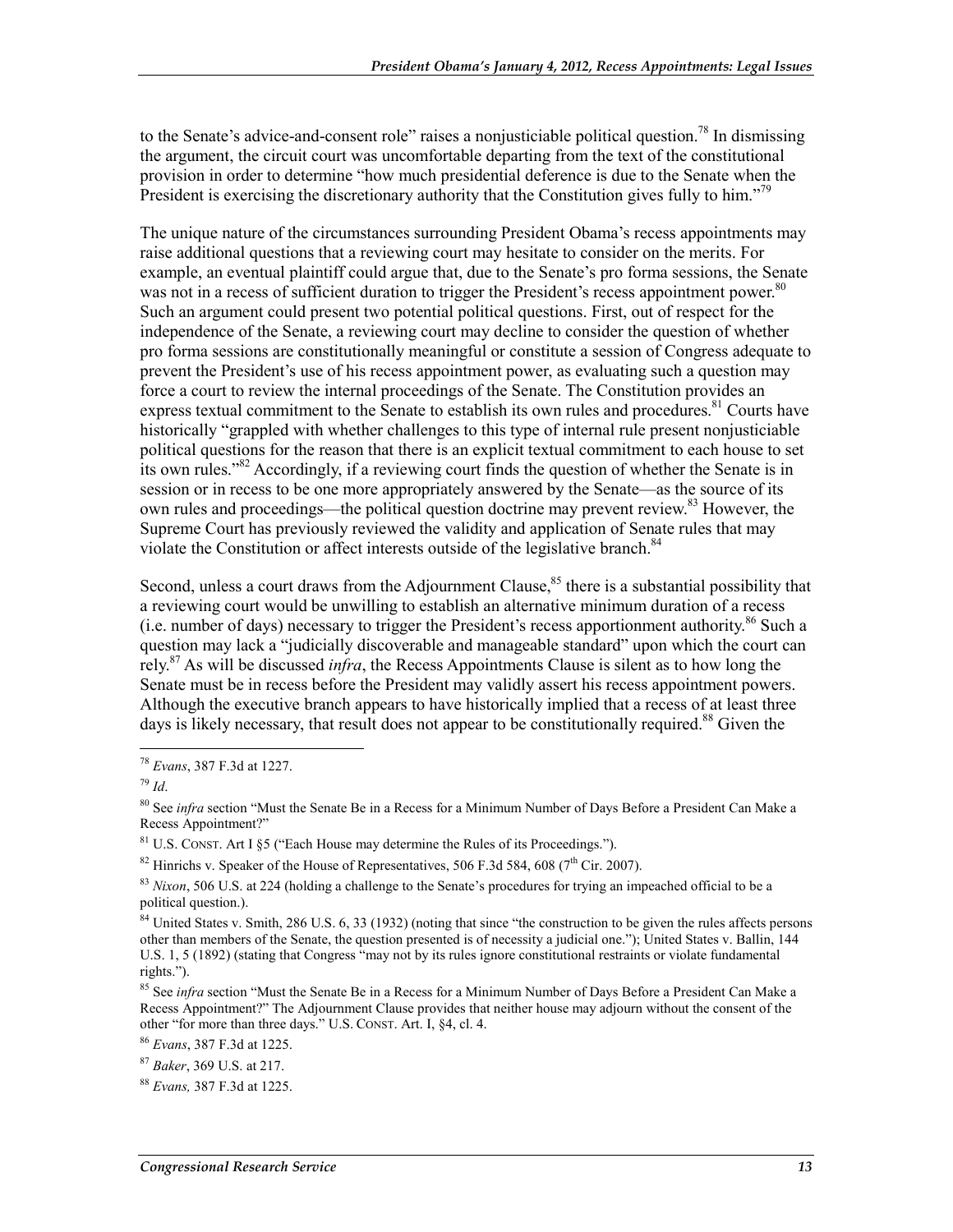constitutional ambiguity—and without additional criteria or other "judicially discoverable standards"—a reviewing court may determine that the precise length of time for which the Senate must be in recess before a recess appointment is permissible is a question best resolved by the political branches.<sup>89</sup> The scope of the Clause in this respect would thus be defined by the President and Congress, rather than the courts, with each branch utilizing the tools provided to it under the Constitution to influence the actions of the other branch. $90$ 

A court may, of course, extract its own standard by drawing from the Adjournment Clause, for example, or from history and precedent.  $91$  Furthermore, even if a reviewing court considers the questions relating to pro forma sessions and the minimum recess duration to be nonjusticiable, the court would not necessarily be forced to dismiss the case as a whole. Indeed, the court could avoid these determinations and still reach the merits of the appointments on other grounds.<sup>92</sup>

## **Were the Appointments Made During a Sufficient "Recess of the Senate"?**

If a reviewing court determines that a plaintiff challenging the appointments of Cordray, Flynn, Block, or Griffin Jr. has met all elements of justiciability, the court may proceed to assess the merits of the suit. The primary issue before a court would be whether the appointments were made in compliance with the strictures of the Recess Appointments Clause, which provides the President with the "Power to fill up all Vacancies that may happen during the Recess of the Senate.<sup>"93</sup> Prior to proceeding to a consideration of this question, a brief recitation of the unique factual circumstances underlying the President's January 4 recess appointments may be helpful.

The Senate, on December 17, 2011, adopted a unanimous consent agreement that scheduled a series of pro forma sessions to occur every few days from December 20, 2011, until January 23, 2012. The unanimous consent agreement expressly established that "no business" would be

<u>.</u>

 $89$  The Department of Justice, for example, has argued that apart from drawing from the Adjournment Clause, U.S. CONST. Art. I, §5, cl. 4, establishing any other specific number of days as that which is required to constitute a recess for purposes of the Recess Appointments Clause would be "arbitrary." Memorandum of Points and Authorities in Support of Defendants' Opposition to Plaintiffs' Motion for Partial Summary Judgment, at 24-6, Mackie v. Clinton, 827 F. Supp. 56 (D.D.C. 1993) [hereinafter DOJ 1993 Brief] ("Apart from the three-day requirement noted above, the Constitution provides no basis for limiting the recess to a specific number of days. Whatever number of days is deemed required, that number would of necessity be completely arbitrary.").

 $90$  A political resolution may result in an informal understanding between the branches as to when recess appointments are proper. Under such a scenario, Congress's most influential tool may be in restricting funding to the agency in which the officer was appointed. See McCalpin v. Durant, 766 F.2d 535, 537 (D.C. Cir. 1985) ("The Executive's repeated recourse to recess appointments to the Legal Services Corporation (LSC) Board, was matched by Congress' repeated resort to appropriations riders restraining [the LSC's] operations…With the political branches engaged in these thrusts and parries, we did not rush to judgment. Although we did not regard the case as off limits to the judiciary, we hesitated to resolve a conundrum Congress had become aware of and was best suited to address in the first instance.").

<sup>91</sup> See Richard H. Fallon, *Judicially Manageable Standards and Constitutional Meaning*, 119 HARV. L. REV. 1274, 1282 (2006) ("[I]n cases in which constitutional norms are not themselves judicially manageable standards, courts properly seek to devise such standards."). See *infra* section "Are There Other Criteria that Could Give Meaning to "Recess" for Purposes of the Recess Appointments Clause?"

<sup>&</sup>lt;sup>92</sup> For instance, in *Baker v Carr*, the Court described how a court can "isolate" the political question and proceed with the case. 369 U.S. at 216.

<sup>93</sup> U.S. CONST. Art. II, §2, cl. 3.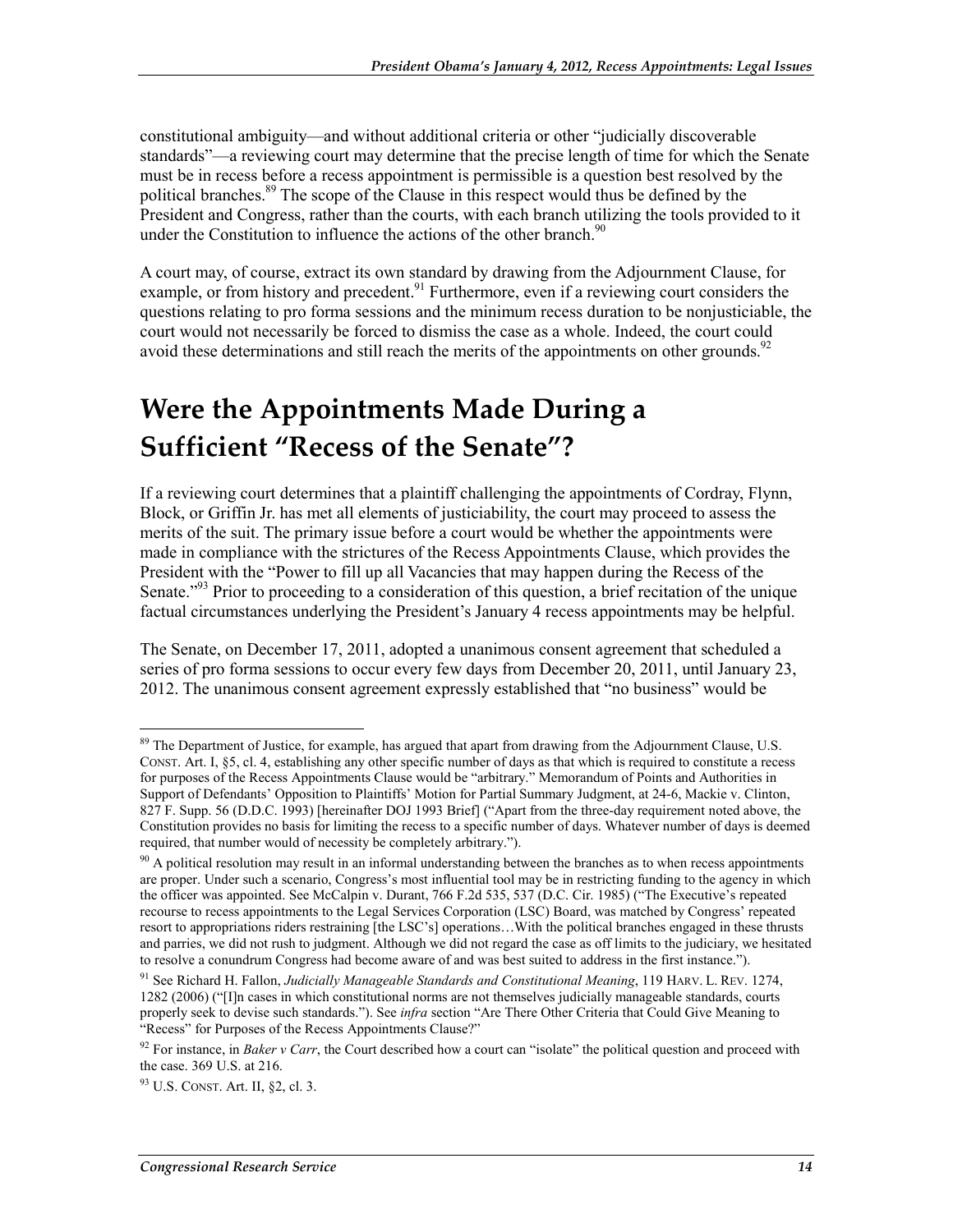conducted during the pro forma sessions. The agreement also provided that the second session of the 112<sup>th</sup> Congress would commence with a pro forma session at 12:00 p.m. on January 3, 2012,<sup>94</sup> and that a subsequent pro forma session would be held on January 6, 2012. On January 4, 2012, between these two pro forma sessions, the President, asserting his Recess Appointments Clause powers, announced his intent to appoint Cordray to serve as the first CFPB Director and Block, Griffin Jr., and Flynn, to be members of the NLRB.<sup>95</sup>

While it appears well established that the Senate was in an intrasession recess following the conclusion of the January  $3<sup>rd</sup>$  pro forma session that convened the second session of the  $112<sup>th</sup>$ Congress, it is not clear how to measure that intrasession recess and whether it was sufficient to trigger the President's power under the Recess Appointments Clause. The Senate was either in one of a series of short recesses created by the pro forma sessions, or in a single intrasession recess of 20 days—spanning from January  $3^{rd}$  to January  $23^{rd}$ .<sup>96</sup> The length of the recess may be of great importance, as it appears that no President, at least in the modern era, has made an intrasession recess appointment during a recess of less than 10 days.<sup>97</sup> The President has asserted that pro forma sessions are not meaningful sessions of Congress for purposes of the Recess Appointments Clause and, therefore, cannot interrupt a longer recess. Under this reasoning, the President's January 4 recess appointments were consistent with established historical precedent as they were made during a 20-day recess.<sup>98</sup> Critics, however, assert that the pro forma sessions are meaningful sessions of Congress and, therefore terminate a recess. Under this reasoning, the President's recess appointments broke from established historical precedent, as they were made during a recess of only three days.

These unique facts raise at least two significant, and mostly unresolved<sup>99</sup> constitutional questions. First, may Congress utilize pro forma sessions to interrupt the duration of an otherwise continual

 $97$  Excluding the January 2012 appointments, the shortest intrasession recess appointment since the Reagan presidency was made by President Clinton during an intrasession recess of 10 days. Other appointments made during short intrasession recesses include by President George W. Bush conferring four recess appointments during an 11-day recess ending on April 19, 2004.

 $98$  36 Op. O.L.C.  $*1$  (2012).

<sup>1</sup>  $94$  157 CONG. REC. S8783-S8784 (daily ed. Dec. 17, 2011). U.S. CONST. Amend. XX,  $\S2$  ("The Congress shall assemble at least once in every year, and such meeting shall begin at noon on the  $3<sup>rd</sup>$  day of January, unless they shall by law appoint a different day.")

<sup>95</sup> *President Obama Announces Recess Appointments to Key Administration Posts*, White House, Press Release, Jan. 4, 2012, available at http://www.whitehouse.gov/the-press-office/2012/01/04/president-obama-announces-recessappointments-key-administration-posts.

<sup>&</sup>lt;sup>96</sup> The 20-day intrasession recess is based on the Senate's break from January 3 to January 23, 2012. The calculation of the total length of the recess includes Sundays and either the day of adjourning or the day of reconvening. However, a different day count is used to determine whether or not the consent of the other house is required for Adjournment Clause purposes. Under House precedents, "The House of Representatives in adjourning for not more than three days must take into the count either the day of adjourning or the day of the meeting, and Sunday is not taken into account in making this computation." U.S. Congress, House, *Constitution, Jefferson's Manual and Rules of the House of Representatives of the United States, One Hundred Tenth Congress*, 109<sup>th</sup> Cong., 2<sup>nd</sup> sess., H.Doc. 109-157 (Washington: GPO, 2007), p. 37. Senate practice appears to be consistent with this approach. (Floyd M. Riddick and Alan S. Frumin, *Riddick's Senate Procedure: Precedents and Practices*, 101<sup>st</sup> Cong., 2<sup>nd</sup> sess., S.Doc. 101-28, (Washington: GPO, 1992), pp. 15-16). Other counting methods might be used in other contexts. For example, a method in which neither the day of adjournment nor the day of reconvening were counted has been used elsewhere. This method takes into account that the Senate could act on nominations on either of these days, obviating the need for a recess appointment.

<sup>&</sup>lt;sup>99</sup> Based on judicial precedent and longstanding Attorneys General opinions, it appears that "Vacancies" existed for purposes of the Recess Appointments Clause for each position filled at both the National Labor Relations Board and the Consumer Financial Protection Bureau. Some have questioned whether the Recess Appointments Clause may be (continued...)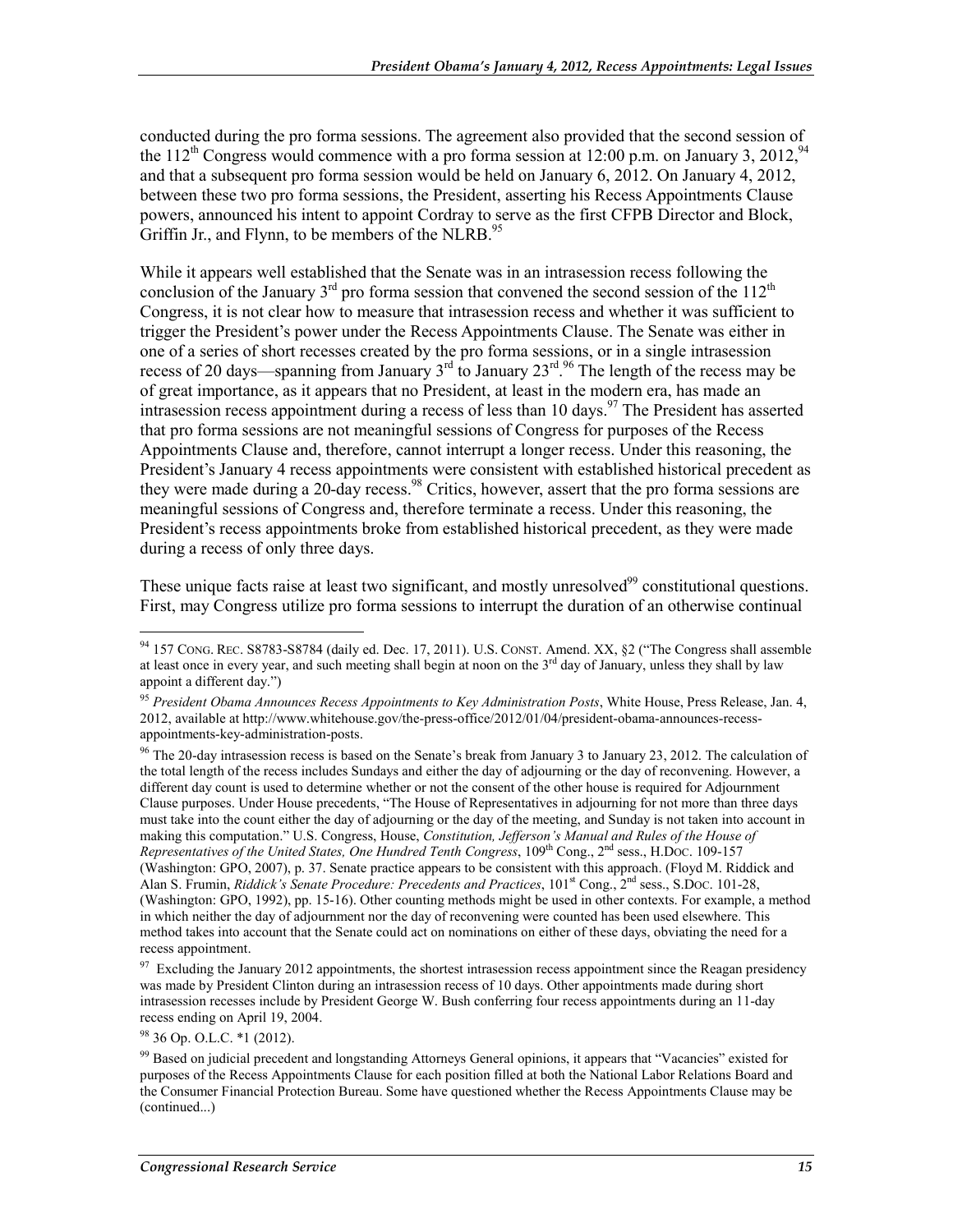intrasession recess so as to prevent a recess appointment? Second, is there a minimum number of days for which the Senate must be out of session before a President may constitutionally exercise his recess appointment power? The following section now examines each of these questions in turn.

### **Did the Pro Forma Sessions Create Recesses Insufficient for Recess Appointments?**

Beginning in 2007, the Senate began using "pro forma" sessions to avoid a sustained break of more than three days, with the apparent intent of preventing the President from exercising his recess appointment powers.100 A pro forma session is generally understood to be a short meeting of the chamber in which little or no business is typically conducted, and in recent Senate practice it is often routinely agreed upon by unanimous consent that no business will be conducted.<sup>101</sup> Pro forma sessions of the Senate typically involve a Senator convening the session, assuming the chair, and adjourning.<sup>102</sup> For example, during the first session of the  $112<sup>th</sup>$  Congress, there were eight occasions when the Senate suspended its business for an overall period of longer than three days but held pro forma sessions at least every three days pursuant to a unanimous consent agreement.<sup>103</sup> During each of these periods, the Senate held pro forma sessions at least every three  $\overline{a}$ 

<sup>100</sup> In November 2007, the Senate Majority Leader announced that the Senate would "be coming in for pro forma sessions during the Thanksgiving holiday to prevent recess appointments." *See* Sen. Harry Reid, "Recess Appointments," remarks in Senate, 153 CONG. REC. S14698 (daily ed., November 16, 2007). It recessed later that day and, pursuant to a unanimous consent agreement, pro forma meetings were convened on November 20, 23, 27, and 29 with no business conducted. Such a practice continued at the end of December 2007 as well. The development of this practice is perhaps informed by existing statements of the Department of Justice that link the Recess Appointments Clause to the Adjournment Clause. However, it also appears that the use of pro forma sessions to prevent recess appointments was at least contemplated as early as the 1980s. See 145 CONG. REC. 29915 (1999) (statement of Sen. James Inhofe) ("[Senator Byrd] extracted from [the President] a commitment in writing that he would not make recess appointments and, if it should become necessary because of extraordinary circumstances to make recess appointments, that he would give the list to the majority leader ... in sufficient time in advance that they could prepare for it either by agreeing in advance to the confirmation of that appointment or by not going into a recess and staying pro forma so the recess appointments could not take place.") See CRS Congressional Distribution Memorandum, "Efforts to Prevent Recess Appointments through Congressional Scheduling and Historical Recess Appointments During Short Intervals Between Sessions," by Henry Hogue and Richard Beth (October 24, 2011). See also CRS Report RS21308, *Recess Appointments: Frequently Asked Questions*, by Henry B. Hogue.

<sup>101</sup> For example, an order for adjournment on May 26, 2011, stated: "Mr. President, I ask unanimous consent that when the Senate completes its business today, it adjourn until 9:30 a.m. on Friday, May 27, for a pro forma session only, with no business conducted; that when the Senate adjourns on Friday, May 27, it stand adjourned until 10 a.m. on Tuesday, May 31, for a pro forma session only, with no business conducted ..." 157 CONG. REC. S3465 (daily ed. May 26, 2011).

<sup>102</sup> As noted previously, pro forma sessions are relatively short in duration, often lasting no more than a few minutes. See 158 CONG. REC. S1 (daily ed. Jan. 3, 2012).

103 157 CONG. REC. S3465 (daily ed. May 26, 2011); 157 CONG. REC. S4305-S4306 (daily ed. Jun. 30, 2011); 157 CONG. REC. S5292 (daily ed. Aug. 2, 2011); 157 CONG. REC. S6009 (Sept. 26, 2011); 157 CONG. REC. S6356 (daily ed. Oct. 6, 2011); 157 CONG. REC. S6891(daily ed. Oct. 20, 2011); 157 CONG. REC. S7876 (daily ed. Nov. 18, 2011); 157 CONG. REC. S8783-S8784 (daily ed. Dec 17, 2011).

<sup>(...</sup>continued)

used to fill a newly established office. The Recess Appointments Clause is unlike the Vacancies Reform Act (VRA), a statutory alternative to filling some advice and consent positions. Under the VRA, a "vacancy" arises when the relevant officer "dies, resigns, or is otherwise unable to perform the functions and duties of the office." 5 U.S.C. §3345(a). The Recess Appointments Clause is not so limited, and there are several historical examples of the President relying on his recess appointment power to install an initial leader at a newly-established agency. See also 26 Op. Atty. Gen. 234 (1907) ("President has the power whenever and however a vacancy first occurred, whether by death, resignation, etc., or by the creation of a new office by act of Congress.").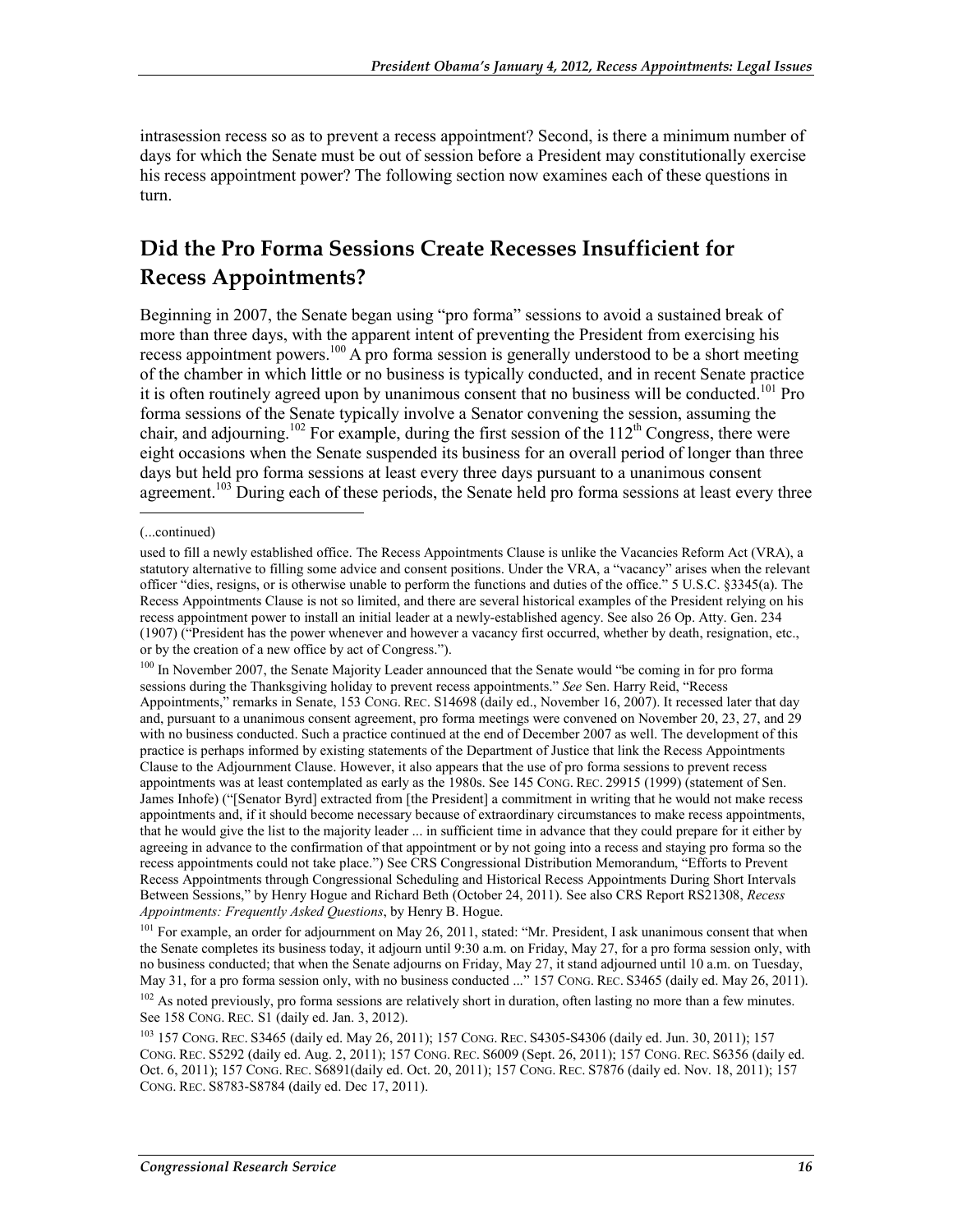days pursuant to a unanimous consent agreement. The President did not make any recess appointments during these periods.

To evaluate the lawfulness of the January 4 appointments, a reviewing court would likely first need to determine the length of the recess within which President Obama made his recess appointments. Assuming such a consideration is not barred by the political question doctrine, a court would likely need to determine whether a pro forma session is a session of Congress sufficient to interrupt an otherwise continual intrasession recess (such a session will hereinafter be called a "standard session"), and therefore meaningful for purposes of the Recess Appointment Clause. If the Senate's pro forma sessions do act as standard sessions, then the recess within which the President made his appointments would have been one of three days.

There appear to be at least three potential approaches a reviewing court could take to evaluate whether pro forma sessions constitute standard sessions. First, it is possible that a court could determine that any session of Congress, including any pro forma session, constitutes a standard session. Second, a court could determine that a pro forma session is a standard session only if business is actually conducted during the pro forma session. Lastly, a court could determine that a pro forma session is a standard session so long as the Senate has the capacity to conduct business during the session. Each approach will be evaluated below.

First, a reviewing court could find that any pro forma session, regardless of its length, purpose, attendance, or other characteristic, is not distinguishable from any other standard session of Congress where Members vote on legislation or engage in debate.<sup>104</sup> This approach could be affected by a court's inclination to show deference to the Senate in determining its own schedule. Viewed in this light, all pro forma sessions held by the Senate would break up a long intrasession recess by creating shorter recesses. If a court were to reach this conclusion, the January 4 appointments would have occurred during a three-day recess of the Senate (i.e., January 4 to January 6). Under this approach, whether the appointments were lawfully made would depend on whether a three-day recess constitutes a "Recess" sufficient to trigger the Presidents authority for purposes of the Recess Appointments Clause.

A reviewing court may, however, choose to look at what specifically occurs during pro forma sessions to determine whether they constitute standard sessions, and are therefore meaningful for purposes of the Recess Appointments Clause. Under this approach, only if "business" were actually conducted during a pro forma session would it be considered a standard session. As explicitly provided for by the unanimous consent agreements, "business" has generally not been conducted at recent pro forma sessions.<sup>105</sup> With respect to the specific sessions at issue here, the December 17, 2011, unanimous consent agreement provided that "no business" was to be conducted during any of the pro forma sessions. During the January 3, 2012, pro forma session, the Senate convened at 12:01 p.m. and adjourned at 12:02 p.m. until January 6, 2012, when it convened at 11:00:03 a.m. and adjourned at  $11:00:32$  a.m.<sup>106</sup> Nor does it appear that "business" has been conducted at any subsequent pro forma session. Under an approach that considers the

<sup>&</sup>lt;sup>104</sup> However, a court may choose not to question the pro forma sessions because the Senate itself considers such sessions adequate. See *supra* section "Political Question Doctrine."

<sup>&</sup>lt;sup>105</sup> It is unclear how a court would define "business" or whether it would even choose to do so. See *supra* section "Political Question Doctrine." However, a court may consider approving legislation or confirming appointees to be actions sufficient to constitute "business," but that quickly meeting and adjourning, or appointing a Senator to be President Pro Tempore would not be actions sufficient actions to constitute "business."

<sup>106 158</sup> CONG. REC. S1 (daily ed., Jan. 3, 2012); 158 CONG. REC. S3 (daily ed., Jan. 6, 2012).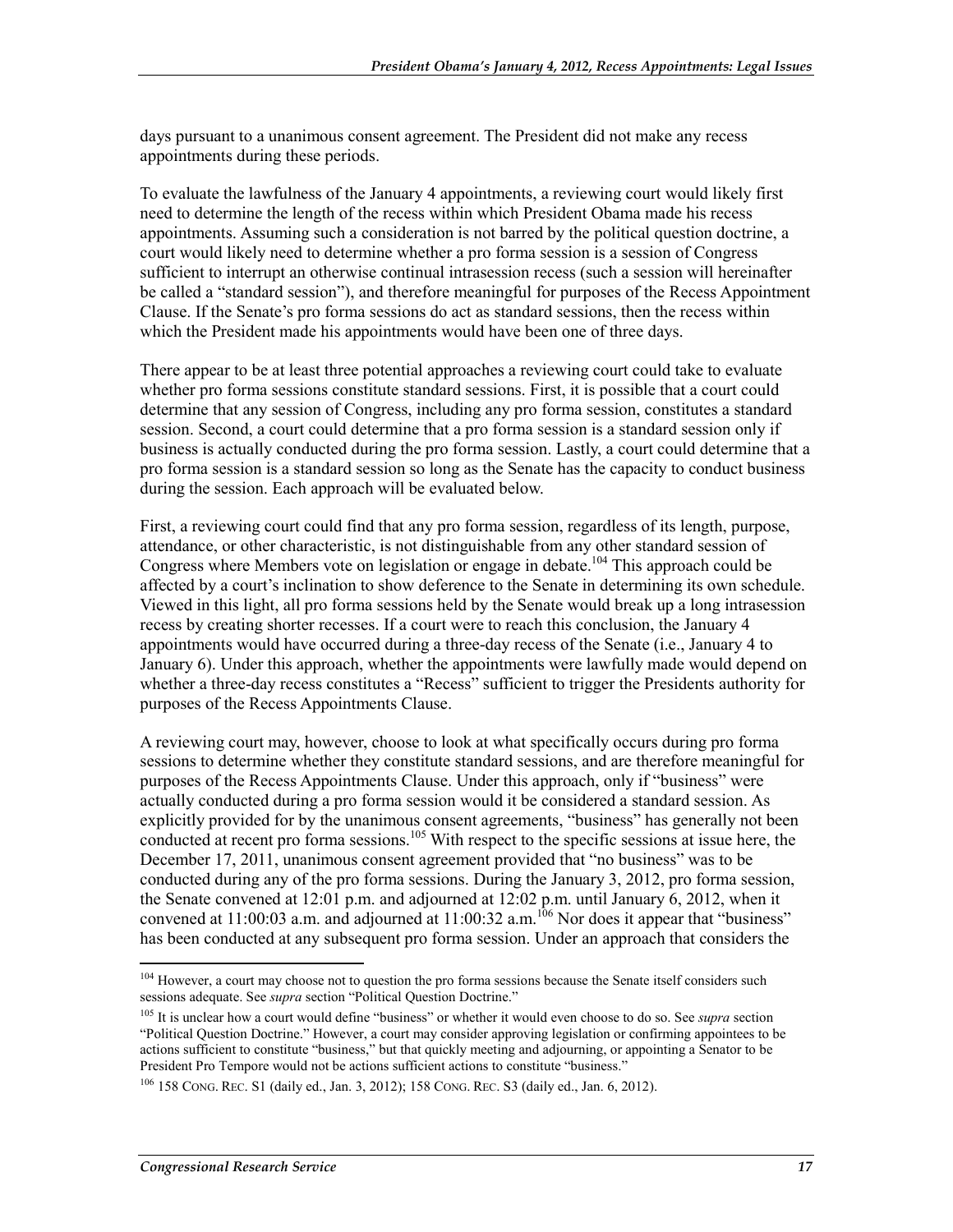content of the specific session, it seems unlikely that any of the January pro forma sessions would be considered standard sessions. Under this approach, the January 4 appointments could be considered to have occurred during an intrasession recess of 20 days, in which case a court would likely consider them to be consistent with established historical precedent.<sup>107</sup>

Finally, a reviewing court may determine that a pro forma session is a standard session so long as the Senate has the capacity to conduct business. Although the Senate agreed by unanimous consent that no business would be conducted during the pro forma sessions, that decision can be reversed by the same means. For example, there were two occasions during the  $112<sup>th</sup>$  Congress when the Senate conducted business by unanimous consent after it had previously adopted a unanimous consent agreement to adjourn and hold a series of pro forma sessions in which no business was to be conducted. Under these subsequent agreements, the Senate approved legislation, H.R. 2553, the Airport and Airway Extension Act of 2011 Part IV, on August 5, 2011, and H.R. 3765, Temporary Payroll Tax Cut Continuation Act of 2011 on December 23, 2011.<sup>108</sup> Additionally, it should be noted that with respect to appointments, the Senate has previously confirmed nominees by unanimous consent.<sup>109</sup> Therefore, as the Senate may be considered to have the capacity to consider nominations and conduct other business pursuant to separate unanimous consent agreements, a court may then determine that pro forma sessions are standard sessions, and therefore meaningful for purposes of the Recess Appointments Clause. If a court were to reach this conclusion, then all the January 2012 pro forma sessions could be considered standard sessions, such that they break up a long intrasession recess into brief recesses. Under this approach, the President would have made the January 4 appointments over a three-day recess. Whether the appointments were lawfully made in this situation, again, depends upon whether a "Recess" for purposes of the Recess Appointments Clause must be a minimum number of days for the President to exercise his authority.

### **Must the Senate Be in a Recess for a Minimum Number of Days Before a President Can Make a Recess Appointment?**

Based on the preceding analytical framework, it is possible a hypothetical reviewing court could determine that the President made the January 4 appointments during a three-day recess. Given the brevity of this recess, a reviewing court may then consider whether the Recess Appointments Clause requires that a recess of the Senate be in progress for a minimum number of days before the President is authorized to exercise his recess appointment power. This conclusion could likely depend upon whether a court finds a link between the Recess Appointments Clause and the Adjournment Clause.

As stated previously, it appears to be generally settled that a "Recess" under the Recess Appointments Clause encompasses both inter- and intrasession recesses of the Senate.<sup>110</sup>

 $107$  See Evans v. Stephens, 387 F.3d 1220 ( $11<sup>th</sup>$  Cir. 2004). This is the conclusion made by the January 2012 Office of Legal Counsel (OLC) opinion. 36 Op. O.L.C. \*1 (2012). See also 16 O.L.C. 15 (1992) (concluding that a recess spanning from January 3, 1992 to January 21, 1992 was of sufficient length to permit the President to exercise his recess appointment powers.).

<sup>&</sup>lt;sup>108</sup> 157 CONG. REC. S5297 (daily ed. August 5, 2011), "Unanimous consent to consider and pass H.R. 2553"; 157 CONG. REC. S8789 (daily ed., December 23, 2011), "Unanimous consent to consider and pass H.R. 3765."

<sup>109</sup> CRS Report RL31980, *Senate Consideration of Presidential Nominations: Committee and Floor Procedure*, by Elizabeth Rybicki.

<sup>110</sup> *Evans*, 387 F.3d at 1224-5 ("[W]e accept that 'the Recess,' originally and through today, could just as properly refer (continued...)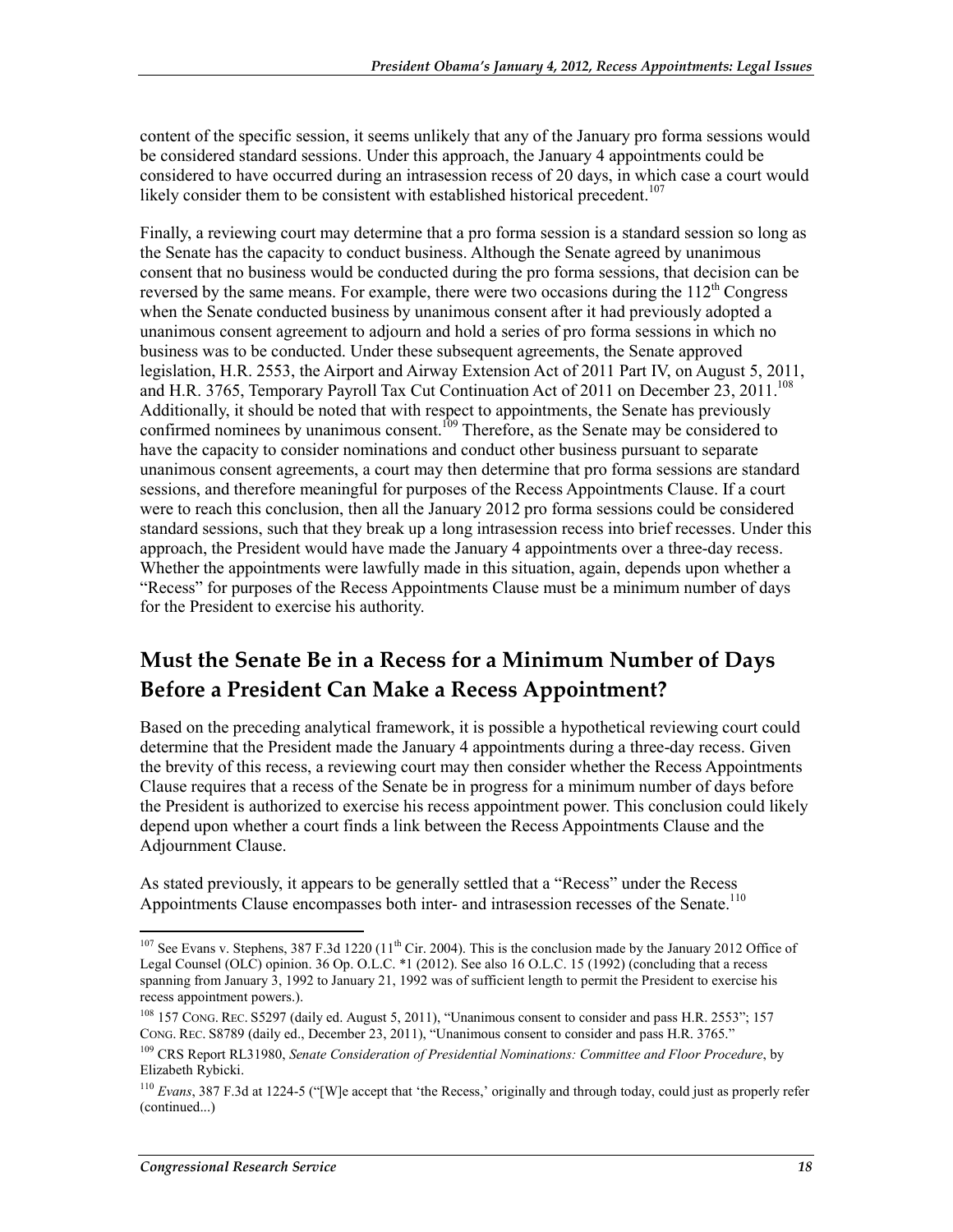Historical practice seems to indicate that an intrasession "Recess" should be one of sufficient length for the President to make a recess appointment.<sup>111</sup> However, the Constitution does not explicitly define "Recess" for purposes of the Recess Appointments Clause, nor does there appear to be a constitutionally required length of time that must be satisfied before the President exercises his authority under the Clause.<sup>112</sup> Because of the ambiguous nature of the Recess Appointments Clause, the Adjournment Clause has historically been drawn upon to impart meaning to the term "Recess." The Adjournment Clause provides that "Neither House, during the Session of Congress, shall, without the Consent of the other, adjourn for more than three days, nor to any other Place than that in which the two Houses shall be sitting."<sup>113</sup> Based on this linkage, it could be argued that a "Recess" must be longer than three days for the President to exercise his recess appointment power.<sup>114</sup>

Prior to 1857, Presidents had virtually no occasion to make intrasession recess appointments, because Congress did not take such breaks. However, since the late  $19<sup>th</sup>$  century, Congress has frequently scheduled more intrasession recesses, during which periods Presidents have exercised their recess appointment authority. In 1921, Attorney General Daugherty declared that the President had the authority to make a recess appointment during an intrasession recess of 29 days. However, he also arguably limited the scope of his opinion when, referencing the Adjournment Clause, he stated the opinion was not meant to imply that "the power exists if the adjournment is for only 2 instead of 28 days ... Nor do I think an adjournment for 5 or even 10 days can be said to constitute the recess intended by the Constitution.<sup>"115</sup> In fact, in 1979 the Office of Legal Counsel (OLC) informally advised against making a recess appointment over a six-day intrasession recess based on "the warning in Attorney General Daugherty's opinion."<sup>116</sup>

 $\overline{a}$ 

 $111$  See 33 Op. Atty. Gen. 20, 23 (1921) (declaring that an appointment made during a 29-day intrasession recess to be constitutional but that "an adjournment of 5 or even 10 days [cannot] be said to constitute the recess intended by the Constitution." *Id*. at 25.)

<sup>112</sup> *Evans*, 387 F.3d at 1225 ("The Constitution, on its face, does not establish a minimum time that an authorized break in the Senate must last to give legal force to the President's appointment power under the Recess Appointments Clause. And we do not set that limit today. ... That an intersession recess might be shorter than an intrasession recess is entirely possible.") While a court may also be interested in addressing whether a required length of time should also apply to intersession recess appointments, the January 2012 appointments were made after the second session of the  $112^{th}$ Congress convened. Accordingly, intersession recesses are not addressed in this report.

113 U.S. CONST., Art. I, §5, cl. 4.

115 33 Op. Atty. Gen. 20, 24 (1921).

<sup>(...</sup>continued)

generically to any one—intrasession or intersession—of the Senate's acts of recessing, that is taking a break."). See also Gould v. United States, 19 Ct. Cl. 593, 595-96 (1884) ("We have no doubt that a vacancy occurring while the Senate was thus temporarily adjourned ... , could be and was legally filled by appointment of the President acting alone."); Nippon Steel Corp v. United States Int'l Trade Comm'n, 239 F. Supp. 2d 1367, 1374 n. 13 (Ct. Int'l Trade 2002) ("The long history of the practice (since at least 1867) without serious objection by the Senate, ... demonstrates the legitimacy of these [intrasession] appointments.").

<sup>&</sup>lt;sup>114</sup> For adjournments of more than three days, the Senate must obtain the consent of the House. Consent is routinely accomplished by approval of a concurrent resolution by both Houses. For example, during the  $108^{th}$  Cong.,  $2^{nd}$  sess., for the intrasession recess lasting from October 11, 2004 to November 16, 2004, both chambers approved H.CON.RES. 518. With respect to the Senate, it provided: "... when the Senate recesses or adjourns ..., on a motion offered pursuant to this concurrent resolution by its Majority Leader ..., it stand[s] recessed or adjourned until noon on Monday, November 15, 2004, or noon on Tuesday, November 16, 2004, as may be specified in the motion to recess or adjourn, or until such other time on either day as may be so specified." As adopted, the offered motion to adjourn by Senate Majority Leader Bill Frist declared the "Senate adjourned until Tuesday, November 16, 2004, at 12 noon." 150 CONG. REC.S11334 (daily ed. Oct. 16, 2004).

<sup>116 3</sup> Op. O.L.C. 314, 316 (1979). The OLC also noted that as a result of "functional affinity between the pocket veto and recess appointment power" and the court decision, *Kennedy v. Sampson*, 511 F.2d 430 (D.C. Cir. 1974) where a (continued...)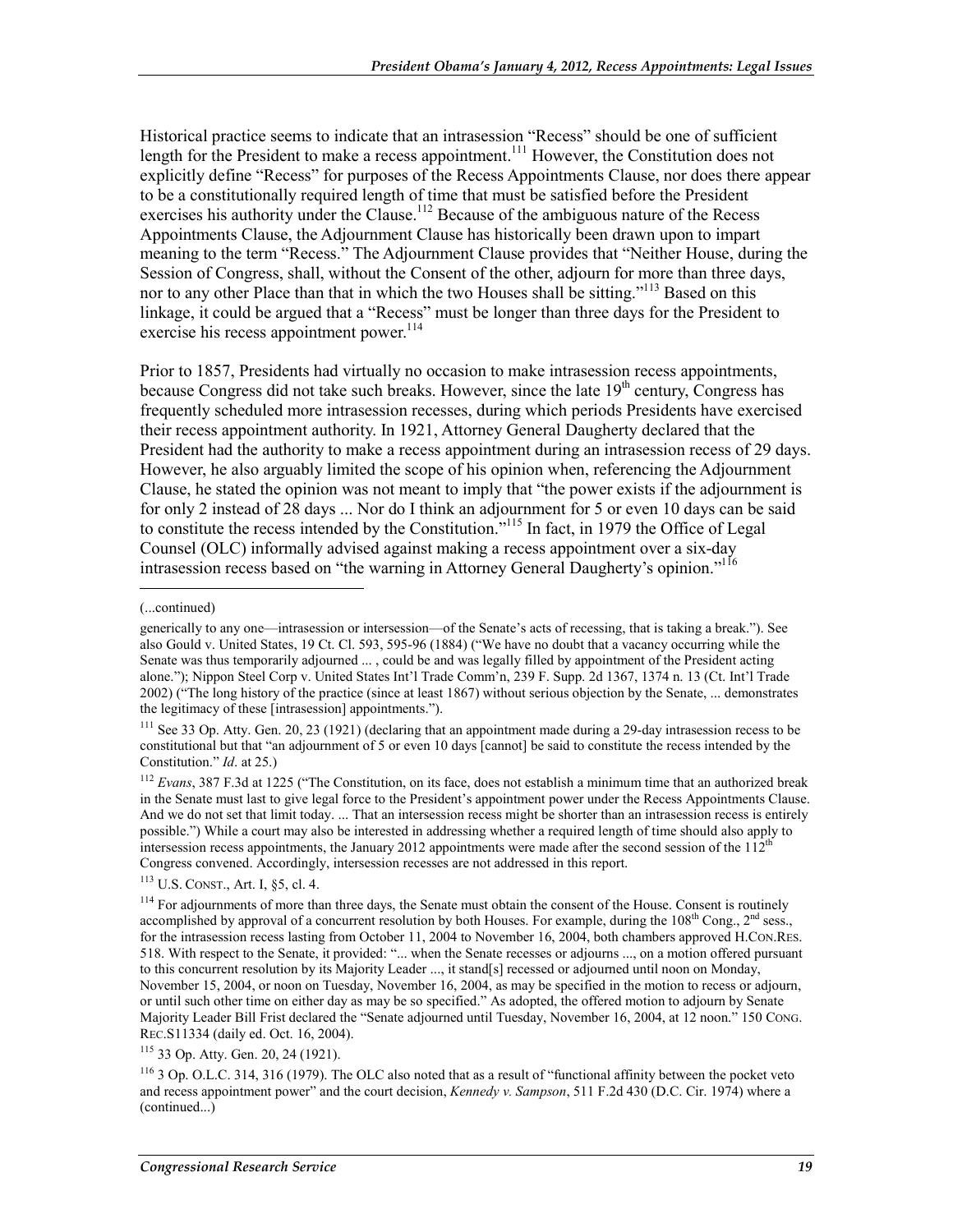Furthermore, the Department of Justice (DOJ), during litigation, appears to have supported a link between the Adjournment Clause and Recess Appointments Clause. In 1993, the DOJ submitted a brief in the case *Mackie v. Clinton*,<sup>117</sup> where it responded to the plaintiff's assertion that the 13day recess in question was of insufficient duration to trigger the recess appointment power. The brief noted that no Attorney General or court has found that the President lacks the authority to make recess appointments during a 13-day recess. Nevertheless, the brief stated:

If the [intrasession] recess here at issue were of three days or less, a closer question would be presented. The Constitution restricts the Senate's ability to adjourn its session for more than three days without obtaining the consent of the House of Representatives. It might be argued that the Framers did not consider one, two and three day recesses to be constitutionally significant.<sup>118</sup>

The DOJ has reiterated this view in subsequent briefs,<sup>119</sup> and more recently during oral argument before the Supreme Court in *New Process Steel v. National Labor Relations Board*. 120 Specifically, the Deputy Solicitor General, Neil Katyal, stated that "[T]he recess appointment power can work—in a recess. I think our office has opined the recess has to be longer than 3 days." $^{121}$ 

#### **Does the Adjournment Clause Give Meaning to "Recess" for Purposes of the Recess Appointments Clause?**

A reviewing court may consider accepting that the Adjournment Clause informs the meaning of "Recess" for purposes of the Recess Appointments Clause. When considering historical practice, courts have stated: "The ... Supreme Court has made clear that considerable weight is to be given to an unbroken practice, which has prevailed since the inception of our nation and was acquiesced in by the Framers of the Constitution ...." (internal citations omitted).122 While intrasession recess appointments cannot be traced to the founding period, the executive branch appears to have acknowledged some link between the two clauses since the President first began making such

1

<sup>120</sup> New Process Steel, L.P. v. Nat'l Labor Relations Board, 130 S. Ct. 2635 (2010).

<sup>(...</sup>continued)

court held that a six-day adjournment had not prevented the return of a bill on account of its short duration, "Presidents during recent years have been hesitant to make recess appointments during intrasession recesses of the Senate." *Id*. at 316.

<sup>117</sup> Mackie v. Clinton, 827 F. Supp. 56 (D.D.C. 1993), *vacated as moot*, 10 F.3d 13 (D.C. Cir. 1993) (holding that the holdover provision for a member of the Board of Governors of the United States Postal Service did not constitute a vacancy sufficient to allow the appointment of a new member pursuant to the Recess Appointments Clause).

<sup>118</sup> DOJ 1993 Brief, *supra* note 89, at 24-6. The DOJ 1993 Brief also declared: "Apart from the three-day requirement ..., the Constitution provides no basis for limiting the recess to a specific number of days. Whatever number of days is deemed required, that number would of necessity be completely arbitrary." *Id*. at 26.

<sup>119</sup> See, e.g., Brief for the United States in Opposition to Petition for *Writ of Certiorari*, at 10, United States v. Miller, 104 Fed. Appx. 150 (11th Cir. 2004), *cert denied*., 544 U.S. 919 (2005); and Brief for the United States in Opposition to Petition for *Writ of Certiorari*, at 11, Evans v. Stephens, 387 F.3d 1220 (11<sup>th</sup> Cir. 2004), *cert. denied*, 125 S. Ct. 1640 (2005) (both Briefs stating "... the Recess Appointments Clause encompasses all vacancies and all recesses (with the single arguable exception of *de minimis* breaks of three days or less, see U.S. Const. Art. I, §5, cl. 4).").

<sup>&</sup>lt;sup>121</sup> Transcript of Oral Argument at 50, New Process Steel, L.P. v. Nat'l Labor Relations Board, 130 S. Ct. 2653 (2010) (No. 08-1457). Notwithstanding these statements, the OLC in its January 2012 opinion noted: "This Office has not formally concluded that there is a lower limit to the duration of a recess within which the President can make recess appointment." 36 Op. O.L.C. \*9 n.13 (2012).

<sup>122</sup> See, e.g., *Woodley*, 751 F.2d at 1012.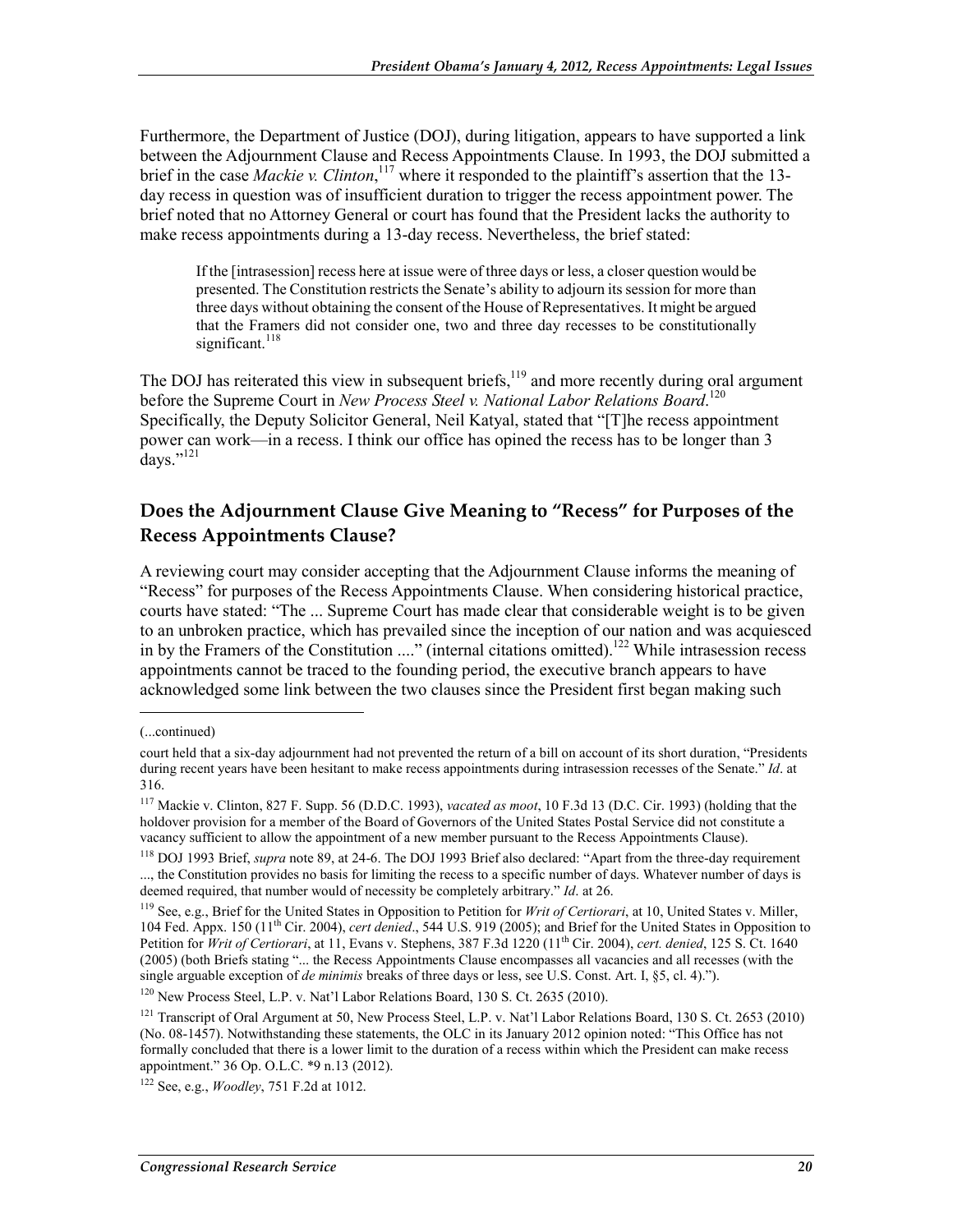appointments. In light of the historical views and acceptance of the executive branch,<sup>123</sup> discussed above, a court may therefore conclude that recess appointments may only be made during intrasession recesses of more three days.

As discussed above, it is possible that a court may find that pro forma sessions constitute standard sessions of the Senate such that they could break up a continual intrasession recess into shorter recesses. However, if a court were to determine that a "Recess" for purposes of the Recess Appointments Clause must be *more than three days*, then the President would not be able to exercise his recess appointment powers where the interpretations of pro forma session resulted in the President making the January 4 appointments during a recess of only three days.

#### **Are There Other Criteria that Could Give Meaning to "Recess" for Purposes of the Recess Appointments Clause?**

However, arguments could also be made that there is no determinative constitutional basis for linking the Adjournment Clause to the Recess Appointments Clause.<sup>124</sup> First, the Adjournment Clause does not use the term "recess," and the Recess Appointment Clause, likewise, does not use the term "adjourn." Second, from a structural perspective, the Adjournment Clause is located in Article I, Section 5 of the Constitution, which sets forth the internal rulemaking authorities of the houses. The Recess Appointments Clause, on the other hand, is located in Article II, Section 2 of the Constitution, which establishes the express authorities of the President. As the two sections do not speak to similar functions or duties of the respective branches, a court may find no basis for referencing a constitutionally required rule of legislative procedure as relevant to the interpretation of a term related to the President's recess appointment powers. Accordingly, a court could define "Recess" for purposes of the Clause in a manner wholly unrelated to the Adjournment Clause.

If a "Recess" for purposes of the Clause is not tied to the three-day requirement from the Adjournment Clause, a court may be hesitant to establish a bright-line minimum length of time without a constitutional provision upon which it can rely. As noted previously, the political question doctrine may act as a deterrent to making such a determination. However, the Senate's ability to exercise its advice and consent prerogative may be greatly undermined absent a time requirement because the President arguably would have the authority to make a recess appointment whenever there is any break of the Senate at all, for instance over a weekend. Given this potential, it is possible a court may depend upon descriptive criteria to define a "Recess" for purposes of the Clause, as did a 1905 report of the Senate Committee on the Judiciary.<sup>125</sup> The Senate report, which was issued in response to President Theodore Roosevelt's intersession recess

<u>.</u>

<sup>&</sup>lt;sup>123</sup> Arguably, Congress has also accepted that a recess must be more than three days, as it has held pro forma sessions, discussed *infra*, every three or four days in an attempt to prevent the President from exercising his recess appointment power.

<sup>124</sup> See, e.g., *Woodley*, 751 F.2d at 1025 (Norris, J., dissenting) (*discussing I.N.S. v. Chadha*, 462 U.S. 919 (1983), the dissent in *Woodley* opined: "[T]he courts must critically evaluate a historical practice before deciding how much to accord it in the process of interpreting the Constitution.").

<sup>&</sup>lt;sup>125</sup> For example, in the 1880 decision *In re Farrow*, 3 F. at 113-4, the court held that a vacancy that existed before the recess of the Senate was "vacant" for purposes of the Recess Appointments Clause. In reaching its conclusion, the court found instructive and invoked the "practice of the executive department of the government for nearly 60 years ... and the concurring opinions of 10 of the distinguished jurists who have filled the office of attorney general of the United States...." *Id.* at 114.)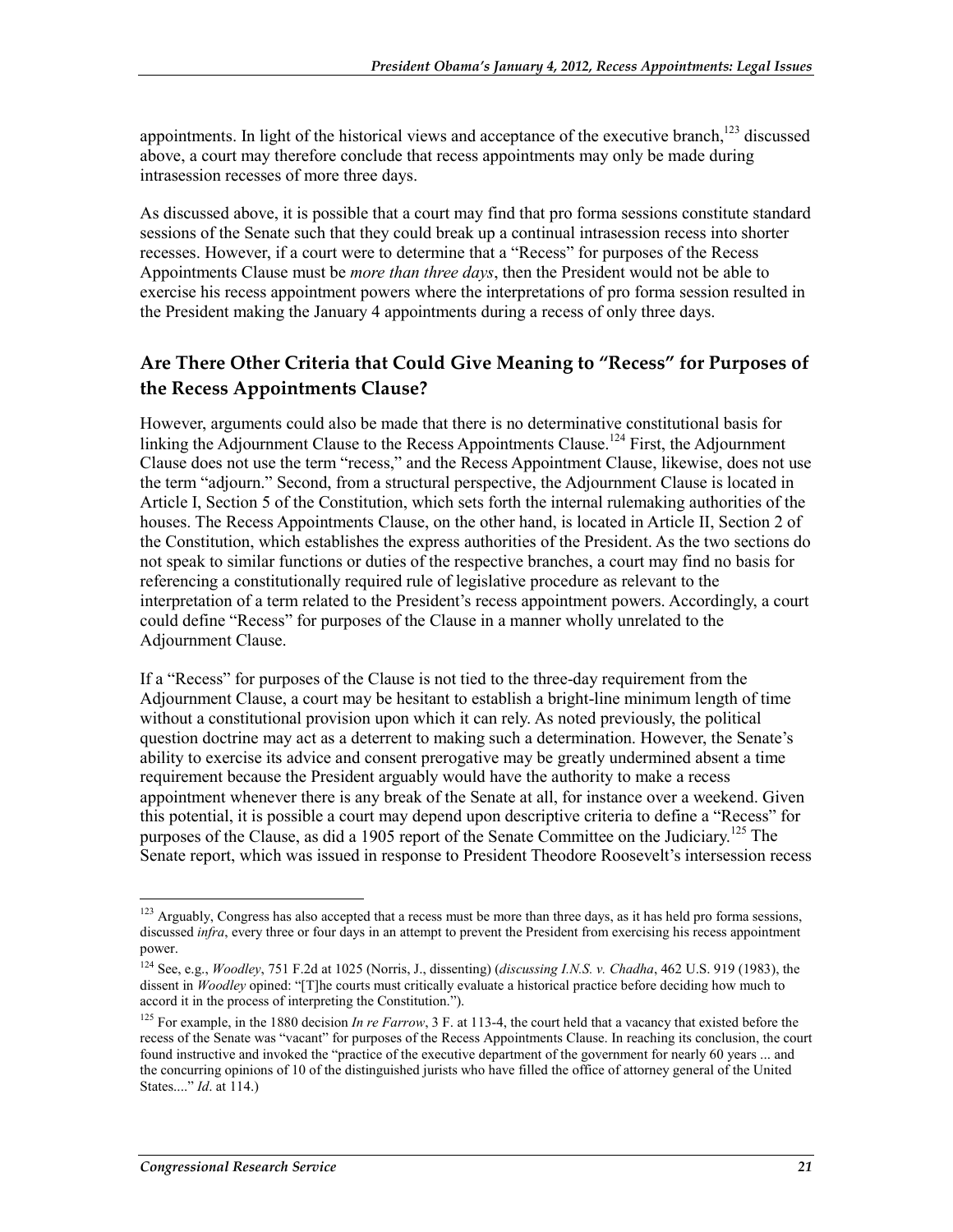appointments during the  $58<sup>th</sup>$  Congress,<sup>126</sup> first stated: "The word 'recess' is one of ordinary, not technical signification, and it is evidently used in the constitutional provision in its common and popular sense." 127 It further states that it was the intention of the Framers that "[a recess] should mean something real, not something imaginary; something actual, not something fictitious."<sup>128</sup> Perhaps most instructive, the report asserts:

[Recess] means, in our judgment, in this connection the period of time when the Senate is *not sitting in regular or extraordinary session as a branch of the Congress* ... ; when its members owe no duty of attendance; when its Chamber is empty; when, because of its absence, it can not [*sic*] receive communications from the President or participate as a body in making appointments.<sup>129</sup>

Attorneys General opinions have made statements similar to that of the Senate report. An Attorneys General opinion from 1960 stated:

does the word "recess" relate only to a formal termination of the session of the Senate, or does it refer as well to a temporary adjournment of the Senate, protracted enough to prevent that body from performing its functions of advising and consenting to executive nominations? It is my opinion, which finds its support in executive as well as in the legislative and judicial authority, that the latter interpretation is the correct one.<sup>130</sup>

Without an explicit standard for a required minimum length of time, for purposes of the Clause, a court might turn to what it means for the Senate to be "absent" in such a way that permits the President to use his recess appointment power. Alternatively, as it would to evaluate pro forma sessions, a court could look at what it means for the Senate to conduct "business" in such a way that prevents the President from using his recess appointment power. However, it may prove difficult for a court to provide meaningful definitions for these terms.<sup>131</sup> The January 2012 OLC opinion makes a similar argument. Without reaching a conclusion on a minimum length of time,<sup>132</sup> the OLC emphasized the practical purpose of the recess appointment power and opined that a "Recess" exists when, "as a practical matter, the Senate is not available to give its advice and consent to executive nominations."<sup>133</sup>

If a court were to establish a descriptive meaning of "Recess" for purposes of the Clause, that standard would determine whether the President could rely upon his recess appointment power to make the January 4 appointments. In such case, the length of the recess in which the President made his recess appointments may not be a dispositive factor. As described above, a reviewing

<u>.</u>

<sup>&</sup>lt;sup>126</sup> In 1903, President Theodore Roosevelt recess appointed over 160 military officers during what is undoubtedly the briefest recess ever relied on by a President. In the  $58<sup>th</sup>$  Congress, the first session ended at noon—December 7, 1903, and the second session began immediately thereafter. The President construed the moment between the end of the first and the beginning of the second as a "constructive" recess.

<sup>127</sup> S.RPT. 58-4389 at 1 (1905).

<sup>128</sup> S.RPT. 58-4389 at 2.

<sup>129</sup> S.RPT 58-4389 at 2 (emphasis in the original).

<sup>&</sup>lt;sup>130</sup> 41 Op. Atty. Gen., 463, 466 (1960) (emphasis added). Other early Attorneys General opinions, including the 1921 Attorney General Daugherty opinion, opined that a "Recess" is determined by "whether in a *practical sense* the Senate is in a session so that its advice and consent can be obtained." 33 Op. Atty. Gen. at 21-22 (emphasis in the original).

<sup>&</sup>lt;sup>131</sup> Indeed, a court could decline to consider these matters under the political question doctrine.

 $132$  36 Op. O.L.C.  $*9$ , n.13. ("Because we conclude that pro forma sessions do not have this effect, we need not decide whether the President could make a recess appointment during a three-day intrasession recess.").  $133$  36 Op. O.L.C. \*13.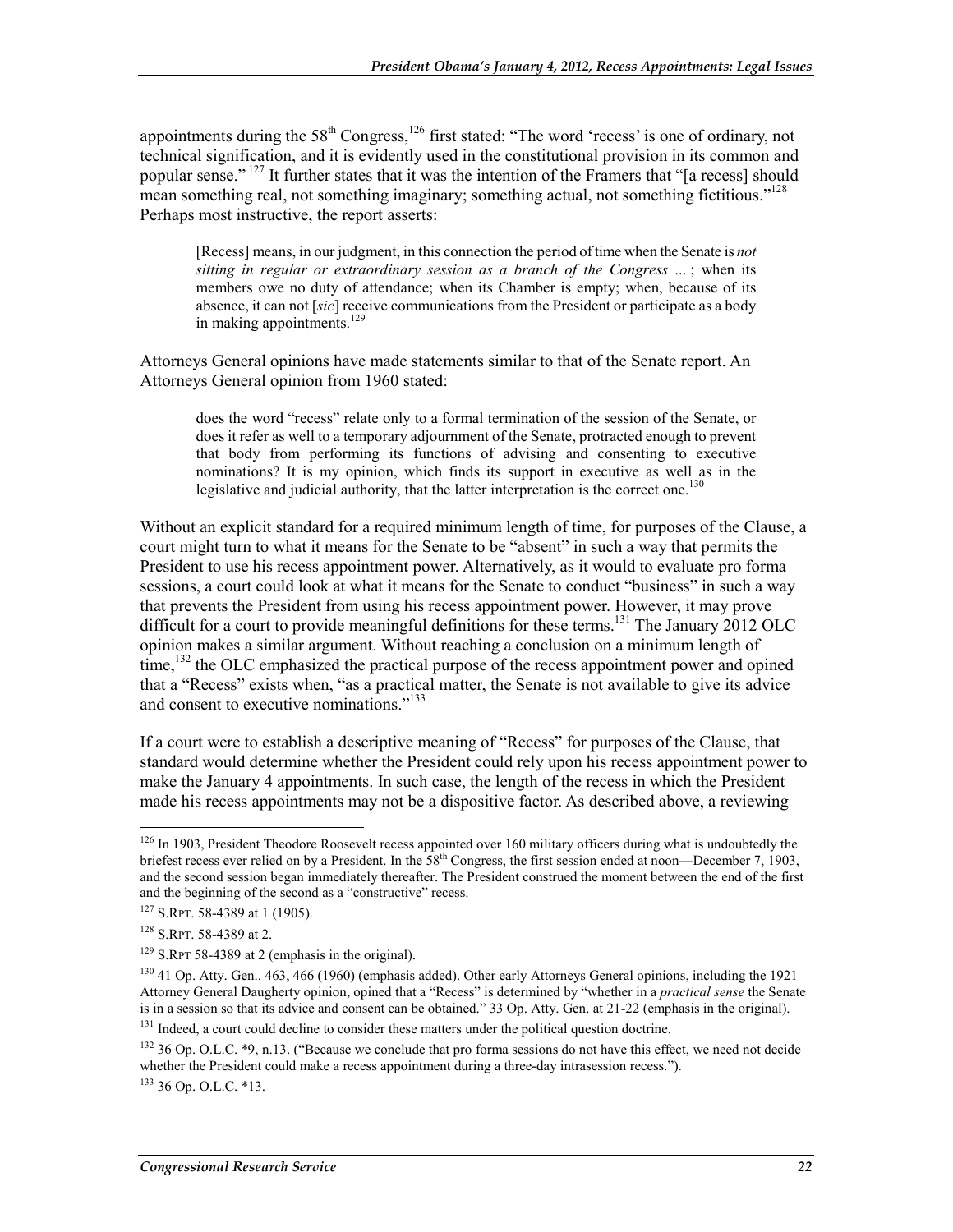court could evaluate the effect pro forma sessions have, or may not have, on a recess from several different perspectives. Given this framework, it may be possible that a court could find the Senate to be "absent," despite its use of pro forma sessions, if it determined that the Senate could not "receive communications from the President or participate as a body in making appointments," in the words of the 1905 Senate report. If a court were to reach this conclusion, then it seems that the President could have the ability to rely upon his recess appointment power to make the January 4 appointments. Alternatively, if a reviewing court were to find that the Senate was indeed able to conduct "business" such that it could take up its "advising and consenting functions [to] executive nominations" by unanimous consent. Under this viewpoint, it seems unlikely that the President could have relied upon his recess appointment power to make the January 4 appointments.

### **Potential Separation of Powers Concerns Associated with the Prolonged Use of Pro Forma Sessions**

A reviewing court may also take into account general separation of powers concerns that may arise from the prolonged use of pro forma sessions. 134 For example, were a court to conclude that pro forma sessions are standard sessions such that they prevent a "Recess" from occurring under the Clause, the Senate may be able to utilize such sessions to repeatedly and consistently block the President from making recess appointments. Such a scenario could result in a complete abrogation of the President's recess appointment power during lengthy intrasession recesses.<sup>135</sup> This scenario may raise constitutional concerns under the separation of powers doctrine.<sup>136</sup>

The separation of powers doctrine stands for the proposition that certain political functions must be allocated amongst various governmental branches, so as to avoid domination by any one entity. <sup>137</sup> The doctrine primarily acts to prevent the aggrandizement of a particular branch through

<sup>1</sup> <sup>134</sup> It is unclear whether a court would reach a discussion on the separation of powers doctrine if a ruling on the issue would result in an instruction to one of the coordinate branches of government, namely the legislature, on whether it may or may not use certain discretionary procedures afforded to it by the Constitution. Of relevance here is that Article I of the Constitution provides, "Each House may determine the Rules of its own Proceedings ..." U.S. CONST., Art I., §5, cl. 2. This may be a nonjusticiable issue under the political question doctrine. See *supra* "Political Question Doctrine."

<sup>&</sup>lt;sup>135</sup> To assist in analyzing whether separation of powers principles have been violated, "... a [worst case scenario] is ... a useful tool for interpreting a statute which impacts ...the powers of these branches, and which, depending on the construction ultimately adopted, may significantly change their authority relative to each other." *Staebler*, 464 F. Supp. at 599

<sup>&</sup>lt;sup>136</sup> For example, one hypothetical that could raise separation of powers concerns would involve the Senate concluding its business in April and holding pro forma sessions from then until it reconvenes for a new session in January. The current circumstance and practice of the Senate may be distinguishable. It appears that the Senate has utilized pro forma sessions during breaks that are, at a maximum, approximately one month. The Senate is consequently available at all other times to act on the President's nominations, and thus the Senate would not be interfering with the President's ability to "take Care that the Laws be faithfully executed." Additionally, the current practice arguably exists as a result of the House of Representatives not agreeing to a concurrent resolution to adjourn for more than three days under the Adjournment Clause. This separation of powers analysis is not an exhaustive study, but it examines the concerns that may be raised in light of the Senate taking steps to encroach upon the President's recess appointment power. For instance, a court might also find similar separation of powers concerns if the President could unilaterally determine when to use his recess appointments authority by independently determining when the Senate is, or is not, in "Recess" for purposes of the Clause.

<sup>&</sup>lt;sup>137</sup> See *infra* section "Does a Congressional Restriction on the Powers Exercised by a Recess Appointee Violate the Separation of Powers Doctrine?"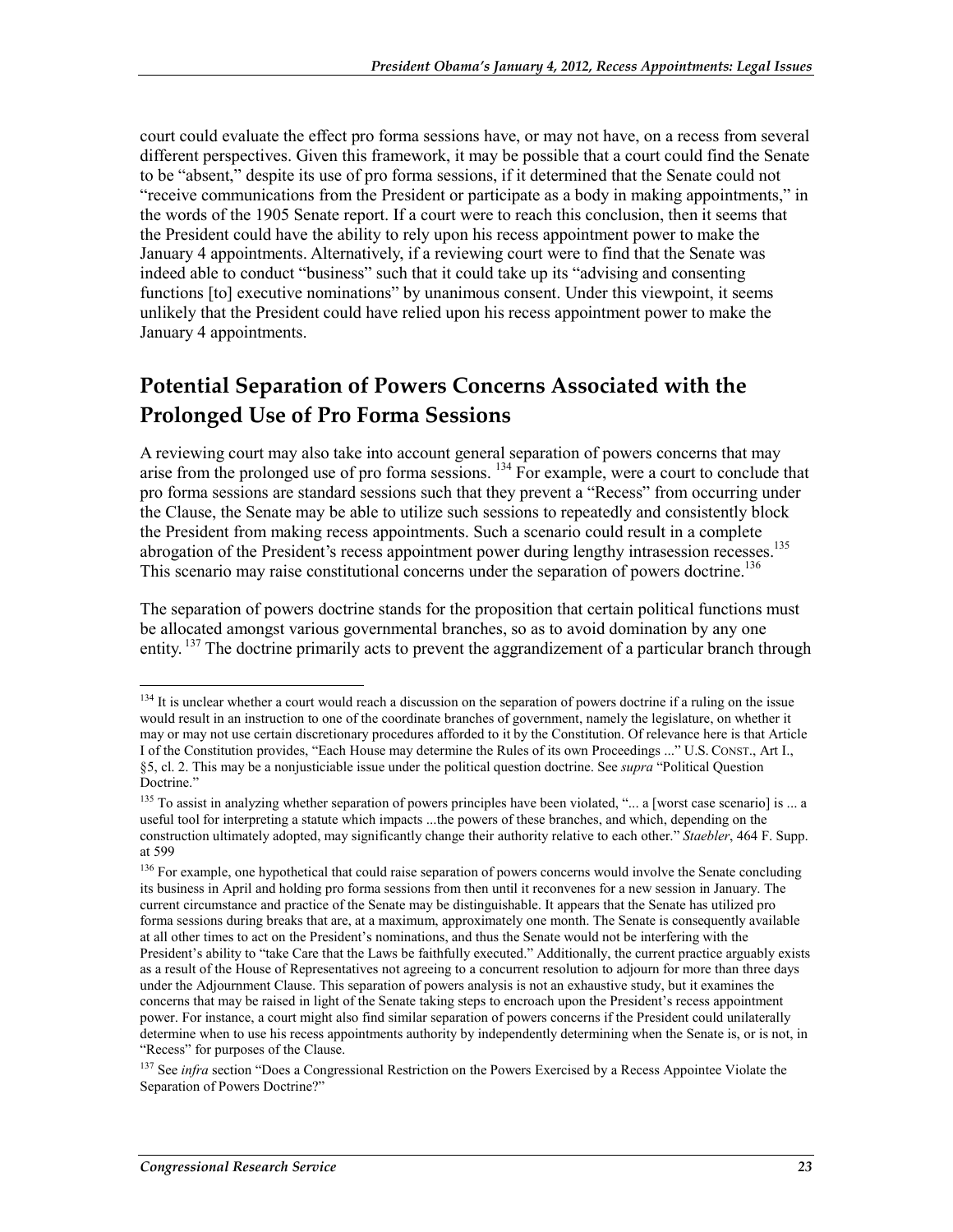the Constitution's structure of checks and balances. However, not all encroachments by one branch upon another violate the separation of powers doctrine—especially in areas where the Constitution envisions shared power between the branches. The Appointments Clause clearly contemplates roles for both the President and the Senate in appointing officers of the United States,<sup>138</sup> whereas the Recess Appointments Clause provides the President with the ability to unilaterally make temporary appointments, but only during the Senate's absence. If the Congress took formal steps to prevent the President from exercising his powers under the Appointments Clause, such action likely would violate the separation of powers doctrine.<sup>139</sup> Likewise, if the Senate took measures, such as the prolonged use of pro forma sessions, to effectively prevent the President's exercise of his authority under the Recess Appointments Clause, such actions could raise similar separation of powers concerns.

While there is no uniform jurisprudential approach to evaluating separation of powers cases, the Supreme Court appears to have developed two main analytical frameworks by which it scrutinizes the Constitution's allocation of power. These analytical approaches are referred to as formalism—which emphasizes precise definitional boundaries—and functionalism—which deemphasizes the efficacy of adhering to such precise boundaries, relying instead on the effect of the exercise of power. Although these frameworks share a common concern regarding branch self-aggrandizement, they differ greatly in their views regarding the scope of the separation of powers and the degree to which governmental functions may be intermingled.<sup>140</sup>

Under what could be considered a formalist approach, a reviewing court may view the plain text of the Recess Appointments Clause as a purely conditional power.<sup>141</sup> The Constitution has delineated clear boundaries to the President's use of his traditional appointment power as compared to his recess appointment power. Whereas the President may submit a nomination to the Senate for its advice and consent at any time, the "auxiliary" recess appointment power is triggered only upon a specific event—a "Recess of the Senate.<sup>"142</sup> Therefore, if pro forma sessions are found to be meaningful for purposes of the Clause, the Senate's procedural mechanism could be viewed as ensuring that the contingency the Founders deemed necessary to trigger the President's recess appointment power simply does not occur. Without the occurrence of a recess, the President's recess appointment power is not activated and therefore cannot be infringed.<sup>143</sup> Under this view, the repeated, consistent, and prolonged use of pro forma sessions to prevent a "Recess" may not be distinguishable from a scenario in which a Senate chooses never to adjourn. The DOJ has acknowledged that "Congress can prevent the President from making any recess appointments by remaining continuously in session and available to receive and act on nominations."<sup>144</sup> Thus, under this analytical framework, the mere fact that the President is

<u>.</u>

 $138$  U.S. CONST., Art. II, §2, cl. 2 (Appointments Clause).

<sup>&</sup>lt;sup>139</sup> See, e.g., Buckley v. Valeo, 424 U.S. 1, 134-135 (1976) (holding that Congress may not appoint executive officials performing substantial functions under the law but that officers performing such functions must be appointed in accordance with provisions of the Appointments Clause of the Constitution).

<sup>140</sup> See Peter R. Strauss, *Formal and Functional Approaches to Separation of Powers Questions: A Foolish Inconsistency?*, 72 Cornell L. Rev. 488 (1987).

<sup>&</sup>lt;sup>141</sup> U.S. CONST., Art. II, §2, cl. 3 ("The President shall have Power to fill up all Vacancies that may happen during the Recess of the Senate.").

<sup>&</sup>lt;sup>142</sup> The Federalist, No. 67, at 409-10 (Alexander Hamilton) (Clinton Rossiter ed. 1961)

<sup>&</sup>lt;sup>143</sup> The President, however, would ultimately retain the authority to make intercession recess appointments and appointments with the advice and consent of the Senate.

<sup>&</sup>lt;sup>144</sup> 36 Op. O.L.C. at \*17 ("We conclude that while Congress can prevent the President from making any recess appointments by remaining continuously in session and available to receive and act on nominations, it cannot do so by (continued...)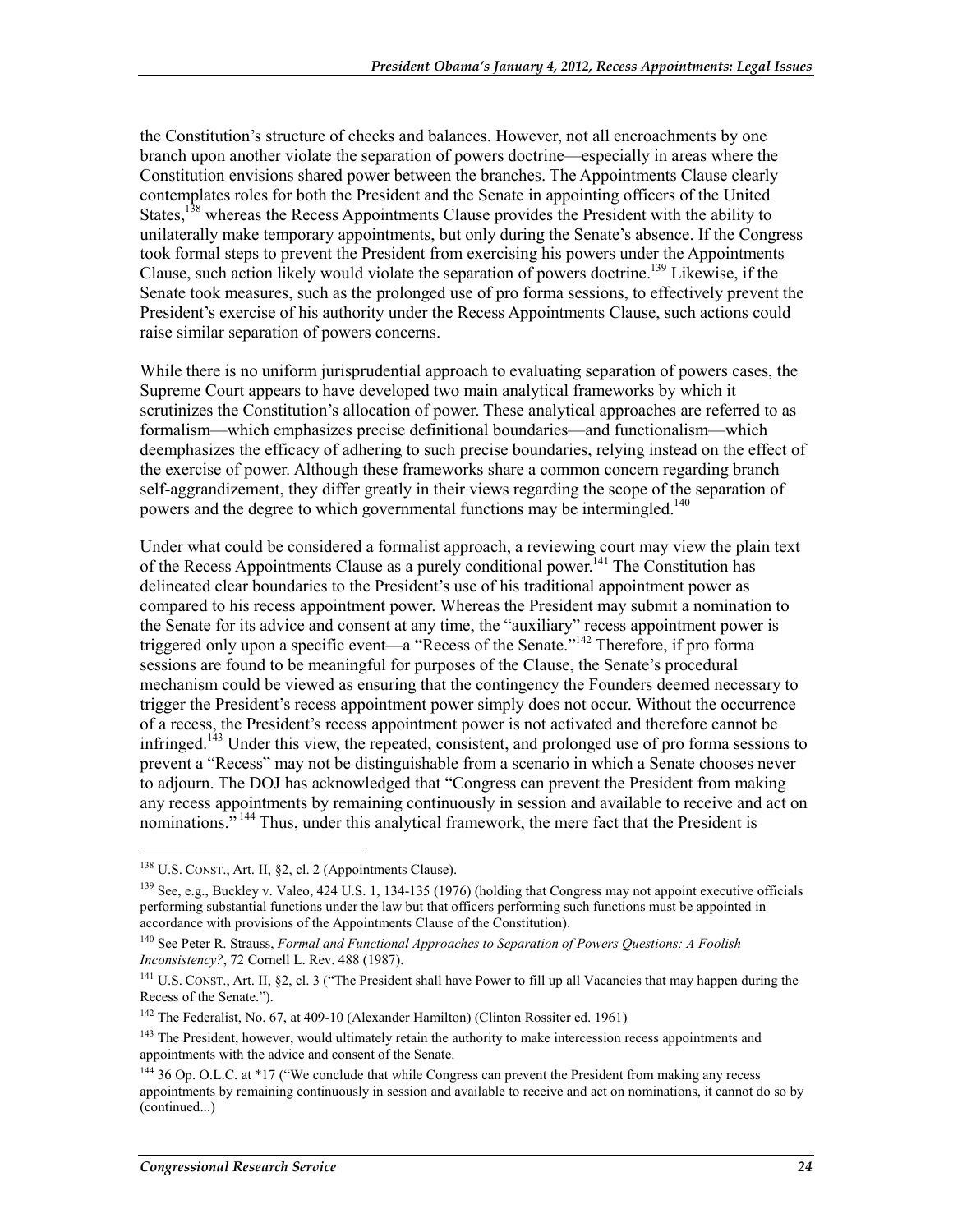consistently barred from using his recess appointment power may not give rise to separation of powers concerns.

Under a functionalist approach, a court is more likely to consider whether the consistent and repetitive use of pro forma sessions interferes with the President's ability under the Recess Appointments Clause to maintain the continuity of administrative government. For example, in the context of "Vacancies" for purposes of the Clause, the judicial and executive branches have consistently rejected a narrow and literal interpretation of when a vacancy may exist because of the practical considerations behind the Clause. It was the opinion of the Attorney General in 1832 that the Constitution "was formed for practical purposes, and a construction that defeats the very object of the grant of power cannot be the true one. It was the intention of the [C]onstitution that the offices created by law, and necessary to carry on the operations of the government, should always be full, or at all events, that the vacancy should not be a protracted one."145 In addition, a court could find that the use of a tactic, which would essentially prohibit the President from effectively using his recess appointment power to "take Care that the Laws be faithfully executed,"<sup>146</sup> would be an unconstitutional enhancement of legislative power in relation to the executive branch.<sup>147</sup> Hence, from a functionalist approach, overriding separation of powers concerns may indicate that the Senate's use of pro forma sessions, even if deemed meaningful, could nonetheless "impermissibly undermine" the powers of the President or prevent the President "from accomplishing [his] constitutionally assigned functions."<sup>148</sup>

### **Summary of Recess Clause Questions**

Overall, whether President Obama could rely upon his recess appointment power to make the January 4 appointments is dependent on whether there was a "Recess of the Senate" for purposes of the Recess Appointments Clause. The unique facts of the situation—appointments made between two pro forma sessions—raise significant and unresolved constitutional issues. A

<sup>(...</sup>continued)

conducting pro forma sessions during a recess.").

<sup>145 2</sup> Op. Atty. Gen. 525, 526-7 (1832). See also 1 Op. Atty. Gen. 631, 33-34 (1823). Judicial opinions have echoed this same sentiment. See also United States v. Allocco, 305 F.3d 704, 712 (2d Cir. 1962) (holding that a contrary interpretation "would create executive paralysis and do violence to the orderly functioning of our complex government."); United States v. Woodley, 751 F.2d 1008, 1012 (9<sup>th</sup> Cir. 1985) (holding that a contrary interpretation would "lead to the absurd result that all offices vacant on the day the Senate recesses would have to remain vacant at least until the Session reconvenes"); and Evans v. Stephens,  $387$  F.3d 1220, 1226-27 (11<sup>th</sup> Cir. 2004) (declaring that "interpreting the phrase to prohibit the President from filling a vacancy that comes into being on the last day of a Session of the Senate but to empower him to fill a vacancy that arises immediate thereafter (on the first day of a recess) contradicts what we understand to be the purpose of the Recess Appointments Clause: to keep important offices filled and the government functioning.").

<sup>146</sup> U.S. CONST., Art. II, §3.

<sup>&</sup>lt;sup>147</sup> The court in *Staebler v. Carter* recognized that, "if one construction would make it possible for a branch of government substantially to enhance its power in relation to another, while the opposite construction would not have such an effect, the principle of checks and balances would be better served by a choice of the latter interpretation." *Staebler*, 464 F. Supp. at 599-600 (concluding that the plaintiff's construction should be avoided because if carried to its logical conclusion, a commissioner could remain in office indefinitely notwithstanding the expiration of his term; in the court's view, this would render the President totally powerless by constitutional means to protect himself and the powers conferred upon him by the Appointments Clause would be usurped).

<sup>148</sup> See Commodities Futures Trading Comm'n v. Schor, 478 U.S. 833, 851, 856 (1986). See also Loving v. United States, 517 U.S. 748, 757 (1996); Nixon v. Admin. of Gen. Servs., 433 U.S. 425, 443 (1977) (*citing* United States v. Nixon, 418 U.S. 683, 711-12 (1974)).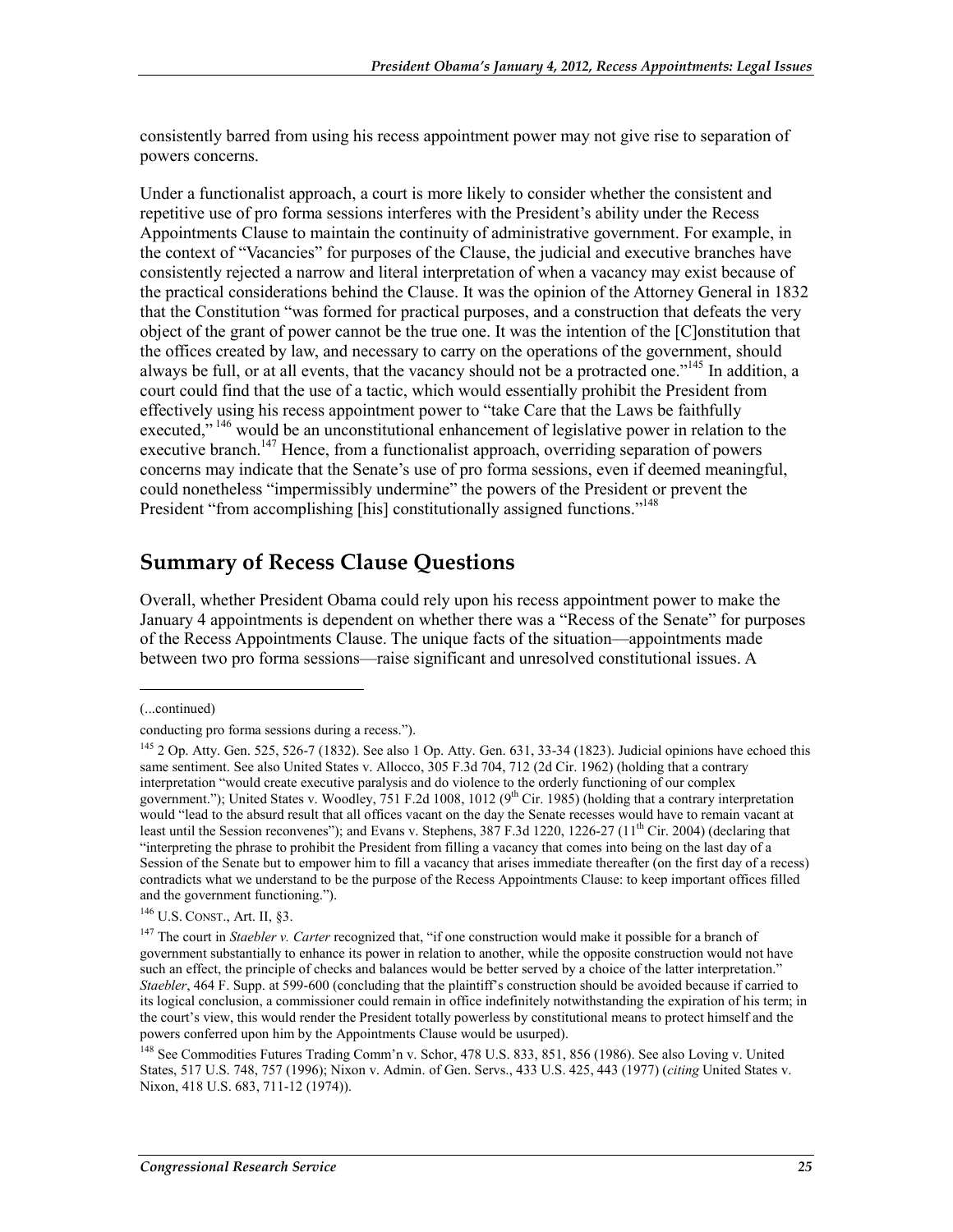reviewing court may turn to the Adjournment Clause to provide a definition of "Recess" for purposes of the Clause, in which case a "Recess" must be longer than three days for the President to exercise his authority. Yet, a reviewing court may also find no basis for linking these Clauses and, alternatively, unless barred by the political question doctrine, could establish a definition of "Recess" by relying upon descriptive criteria. In such case, a "Recess" for purposes of the Clause might hinge on what it means for the Senate to be "absent" or "conducting business" in such a way that either permits or prevents the President from exercising his recess appointment power. Whether a "Recess" within the meaning of the Clause is specifically defined as one that is more than three days or is based on descriptive criteria, it is unclear whether Congress may utilize pro forma sessions to disrupt the duration of an otherwise continual intrasession recess. If pro forma sessions are found not to be meaningful for purposes of the Clause, then the President's recess appointments would likely be considered to have been validly made during a single intrasession recess of at least 20 days. Alternatively, if a reviewing court were to find the Senate's pro forma sessions to be meaningful for purposes of the Clause, then the sessions may be sufficient to prevent a President from making a recess appointment. However, even if these sessions are deemed meaningful such that they would prevent a "Recess" from occurring, prolonged use of pro forma sessions by the legislative branch may raise separation of powers concerns that could compel a court to re-evaluate the contours of each branch's role in the recess appointment context.

## **If the Appointments Are Lawful, Do the Statutory Provisions of the Consumer Financial Protection Act Restrict Cordray's Powers?**

Assuming, arguendo, that the President's appointment of Richard Cordray is constitutional, questions remain as to whether, and to what extent, the specific statutory language of the Consumer Financial Protection Act (CFP Act) restricts Cordray's powers.<sup>149</sup> To address these questions, this report first provides a general description of the CFPB. It then analyzes the provisions of the CFP Act that provide the Secretary of the Treasury (Secretary) certain powers to perform the functions of the CFPB until a Director is appointed, which is followed by an analysis of the impact that the President's recess appointment may have on both Cordray's and the Secretary's CFPB authorities.

### **Overview of the Consumer Financial Protection Bureau**

The CFPB was established by Title X of the Dodd-Frank Act, the CFP Act.<sup>150</sup> The CFP Act alters the consumer financial protection landscape by largely consolidating regulatory authority and, to a lesser extent, supervisory and enforcement authority in one regulator—the CFPB.<sup>151</sup> It also

<sup>&</sup>lt;sup>149</sup> These questions would apply, not just to Cordray, but also to any other individual who is lawfully recess appointed to be CFPB Director prior to one being confirmed by the Senate. There is no similar statutory concern regarding the announced appointments to the NLRB.

<sup>150</sup> For a more detailed analysis of the CFPB and the CFP Act, see CRS Report R41338, *The Dodd-Frank Wall Street Reform and Consumer Protection Act: Title X, The Consumer Financial Protection Bureau*, by David H. Carpenter.

<sup>&</sup>lt;sup>151</sup> The Bureau has jurisdiction over an array of consumer financial products and services, including deposit taking, mortgage lending, credit card lending, loan servicing, check guaranteeing, the collection of consumer report data, debt (continued...)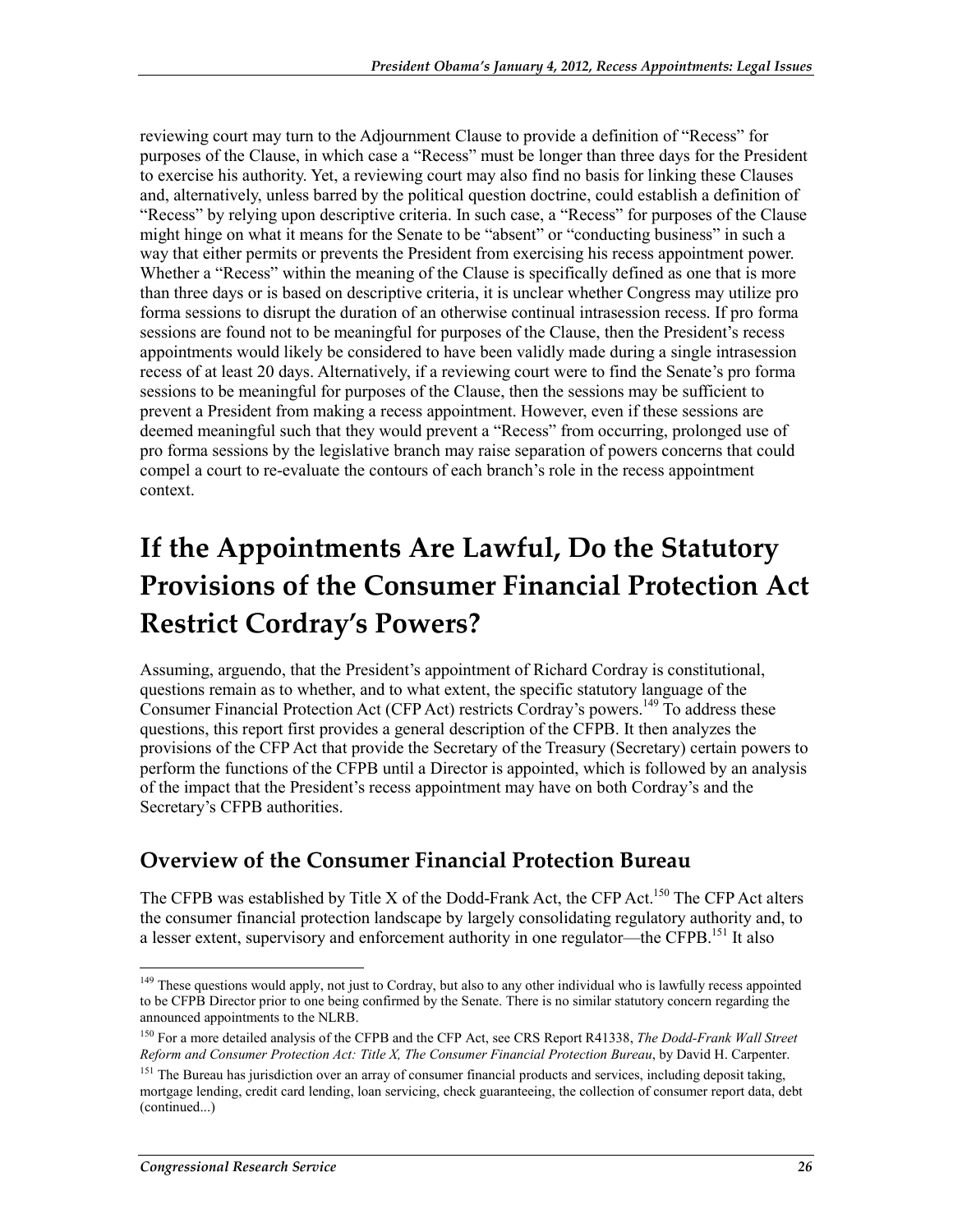provides the CFPB the authority to prescribe regulations to implement 18 federal "enumerated consumer laws<sup>"152</sup> that largely were in place prior to Dodd-Frank's enactment, such as the Truth in Lending Act (TILA) and the Real Estate Settlement Procedures Act (RESPA).

Section 1011 of the CFP Act provides that the Bureau is to be headed by a single Director, who "shall be appointed by the President, by and with the advice and consent of the Senate."<sup>153</sup> However, section 1066 of the CFP Act provides the Secretary the authority to perform some, but not all, of the Bureau's authorities until a CFPB Director is appointed.<sup>154</sup>

### **Statutory Interpretation of CFP Act Section 1066**

CFP Act section 1066 serves as the primary source of the Secretary's interim authority over the Bureau.<sup>155</sup> It states, in relevant part:

(a) In General.—The Secretary is authorized to perform the functions of the Bureau under this subtitle [F] until the Director of the Bureau is confirmed by the Senate in accordance with section  $1011$ .<sup>156</sup>

The first half of this provision establishes the *scope* of the Secretary's authority. The second half defines *when* the Secretary's authority shall terminate.

Section 1066 does not authorize the Secretary to exercise the full panoply of the Bureau's powers. Rather, the scope of the Secretary's authority under section 1066 is limited to "the functions of the Bureau under this subtitle [F]...." Generally speaking, subtitle F of the CFP Act transfers certain consumer financial protection functions from seven "transferor agencies" 157 to the Bureau.<sup>158</sup> For clarity, this report refers to the authorities provided under subtitle F that the

1

<sup>155</sup> Three other CFP Act provisions (sections 1062, 1017(a)(3), and 1066(b)) provided the Secretary authority related to the Bureau; however, those authorities terminated on July 21, 2011, the designated transfer date. P.L. 111-203 §1062, 12 U.S.C. §5582; P.L. 111-203 §1017(a)(3), 12 U.S.C. §5497(a)(3); P.L. 111-203 §1066(b), 12 U.S.C. §5586(b).  $156$  P.L. 111-203 §1066(a), 12 U.S.C. §5586(a).

- "all authority to prescribe rules or issue orders or guidelines pursuant to any Federal consumer financial law," including the rulemaking authority under the 18 enumerated consumer laws, that was held by the HUD, FRB, OCC, OTS, FDIC, and NCUA;
- certain consumer compliance examination and other supervisory authorities over "larger depository institutions" (i.e., banks, thrifts, savings associations, and credit unions with more than \$10 billion in assets);

(continued...)

<sup>(...</sup>continued)

collection, real estate settlement services, money transmitting, and financial data processing. The Bureau serves as the primary federal consumer financial supervisor of many of the institutions that offer these products and services.

<sup>&</sup>lt;sup>152</sup> For a full listing of the "enumerated consumer laws," see P.L. 111-203 §1002(12), 12 U.S.C. §5481(12).

<sup>153</sup> P.L. 111-203 §1011, 12 U.S.C. §5491.

<sup>154</sup> For a more detailed analysis of these authorities, see CRS Report R41839, *Limitations on the Secretary of the Treasury's Authority to Exercise the Powers of the Bureau of Consumer Financial Protection*, by David H. Carpenter.

<sup>&</sup>lt;sup>157</sup> The transferor agencies are: the Office of the Comptroller of the Currency (OCC), the Office of Thrift Supervision (OTS), the Board of Governors of the Federal Reserve System (FRB), the Federal Deposit Insurance Corporation (FDIC), the National Credit Union Administration (NCUA), the Federal Trade Commission (FTC), and the Department of Housing and Urban Development (HUD). P.L. 111-203 §1061(a)(2), 12 U.S.C. §5581(a)(2). Note also that the

Dodd-Frank Act eliminated the OTS and transferred much of its powers to other regulators. P.L. 111-203, Title III.

<sup>&</sup>lt;sup>158</sup> More specifically, the powers that were transferred to the Bureau under subtitle F, which the Secretary has the interim authority to exercise, include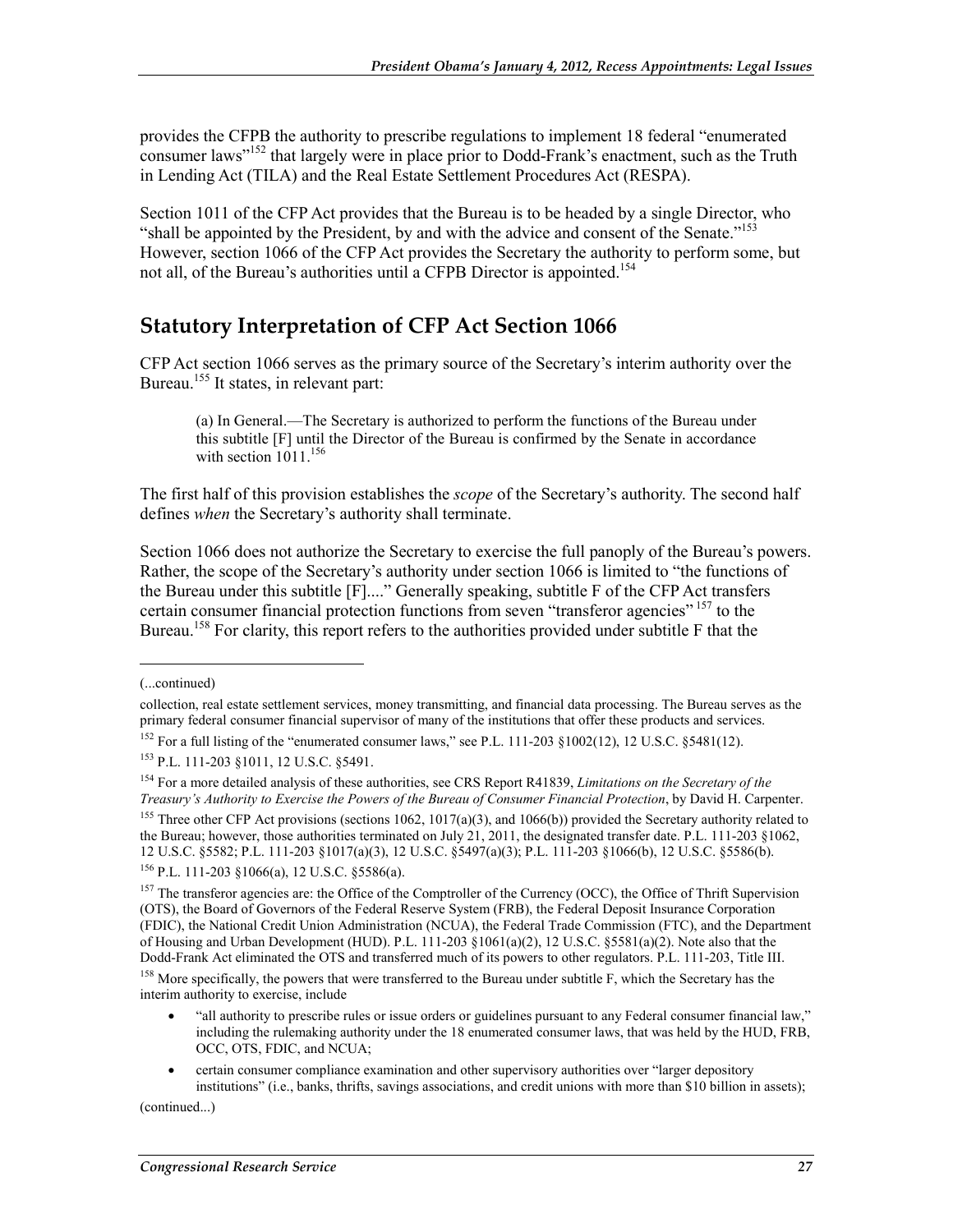Secretary may exercise pursuant to section 1066 as "transferred powers" or "transferred authorities."

The powers provided to the Bureau pursuant to provisions outside of subtitle F generally are the Bureau's "newly established" powers—that is, the enhanced consumer protection authorities that were not explicitly provided by law to federal regulators before the Dodd-Frank Act. An example of a newly established power is the authority to supervise covered non-depository financial institutions, such as payday lenders and check cashers.<sup>159</sup> Given that the newly established powers are provided for by provisions other than subtitle F, they do not appear to be within the scope of the Secretary's authorities as defined by CFP Act section 1066.

The Secretary's authority to exercise the Bureau's transferred powers lasts "until the Director of the Bureau is confirmed by the Senate in accordance with section 1011." Section 1011 sets forth that the Director of the CFPB is to be "appointed by the President, by and with the advice and consent of the Senate." This language in section 1011 is virtually identical to the statutory language used to establish many other advice and consent positions.<sup>160</sup> This standard advice and consent language does not explicitly reference the President's recess appointment powers. However, this language has never been construed by a court to prevent the President from exercising his recess appointment powers, and there are numerous examples in which such positions have been filled by recess appointees without judicial challenge.<sup>161</sup>

Had Richard Cordray been nominated by the President and confirmed by the Senate to be the first CFPB Director, it would seem clear that the Secretary's power to exercise the transferred authorities would have terminated, and Cordray would have assumed the full powers of the Director position. The fact that Cordray was recess appointed without being "confirmed by the Senate" may call into question whether, through section 1066, Congress intended to place restrictions on the powers of a recess appointed CFPB Director.

1

- subject to certain limitations, the authority "to prescribe rules, issue guidelines, or conduct a study or issue a report mandated under [the enumerated consumer laws] ..." that was previously held by the FTC; and
- the authority to coordinate a process by which certain employees of all of the transferor agencies other than the FTC are identified to be transferred to the CFPB, as necessary to perform the transferred authorities. P.L. 111-203 §1061, 12 U.S.C. §5581.

<sup>159</sup> Other newly established powers include new rulemaking powers, distinct from the rulemaking authorities provided under the 18 enumerated consumer laws, and certain limited consumer compliance enforcement and examination powers over "smaller depository institutions" (i.e., banks, thrifts, savings associations, and credit unions with \$10 billion or less in assets). P.L. 111-203 §§1024 and 1026, 12 U.S.C. §§5514 and 5516.

160 See, e.g., 12 U.S.C. §2 (Comptroller of the Currency); 12 U.S.C. §241 (Board of Governors of the Federal Reserve System); 15 U.S.C. §78D (Securities and Exchange Commissioners); 12 U.S.C. §635a (President of the Export-Import Bank of the United States); 12 U.S.C. §1752a (National Credit Union Administration Board Members); 12 U.S.C. §1812 (Board of Directors of the Federal Deposit Insurance Corporation); 12 U.S.C. §2242 (Farm Credit Administration Board): 12 U.S.C. §2279aa-2 (Board of Directors of the Federal Agricultural Mortgage Corporation); 12 U.S.C. §4512 (Director of the Federal Housing Finance Agency).

<sup>161</sup> For example, the Securities Exchange Act of 1934 established the Securities and Exchange Commission (SEC) to be comprised of five members "to be appointed by the President by and with the advice and consent of the Senate." 15 U.S.C. §78d. President Franklin D. Roosevelt appears to have recess appointed the first five SEC commissioners. U.S. Congress, Senate, *Journal of the Executive Proceedings of the Senate of the United States of America*, vol. 76, p. 19 ("I nominate the following-named persons to be members of the Securities and Exchange Commission for the terms indicated, to which offices they were appointed during the last recess of the Senate....").

<sup>(...</sup>continued)

<sup>•</sup> primary enforcement authority of consumer financial laws and regulations over larger depositories;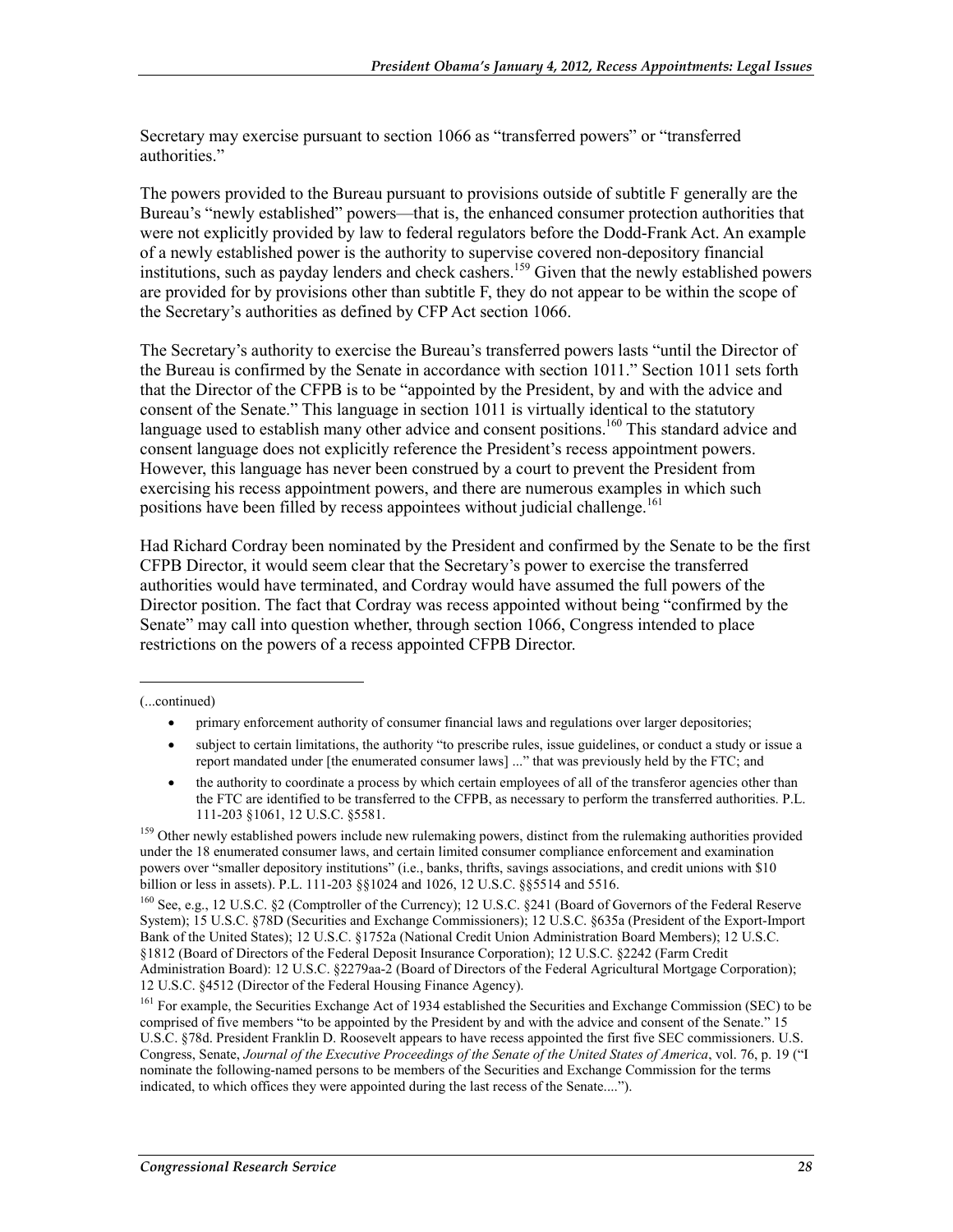There appear to be at least two different ways that a reviewing court could interpret section 1066 with respect to both Cordray's and the Secretary's authorities.<sup>162</sup> Under one interpretation, a reviewing court could find that Cordray holds all of the powers provided to the CFPB—both the transferred authorities previously exercised by the Secretary and the newly established powers. Under a second interpretation, a court could conceivably determine that Cordray assumes only the CFPB's newly established powers, while the Secretary retains the power to exercise the transferred authorities until a Director is actually confirmed by the Senate. Each interpretation is discussed below.

#### **Interpretation One: Cordray Assumes Both the Newly Established and Transferred Authorities as Director**

Under the first interpretation, a reviewing court may stress that the phrase "until a Director is confirmed by the Senate" must be read in conjunction with the clause that follows: "in accordance with section 1011." As previously mentioned, section 1011 uses the standard statutory language to establish advice and consent positions, and it is generally understood that these positions can be filled pursuant to both of the procedures expressly provided for under the constitution. As a result, a court could interpret the relevant language of section 1066, with its reference to section 1011, as merely an alternative, or equivalent way, of expressing the standard process of appointing advice and consent positions. Had Congress truly intended to only allow a Senate-confirmed Director to exercise the full powers of the position, then a court may find it would not have referenced section 1011.

Additionally, construing section 1066 as restricting a recess appointee's authority would run contrary to the generally established principle that, as a constitutional matter, recess appointees possess the same legal authority as Senate-confirmed appointees.<sup>163</sup> A canon of statutory interpretation commonly employed by courts is to presume that Congress is aware of established law and intends for new statutes to be consistent with established interpretations of law absent a clear indication to the contrary.164 A court may reason that had Congress intended to take the unusual step of restricting the authority of a recess appointed CFPB Director, it would have expressed that intention more clearly.<sup>165</sup> This could have been accomplished through an explicit

<u>.</u>

<sup>&</sup>lt;sup>162</sup> To help understand the intent of statutory language, courts may look to the legislative history of the provision in question. In sum, financial reform legislation in the 111<sup>th</sup> Congress began with a white paper issued by the Treasury Department in the Summer of 2009. *Financial Regulatory Reform: A New Foundation*, Dept. of the Treasury, available at http://www.treasury.gov/initiatives/Documents/FinalReport\_web.pdf. Over a series of weeks, the Treasury Department began issuing draft legislative language that would implement the proposals outlined in the white paper, including the establishment of a new agency devoted to consumer financial protection. These discussion drafts served as the starting point for Congressional action in 2009. By the Spring of 2010, Senator Christopher Dodd, Chairman of the Senate Committee on Banking, Housing, and Urban Affairs (Banking Committee) began circulating discussion drafts of the legislation that were largely based off of the Treasury Department's draft legislation. It appears that the legislative language providing interim authority for the proposed consumer protection agency never (formally) deviated substantially from the original Treasury Department draft language during Senate debate. The CFP Act that was discharged by unanimous consent from the Banking Committee and that initially passed the full Senate as H.R. 4173, 111th Cong. §1066(a), in lieu of S. 3217, 111th Cong. §1066(a), is identical to the language of the Dodd-Frank Act §1066(a) that was signed into law. None of the three congressional reports on the consumer protection proposals offer much detail regarding the intent of the "as confirmed by the Senate" language.

<sup>&</sup>lt;sup>163</sup> See *supra* section "Overview of the Recess Appointments Clause."

<sup>164</sup> See CRS Report 97-589, *Statutory Interpretation: General Principles and Recent Trends*, by Larry M. Eig, at 19.

<sup>&</sup>lt;sup>165</sup> *Staebler*, 464 F. Supp. at 591 ("Moreover, there is no basis either in the language of the statute or in its legislative history to support the conclusion that Congress meant to rein in the President in such an unprecedented manner. In the (continued...)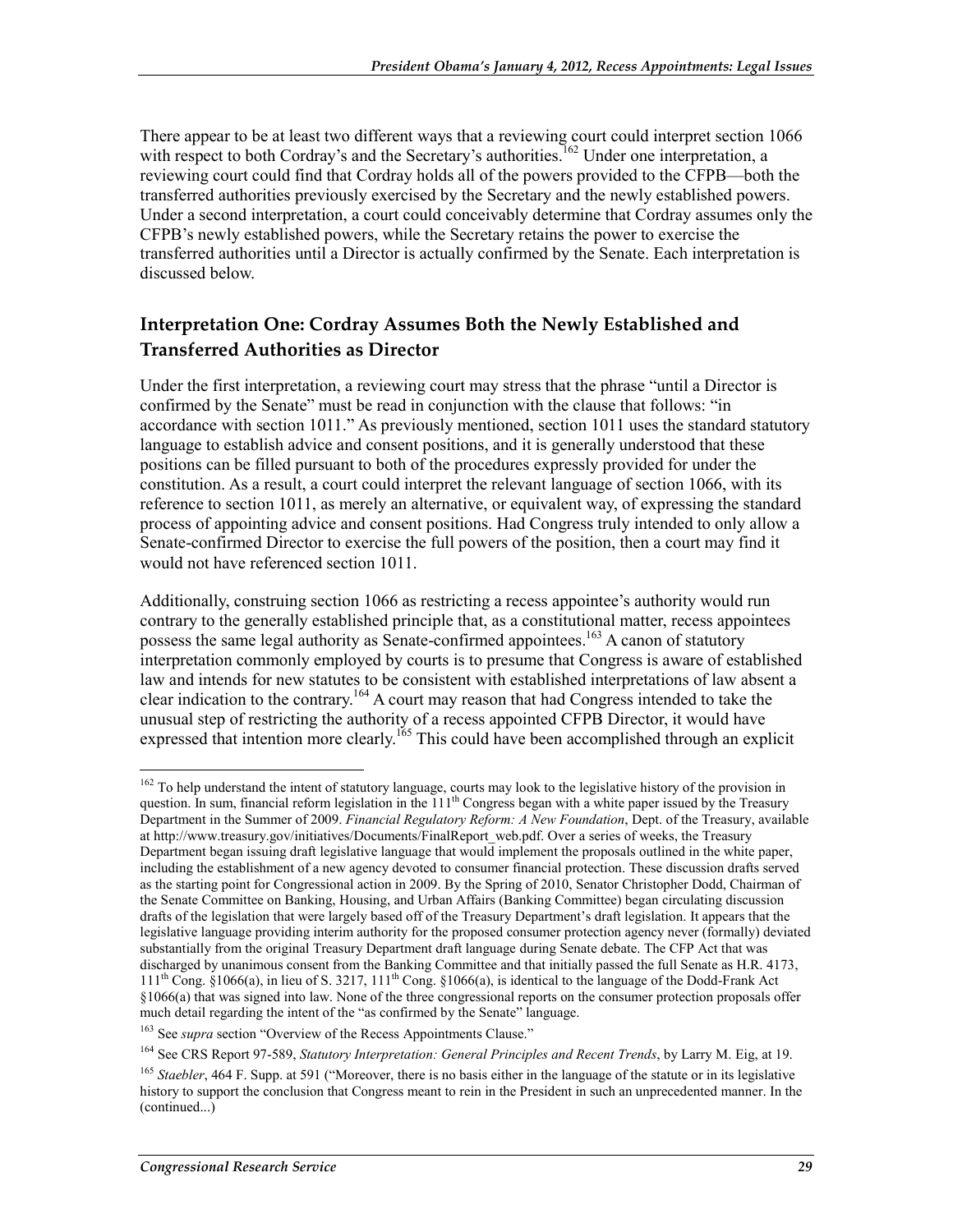delineation of the powers to be held by an initial recess appointee, on the one hand, and by a Senate-confirmed appointee on the other.<sup>166</sup>

In sum, a court could interpret section 1066 as a legislative delegation to the Secretary to exercise certain CFPB functions until a Director can be appointed pursuant to either of the standard methods that are expressly provided by the Constitution: by the advice and consent of the Senate or by a recess appointment. Under this interpretation, a Senate-confirmed Director or a recess appointed Director, such as Cordray, would assume the full authorities established by the CFP Act—both the newly established and transferred powers—and the Secretary's interim authority to exercise the Bureau's transferred powers would terminate.

#### **Interpretation Two: Cordray Only Assumes the Newly Established Authorities, Secretary Geithner Retains the Transferred Authorities**

Under the second interpretation, it could be argued that the statutory language may be construed as stipulating that the Secretary's transferred authorities terminate, and the Director's full authorities are assumed, only upon the appointment of a Senate-confirmed Director. This construction would turn on a strict interpretation of the language "until the Director of the Bureau is confirmed by the Senate." To reach this conclusion, proponents likely would rely on two common canons of statutory interpretation. The first is the rule of surplusage: which provides that courts should "give effect, if possible, to every clause and word of a statute, avoiding, if it may be, any construction which implies that the legislature was ignorant of the meaning of the language it employed."<sup>167</sup> Under this reading, it could be argued that Congress intended the language "until confirmed by the Senate" to have a different meaning than, and to be read distinctly from, that of section 1011. To further buttress this position, a one could apply a second canon that "where Congress includes particular language in one section of a statute but omits it in another ..., it is generally presumed that Congress acts intentionally and purposely in the disparate inclusion or exclusion."168 It could be argued that if Congress intended to merely reiterate the standard advice and consent language of section 1011, then it could have used the very same section 1011 phrasing in drafting section 1066. In other words, instead of using the phrase "until confirmed by the Senate," in section 1066, the drafters could have used the phrase "shall be appointed," that is used in section 1011 (and in many other places within the U.S. Code).<sup>169</sup>

 $\overline{a}$ 

<sup>(...</sup>continued)

absence of a clearly-expressed legislative intent, the Court will not speculate that the Congress sought to achieve a result which would be both unusual and probably beyond its constitutional power.").

<sup>&</sup>lt;sup>166</sup> This is akin to what Congress has done in restricting the pay of certain recess appointees via 5 U.S.C. §5503.This "recess appointments" section states, in relevant part: "Payment for services may not be made from the Treasury of the United States to *an individual appointed during a recess of the Senate* to fill a vacancy in an existing office...." 5 U.S.C. §5503 (emphasis added). In addition to making an explicit reference to recess appointments, drafters of section 1066 could have further clarified an intent to deviate from the norm by eliminating the phrase "in accordance with section 1011."

<sup>167</sup> Montclair v. Ramsdell, 107 U.S. 147, 152 (1883).

<sup>168</sup> Keene Corp. v. United States, 508 U.S. 200, 208 (1993) (quoting Russello v. United States, 464 U.S. 16, 23 (1983)). See also CRS Report 97-589, *Statutory Interpretation: General Principles and Recent Trends*, by Larry M. Eig, at 15- 16.

<sup>&</sup>lt;sup>169</sup> See *supra* note 160. Although the phrase "appointed by the President, by and with the advice and consent of the Senate" is far more common, the language "as confirmed by the Senate" is codified in a handful of places throughout the U.S. Code. See, e.g., 7 U.S.C. §2009bb-1 (Northern Great Plains Regional Authority), 25 U.S.C. §640d-11 (Office of Navajo and Hopi Indian Relocation), 22 U.S.C. §4605 (U.S. Institute of Peace).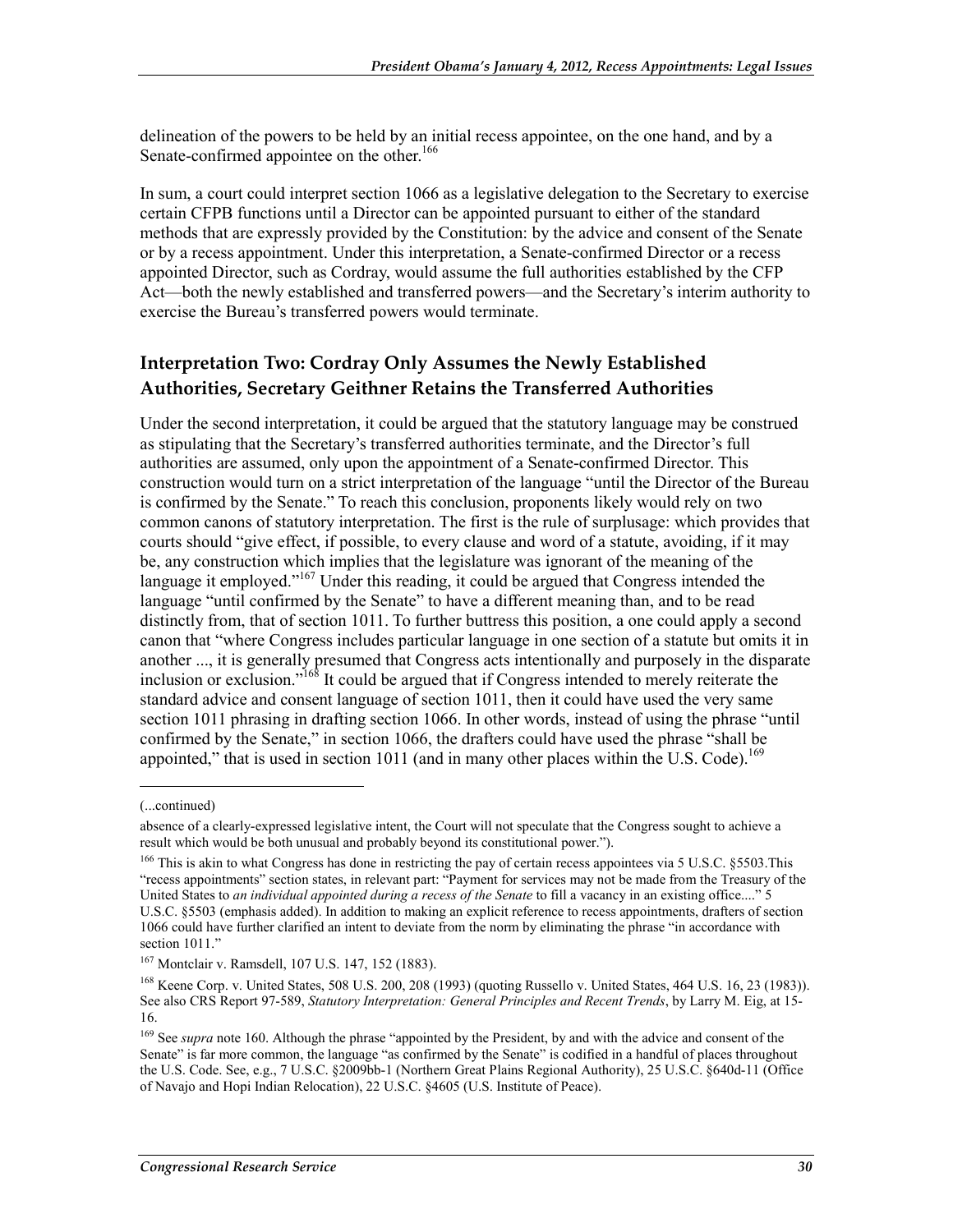Relying on this premise, the clearest understanding of section 1066 would be that the Secretary retains his authority to exercise the transferred powers until the Senate takes steps to confirm a CFPB Director. By extension, a recess appointed Director, such as Cordray, could only directly exercise the Bureau's newly established powers.<sup>170</sup>

Interpretation two may raise a number of potential interpretive problems. First, it would seem to render meaningless the clause "in accordance with section 1011," given the generally established understanding of the statutory language of section 1011. Additionally, under the second interpretation, section 1066 would impose statutory restrictions on the authorities that may be exercised by a recess appointee that would not apply to a Senate-confirmed appointee. This disparate treatment of recess appointees and Senate-confirmed appointees could be viewed as interfering with the President's constitutionally provided recess appointment power. Such an interpretation would likely raise separation of powers issues that a court may want to avoid.

### **Constitutional Avoidance and Interpretation Two**

If interpretation two raises constitutional concerns that could be avoided,<sup>171</sup> it is unlikely that a reviewing court will adopt that interpretation. The Supreme Court has stated that "where an otherwise acceptable construction of a statute would raise serious constitutional problems, the Court will construe the statute to avoid such problems unless such construction is plainly contrary to the intent of Congress."<sup>172</sup> Therefore, "if a case can be decided upon two grounds, one involving a constitutional question, the other a question of statutory construction or general law, the Court will decide only the latter."173 Under this doctrine of "constitutional avoidance" a reviewing court would likely resolve the ambiguities of section 1066 so as to avoid a construction that raises constitutional questions.<sup>174</sup> Therefore, when presented with both possible interpretations of section 1066, a reviewing court may take into consideration that a statutory restriction on the authorities of a recess appointee, as would be imposed under interpretation two, would likely raise constitutional concerns.

#### **Does Interpretation Two Raise Separation of Powers Concerns?**

An interpretation of section 1066 that limits a recess appointee's ability to exercise the full authorities delegated to his office could be viewed as interfering with the President's express constitutional authority to "fill up all Vacancies that may happen during the Recess of the Senate...<sup>"175</sup> However, not all legislative encroachments on presidential authority constitute a violation of separation of powers. Our constitutional structure "by no means contemplates a total

 $170$  The power of the Secretary to delegate the authority to exercise the transferred powers to the Director is discussed *infra*.

<sup>&</sup>lt;sup>171</sup> Interpretation one does not raise separation of powers problems.

<sup>172</sup> DeBartolo Corp. v. Florida Gulf Coast Trades Council, 485 U.S. 568, 575 (1988).

<sup>173</sup> Ashwander v. Tennessee Valley Authority, 297 U.S. 288, 347 (1936) (J. Brandeis, concurring) ("The Court will not pass upon a constitutional question, although properly presented by the record, if there is also present some other ground upon which the case may be disposed of.").

<sup>&</sup>lt;sup>174</sup> Also known as the doctrine of "constitutional doubt," courts will generally construe statutes "if fairly possible, so as to avoid not only the conclusion that it is unconstitutional but also grave doubts upon that score." United States v. Jin Fuey Moy, 241 U.S. 394, 401 (1916); Almendarez-Torres v. United States, 523 U.S. 224, 237-38 (1998); Jones v. United States, 529 U.S. 848, 857 (2000).

<sup>175</sup> U.S. CONST. Art II, §2 cl. 3.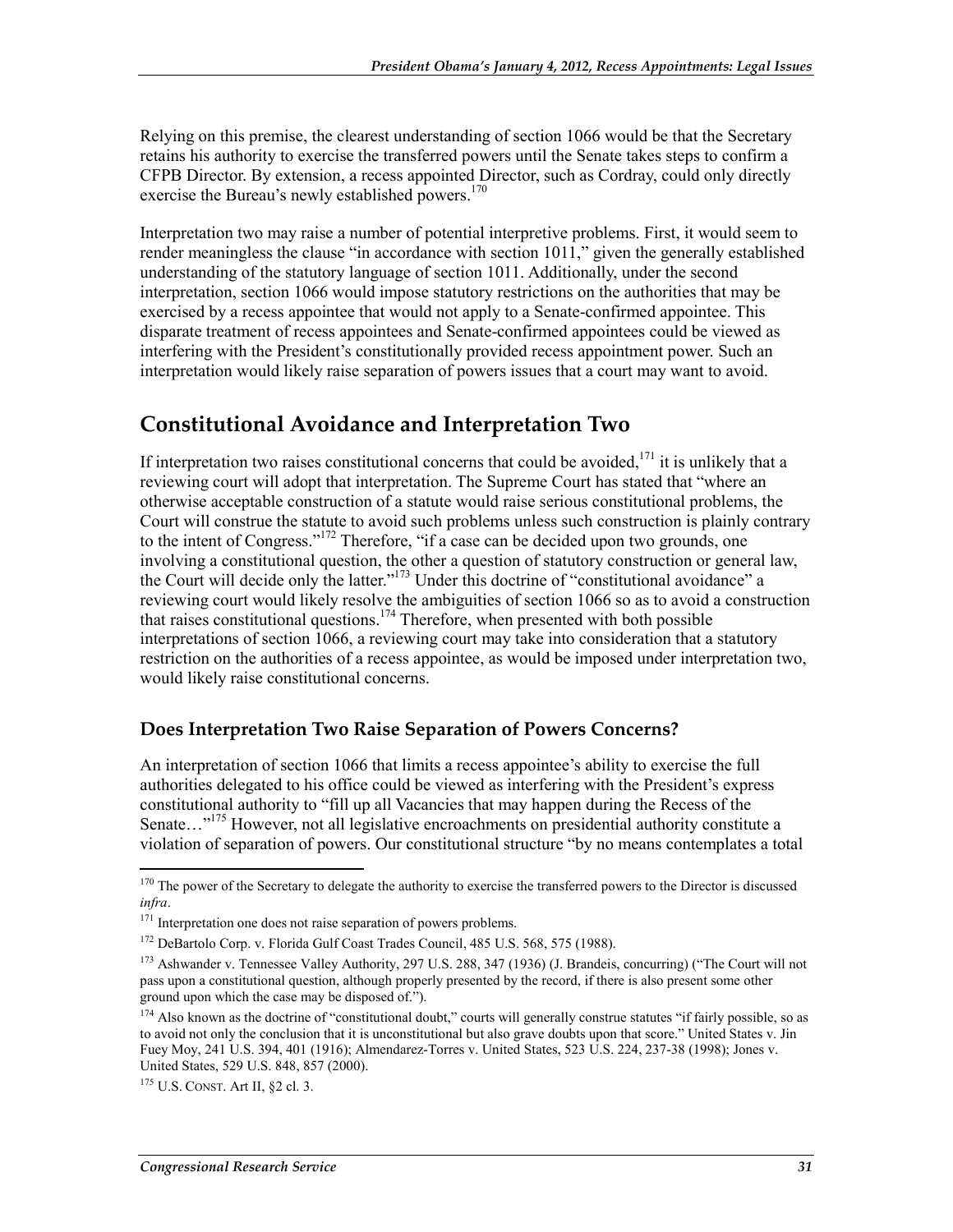separation of each of [the] three essential branches of government."<sup>176</sup> Indeed, the Founding Fathers recognized that a "hermetic sealing off" of the various branches would "preclude establishment of a nation capable of governing itself effectively."<sup>177</sup>

The constitutionality of congressional restrictions on the authority exercised by a recess appointee—like those that would be imposed by interpretation two of section 1066—would be a question of first impression by the courts. However, if one were to interpret section 1066 as preventing Cordray from exercising the full powers of his office, then it would have to be determined whether the provision actually limits the President's constitutional authority to make recess appointments, and if so, whether that limitation is sufficient to constitute an unconstitutional legislative infringement on executive power.

#### **Does Interpretation Two Act as a Limitation on the President's Authority to Make Recess Appointments?**

It is not clear whether an interpretation of section 1066 that would prevent a recess appointee from exercising the full powers of his office would actually restrict the President's authority to *make* recess appointments. The provision would not directly limit whom the President may appoint or how and when the President may make such an appointment.<sup>178</sup> Instead, the provision purports to limit the authorities the Director may exercise, in the absence of Senate confirmation, *after* a recess appointment is made.<sup>179</sup> Thus, the provision would arguably act to restrict the Director, rather than the President.

Viewing the provision in this manner, one could characterize section 1066 as simply defining the contours and powers of the Office of the Director of the CFPB. Congress has broad authority to create, structure, and organize executive branch offices, agencies, and departments.<sup>180</sup> Additionally, it is Congress, upon creating an office, that delegates to the officer the authority to act.<sup>181</sup> Congress is free to limit, restrict, or condition how that delegated authority may be exercised, $182$  and an officer may not act in contravention to, or in excess of, the statutory authority provided to him by Congress.<sup>183</sup> Therefore, it could be argued that, in enacting section 1066, Congress structured the office and limited the delegation of authority such that the Director could only exercise the transferred powers once "confirmed by the Senate."<sup>184</sup> If one accepts the view that section 1066 represents a restricted delegation of authority to the Director, rather than a

<sup>176</sup> *Buckley*, 424 U.S. at 121.

<sup>177</sup> *Id*.

<sup>&</sup>lt;sup>178</sup> Pursuant to the interpretation proposed, the provision would prevent the Director from exercising the "transferred powers" unless he was confirmed by the Senate.

<sup>&</sup>lt;sup>179</sup> Nor has Congress "retained for itself...powers of control or supervision" over the Director. Morrison v. Olson, 487 U.S. 654, 694 (1988).

<sup>&</sup>lt;sup>180</sup> Congress's power in this regard stems from its authority to create offices in conjunction with the Necessary and Proper Clause. U.S. CONST. Art II, §2, cl. 2; U.S. CONST. Art. I, §8, cl. 18.

<sup>&</sup>lt;sup>181</sup> La. Pub. Serv. Comm'n v. FCC, 476 U.S. 355, 374 (1986) ("[A]n agency literally has no power to act ... unless and until Congress confers power upon it.").

<sup>&</sup>lt;sup>182</sup> Congress's freedom in delegating authority is subject to certain limitations including the nondelegation doctrine and the principles established under *INS v. Chadha*, 462 U.S. 919 (1983).

<sup>&</sup>lt;sup>183</sup> Bowen v. Georgetown Univ. Hosp., 488 U.S. 204, 208 (1988) ("It is axiomatic that an administrative agency's power to promulgate legislative regulations is limited to the authority delegated by Congress.").

<sup>184</sup> P.L. 111-203 §1066(a), 12 U.S.C. §5586(a).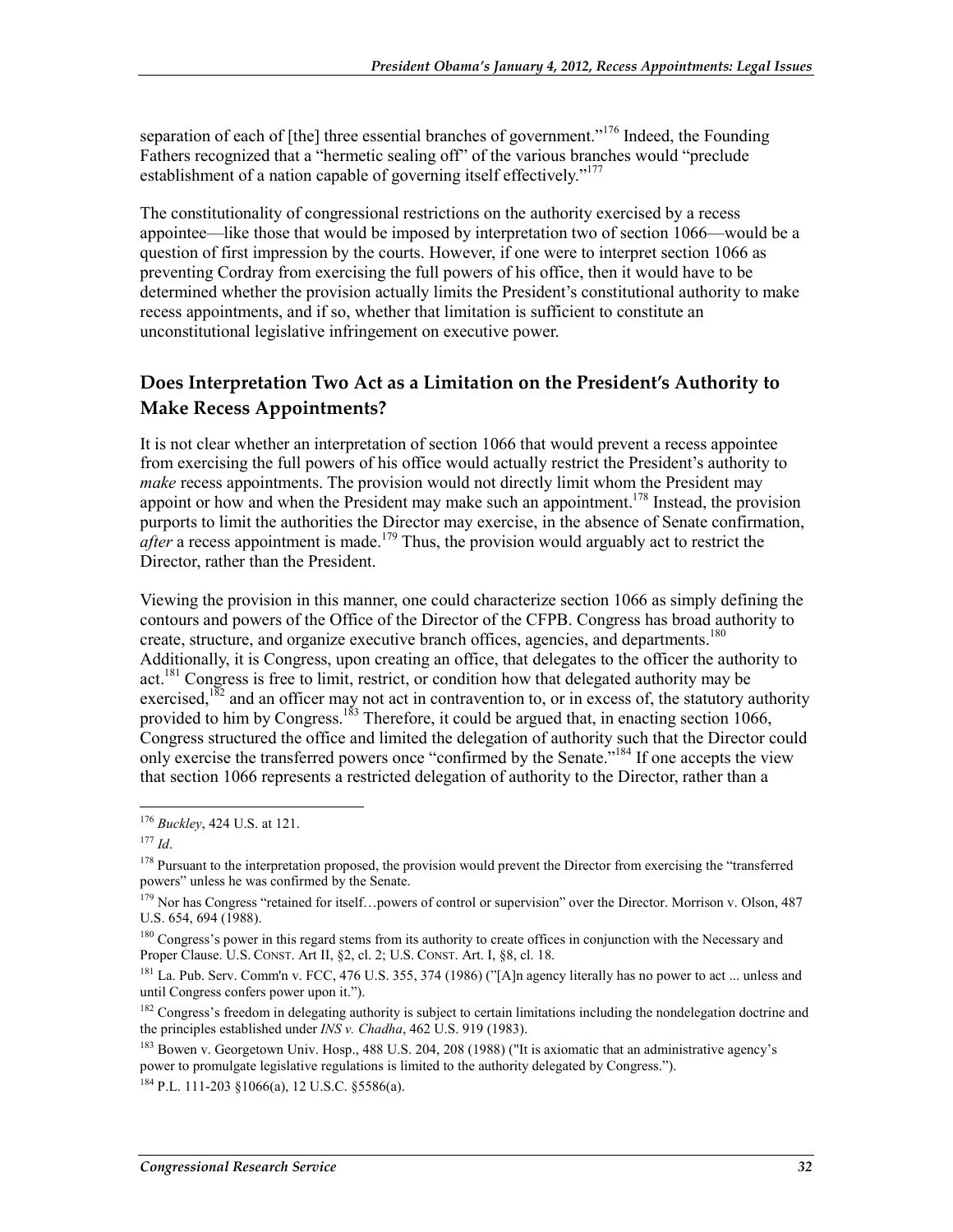limitation on the President's ability to make recess appointments, then it seems unlikely that interpretation two would be determined to raise concerns under the separation of powers doctrine.

Alternatively, interpretation two could be viewed as an indirect interference with the President's recess appointment power in that it restricts the authorities that may be exercised by a recess appointee—thereby designating him as having lesser constitutional standing as compared to that of a Senate-confirmed officer. Lower federal courts, however, have made clear that recess appointees possess the same constitutional authority as a Senate-confirmed appointee. History does not "suggest that the Recess Appointments Clause was designed as some sort of extraordinary and lesser method of appointment."<sup>185</sup> The Court of Appeals for the Eleventh Circuit, for instance, has stated that "during the limited term in which a recess appointee serves, the appointee is afforded the full extent of authority commensurate with that office."<sup>186</sup> The executive branch also has taken the position that Congress may not intrude on the President's power by "granting less power to a recess appointee than a Senate-confirmed occupant of the office would exercise."187 Thus, if section 1066 is interpreted to permit a Senate-confirmed appointee to exercise the full authority of the office, while forbidding a recess appointee from exercising those same powers, it may act to limit the effectiveness of presidential recess appointments by preventing the President from meaningfully filling an existing vacancy in the manner envisioned by the Recess Appointments Clause.

#### **Does a Congressional Restriction on the Powers Exercised by a Recess Appointee Violate the Separation of Powers Doctrine?**

Even accepting that interpretation two would amount to an indirect limitation on the President's recess appointment power, the provision cannot be characterized as a total prohibition on those appointments. However, the provision may nonetheless infringe on the President's constitutional authority to such a degree that it raises significant constitutional questions under the separation of powers doctrine.

Any discussion of the division of authority between Congress and the President in the context of the Recess Appointments Clause should note that a series of lower federal court cases considering challenges to the President's use of his recess appointment power have repeatedly rejected attempts to restrict the President's constitutional authority to make such appointments.<sup>188</sup> These

<sup>185</sup> *Staebler*, 464 F. Supp. at 597.

<sup>&</sup>lt;sup>186</sup> *Evans*, 387 F.3d at 1223-24 (the court continued: "For those who fear [] recess appointments because the appointments bypass the Senate completely, we stress that obvious: the temporary [appointees] lose their offices at the end of the Senate's next session."); See also, *Swan*, 100 F.3d at 973 (rejecting the plaintiff's argument because it "rests on the assumption that a recess appointment is somehow a constitutionally inferior procedure, not entirely valid or in some way suspect, an assumption that the Constitution precludes us from making").

<sup>&</sup>lt;sup>187</sup> 36 Op. O.L.C. 16 (2012). Presidents have also objected to congressional attempts to limit the powers exercised by a recess appointee. Id. (*citing* Statement on Signing the Energy Policy Act of 1992, 2 Pub. Papers of George H.W. Bush 1962, 1963 (Oct. 24, 1992); Statement on Signing the Departments of Commerce, Justice, and State, the Judiciary, and Related Agencies Appropriations Act, 1985, 2 Pub. Papers of Ronald Reagan 1210, 1211 (Aug. 30 1984) (explaining that a bill intended to restrict powers of recess appointees would raise "troubling constitutional issues.")).

<sup>&</sup>lt;sup>188</sup> See Evans v. Stephens, 387 F.3d 1220 ( $11<sup>th</sup>$  Cir. 2004) (holding that that recess appointments to Article III courts are permitted, and that the President may make recess appointments during intrasession and intercession recesses); *Staebler*, 464 F. Supp. at 585 (holding that the holdover provision of the Federal Election Campaign Act did not limit the President's ability to make a recess appointment); United States v. Woodley, 751 F.2d 1008 ( $9^{th}$  Cir. 1985) (holding that the President may utilize the Clause to appoint Article III judges and is not limited to filling only those vacancies that arise during a recess);United States v. Allocco, 305 F.2d 704 ( $2<sup>nd</sup>$  Cir. 1962) (holding that the Clause permits the (continued...)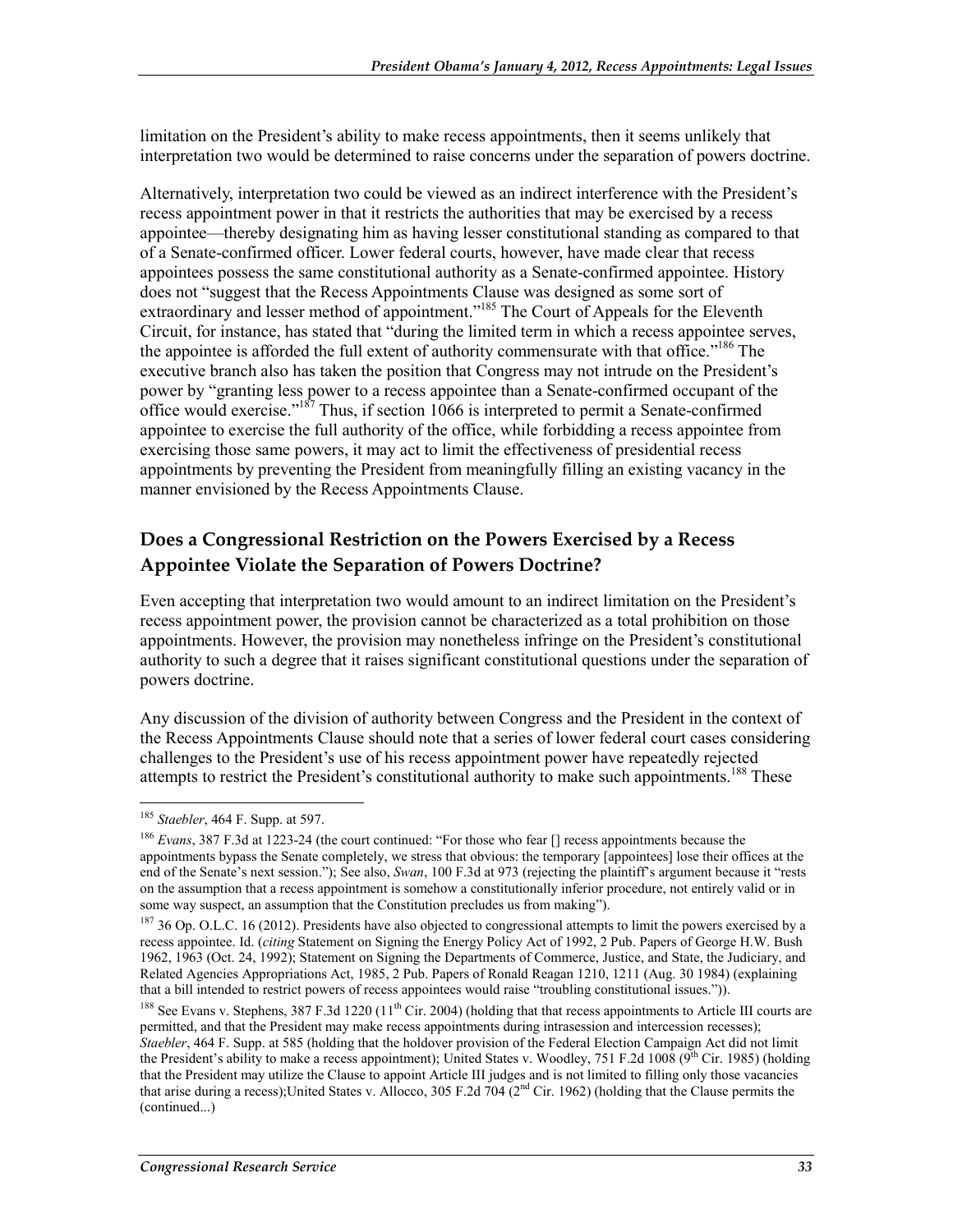cases also suggest that, in considering constitutional questions regarding recess appointments, reviewing courts should give deference to the President as he plays the "primary" role in the appointment process.189 In *Evans v. Stephens*, the appeals court noted that "when the President is acting under the color of express authority of the United States Constitution, we start with a presumption that his acts are constitutional."190 The *Staebler* court also noted this principle of deference to the President, stating that where there is an "ambiguity ... it is appropriate to consider that the President was intended by the framers of the Constitution to possess the active, initiating, and preferred role with respect to the appointment of officers of the United States."<sup>191</sup>

With this background in mind, a constitutional analysis would consider whether an interpretation that section 1066 restricts the powers exercised by a recess appointee would result in an infringement on the President's power sufficient to violate the separation of powers doctrine. Often the outcome of a challenge will depend on the nature of the infringement, the power that is being infringed, and the extent to which the court views that power as essential to the functioning of the branch. As noted previously, while there is no uniform jurisprudential approach to evaluating separation of powers cases, the Supreme Court appears to have developed two main analytical frameworks: formalism—which emphasizes precise definitional boundaries—and functionalism—which deemphasizes the efficacy of adhering to such precise boundaries, relying instead on the effect of the exercise of power.

A formalist approach is more likely to reach a conclusion that a congressional restriction similar to interpretation two of section 1066 violates the separation of powers doctrine than a more flexible functionalist approach. Under a formalist approach, the President's recess appointment authority would likely be viewed as deriving from a clear and exclusive constitutional commitment to the President. Therefore, any congressional attempt to limit the President's exercise of his recess appointment power could be considered an unconstitutional legislative encroachment. Under this reasoning, a statutory provision that permits a Senate-confirmed appointee to exercise powers denied to a recess appointee may be characterized as intruding on the President's authority to make recess appointments, thus constituting an unconstitutional limitation on an express presidential power.<sup>192</sup>

A similar analysis has been applied to other expressly enumerated executive powers. For example, with respect to the President's authority to "grant Reprieves and Pardons for Offenses

 $\overline{a}$ 

<sup>(...</sup>continued)

President to appoint Article III judges and to make recess appointments to vacancies that initially arose while the Senate was still in session). However, not all courts have taken a broad view of the President's authority under the Recess Appointments Clause. The D.C. District Court has twice held—on statutory, rather than constitutional grounds—that the President may not validly make a recess appointment where Congress has "expressly provided for the temporary continuation in office of an incumbent whose term has expired…" *Mackie*, 827 F. Supp at 57; Wilkinson v. Legal Services Corp. 865 F. Supp 891, 900 (D.D.C. 1994) (holding that under the Legal Services Corporation Act, "[t]he expiration of a statutory term of office, therefore, does not create a 'vacancy' that requires application of the Recess Appointments Clause."), *rev'd* on other grounds, 80 F.3d 535 (D.C. Cir. 1996).

<sup>189</sup> *Staebler*, 464 F. Supp. at 599.

<sup>&</sup>lt;sup>190</sup> 387 F.3d 1220, 1222 (11<sup>th</sup> Cir. 2004).

<sup>&</sup>lt;sup>191</sup> 464 F. Supp. at 597. "[T]here is no justification for implying additional restrictions not supported by the constitutional language." *Id*. at 599.

<sup>&</sup>lt;sup>192</sup> The "established view of the Executive Branch" is that "Congress may not derogate from the President's constitutional authority to fill up vacancies during a recess, by granting less power to a recess appointee than a Senateconfirmed occupant of the office would exercise." 36 Op. O.L.C. 16 (2012).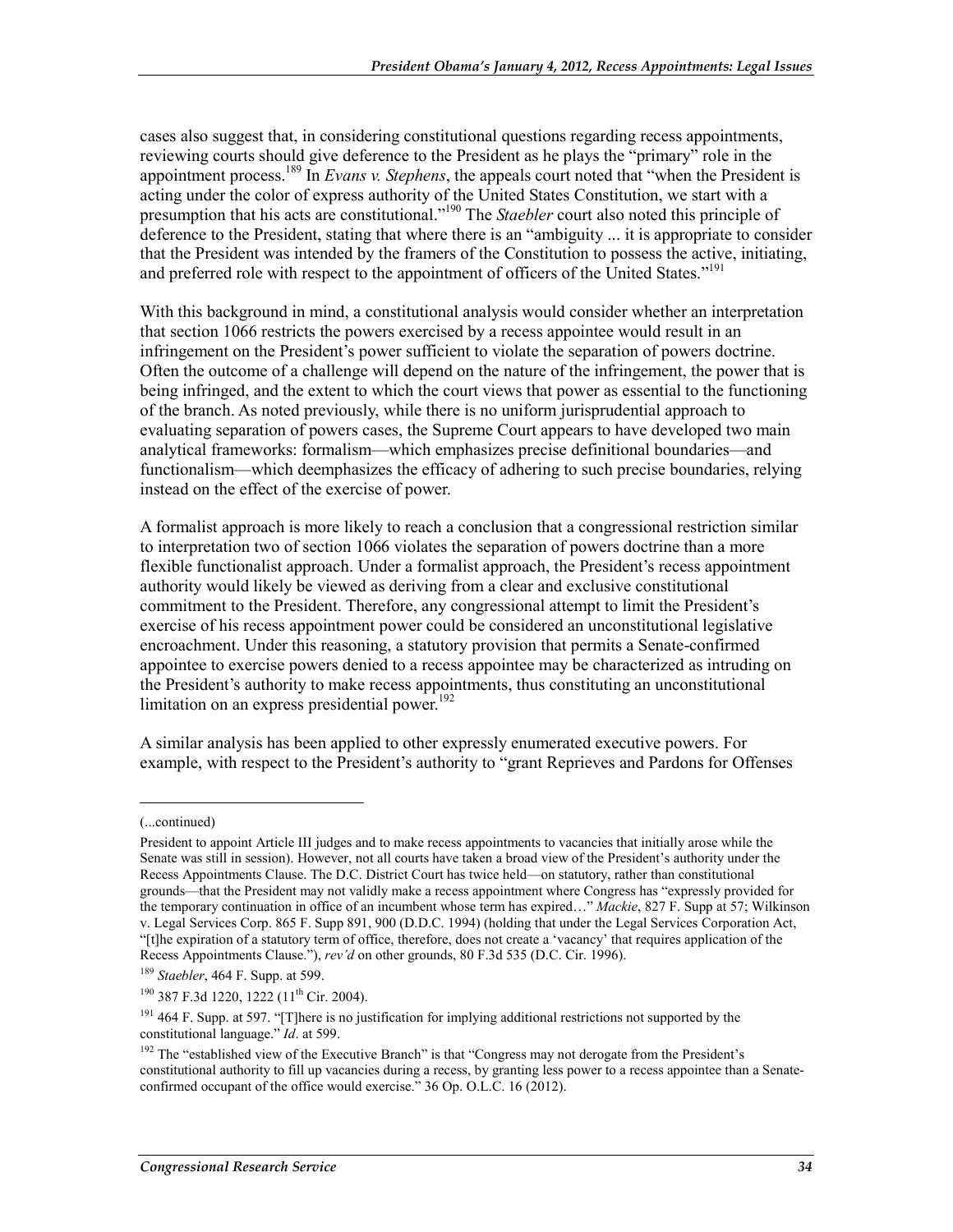against the United States,"<sup>193</sup> the Supreme Court has stated that "[t]his power of the President is not subject to legislative control. Congress can neither limit the effect of his pardon, nor exclude from its exercise any class of offenders."<sup>194</sup> Likewise, the Court has held that the authority to negotiate treaties is exclusive to the President.<sup>195</sup> Although the President completes treaties with the advice and consent of the Senate, "[i]nto the field of negotiation the Senate cannot intrude; and Congress itself is powerless to invade it."<sup>196</sup> The analogy to the President's authority to negotiate treaties may be especially apt given that the treaty context involves shared authority between the Senate and the President. With respect to the treaty making process, the Court has been willing to draw distinct lines delineating the roles of each branch. One could argue that the same may be true with respect to recess appointments. Although the Senate's participation was clearly envisioned under the traditional Appointments Clause, the Recess Appointments Clause arguably operates as a "separate" and independent authority<sup>197</sup> of the President from which the Senate is excluded. Accordingly, significant separation of powers concerns could arise under a formalist approach to evaluating congressional restrictions on powers exercised by a recess appointee.<sup>198</sup>

Separation of powers concerns associated with a congressional restriction on the powers exercised by a recess appointee, however, may be less significant under a functionalist approach. The Supreme Court has recognized very few presidential powers that are entirely excluded from congressional influence or interference. The President's recess appointment power may be viewed as one in which reasonable congressional intrusions are permitted as long as Congress does not prevent the President "from accomplishing [his] constitutionally assigned functions."<sup>199</sup> The analysis may be similar to that which has been applied to the President's traditional appointment and removal powers. Although the Constitution expressly provides the President power to appoint officers of the United States, the Court has upheld certain statutory constructs that impact the President's traditional appointment powers. While Congress may not vest the authority to appoint officers in itself, Congress may prescribe reasonable and relevant qualifications along with other rules of eligibility for appointees.200 Likewise, although the Court has held that the President enjoys the implied constitutional power to oversee executive officers through removal,<sup>201</sup> that

<sup>&</sup>lt;u>.</u> <sup>193</sup> U.S. CONST. Art. II, §2 ("[H]e shall have Power to grant Reprieves and Pardons for Offences against the United States, except in cases of Impeachment.").

<sup>194</sup> Ex Parte Garland, 71 U.S. 333, 380 (1866).

<sup>&</sup>lt;sup>195</sup> United States v. Curtiss-Wright Export Corp., 299 U.S. 304, 319 (1936).

<sup>196</sup> *Id*.

<sup>&</sup>lt;sup>197</sup> The Federalist, No. 67, at 409-10 (Alexander Hamilton) (Clinton Rossiter ed. 1961) ("the ordinary power of appointment is confined to the President and Senate *jointly*…the [recess appointment] clause is evidently intended to authorize the President, *singly*, to make temporary appointments 'during the recess of the Senate…'" (emphasis in the original)).

<sup>&</sup>lt;sup>198</sup> The *Staebler* opinion would appear to support such an approach to the Recess Appointments Clause. After determining that to interpret the Federal Election Campaign Act holdover provision in a manner that prevents the President from making a recess appointment "might well unconstitutionally infringe upon the powers of the President under the Recess Appointments Clause," the Court stated, "[i]t might be noted that if any and all restrictions on the President's recess appointment power, however limited, are prohibited by the Constitution, 5 U.S.C. §5503 [limiting the salary of recess appointed officers] might also be invalid."

<sup>199</sup> Nixon v. Admin. of Gen. Servs., 433 U.S. 425, 443 (1977) (*citing* United States v. Nixon, 418 U.S. 683, 711-12  $(1974)$ ).

<sup>&</sup>lt;sup>200</sup> See Myers v. United States, 272 U.S. 52, 128-29 (holding that Congress may set qualifications for appointees provided "that the qualifications do not so limit selection and so trench upon executive choice as to be in effect legislative designations.").

<sup>&</sup>lt;sup>201</sup> *Id.* at 161 ("The President has the exclusive power of removing executive officers of the United States whom he (continued...)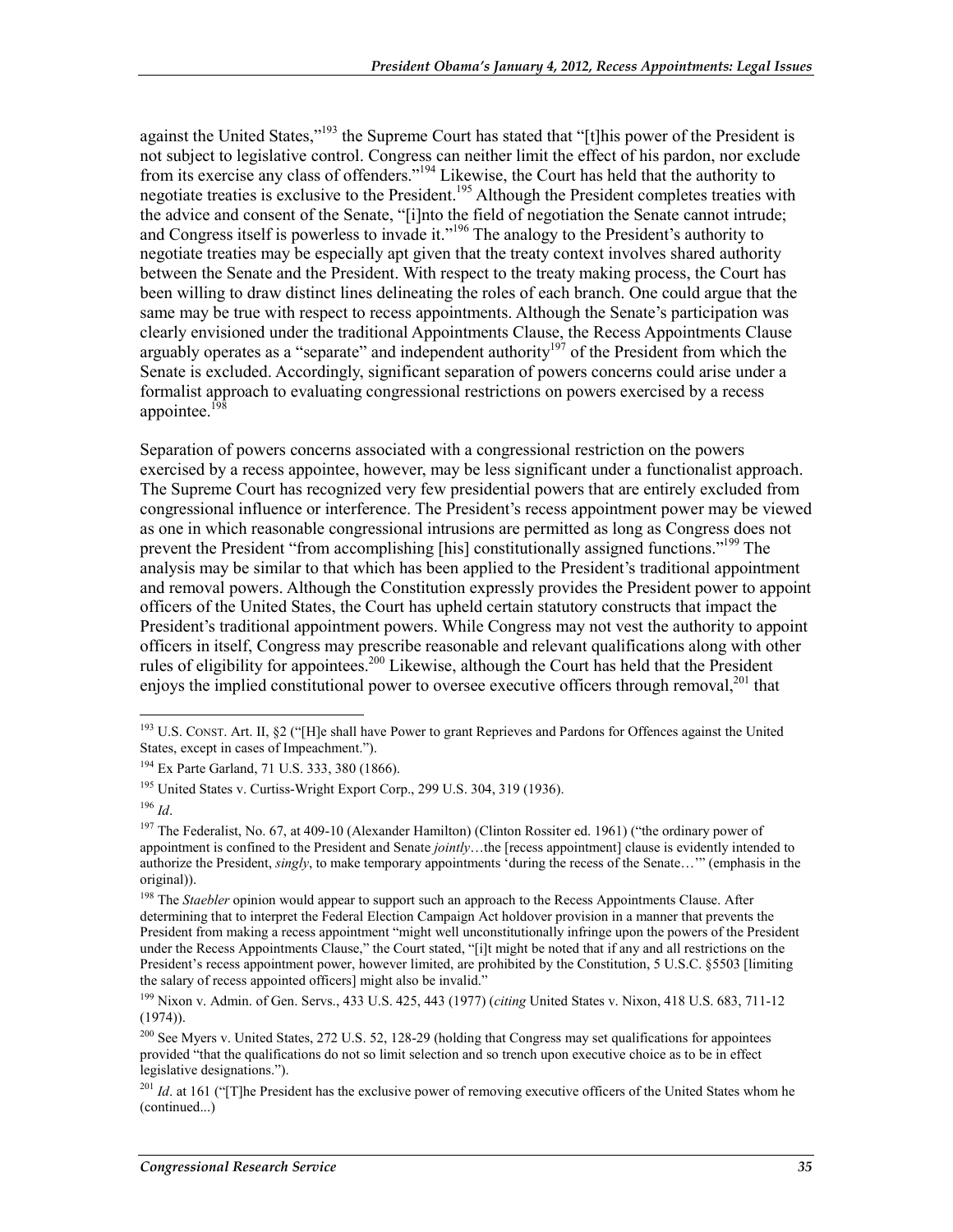power is not free from reasonable congressional regulation.<sup>202</sup> Application of a functionalist analysis would require a consideration of whether section 1066 has the effect of "impermissibly undermin[ing]" the Presidents ability to exercise a "core function."<sup>203</sup> Under such an approach, a restriction on the powers available to a recess appointee, rather than a restriction on the recess appointment itself, may not excessively interfere with the President's ability to fill vacancies. 204 Accordingly, separation of powers concerns could be regarded as less significant under a functionalist approach to congressional limitations on the President's recess appointment power.

### **Potential Judicial Interpretation of CFP Act Section 1066**

Although it is unclear whether interpreting section 1066 in a manner that restricts the authorities exercised by a recess appointee—but not a Senate-confirmed appointee—would violate the separation of powers doctrine, the foregoing analysis suggests that such an interpretation would at least raise constitutional concerns. Presented with two "reasonably susceptible interpretations" one that is consistent with historical practice, the other that may lead to a constitutional conflict the doctrine of "constitutional avoidance" indicates a substantial possibility that a reviewing court would adopt the construction of section 1066 that raises no constitutional difficulties.<sup>205</sup> Therefore, it seems unlikely that a court would adopt interpretation two and give effect to section 1066 in a manner that prevents a recess appointed director from exercising the transferred powers. In addition, interpretation two would arguably represent a unique and novel restriction on a longstanding presidential power. Without a clear statement of legislative intent, which section 1066 lacks, a court may be disinclined to interpret an ambiguous statutory provision in a manner that may significantly alter the division of power between the branches.<sup>206</sup> Accordingly, it seems unlikely that a reviewing court would interpret section 1066 in a manner that restricts the authorities that may be exercised by a recess appointee, and therefore, if Cordray's appointment was valid, he appears likely to be free to exercise the full authorities of his office.

Furthermore, it should be noted that even if a court were to construe section 1066 under the second interpretation, the statutory limitations on Cordray's ability to exercise the full powers of the CFPB Director could be circumvented simply by the Secretary delegating the transferred

<sup>(...</sup>continued)

has appointed by and with the advice and consent of the Senate.").

<sup>&</sup>lt;sup>202</sup> Humphreys Executor v. United States, 295 U.S. 602 (1935) (upholding Congress's authority to insulate officers of independent agencies from presidential removal.).

<sup>&</sup>lt;sup>203</sup> Commodities Futures Trading Comm'n v. Schor, 478 U.S. 833, 851, 856 (1986). See also Loving v. United States, 517 U.S. 748, 757 (1996) ("[I]t remains a basic principle of our constitutional scheme that one branch of the government may not intrude upon the central prerogatives of another.").

<sup>&</sup>lt;sup>204</sup> This view would also support the constitutionality of the Pay Act, which restricts the payment of salaries to certain recess appointees. 5 U.S.C. §5503.

<sup>205</sup> United States ex rel. Attorney Gen. v. Del. & Hudson Co., 213 U.S. 366, 407-09 (1909) ("[W]hen the constitutionality of a statute is assailed, if the statute is reasonably susceptible of two interpretations, by one of which it would be unconstitutional and by the other valid, it is [the Court's] plain duty to adopt that construction which save the statute from constitutional infirmity." (internal citations omitted)).

<sup>&</sup>lt;sup>206</sup> Similarly, the court in *Staebler* identified a number of constitutional concerns associated with interpreting the statute in a manner that prohibited the President from replacing a holdover Commissioner of the Federal Election Commission via a recess appointment. The court noted that "it is an established rule of statutory construction that, where a serious doubt of constitutionality is raised, the Court should ascertain whether a construction is possible by which the question may be avoided and give the law that meaning if this can be fairly done." *Staebler*, 464 F. Supp. at 596.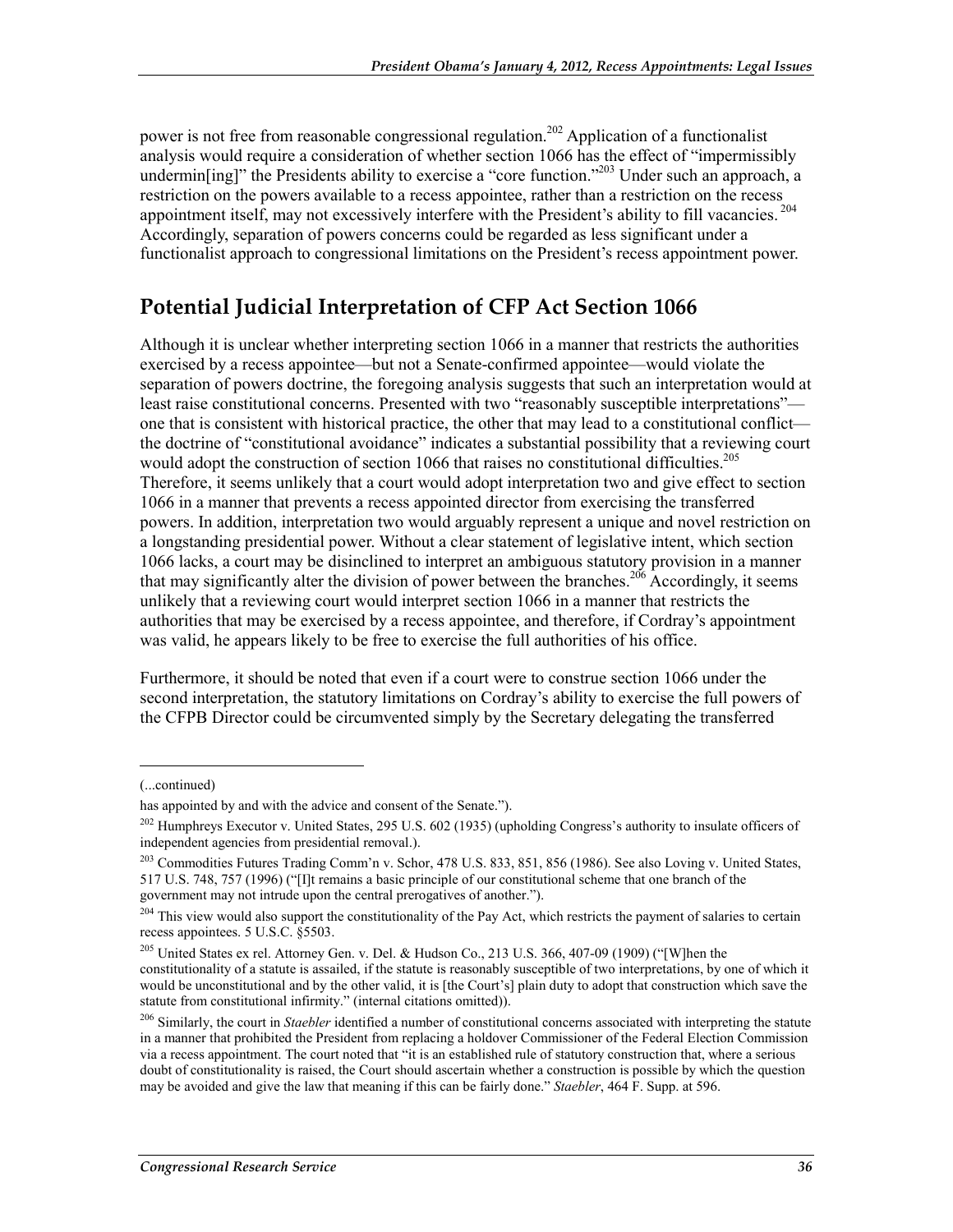powers to Cordray.<sup>207</sup> In other words, if a court agreed with this interpretation, Cordray could exercise the newly established powers pursuant to his recess appointment and could exercise the transferred powers upon a formal delegation from the Secretary.

## **De Facto Officer Doctrine**

With the legal uncertainty surrounding the President's recess appointments of Cordray, Flynn, Block, and Griffin Jr., it seems prudent to review how decisions made and actions performed by the CFPB and NLRB under the direction of these individuals would be treated if a court determined that their appointments were unconstitutional.

The de facto officer doctrine "confers validity upon acts performed by a person acting under the color of official title even though it is later discovered that the legality of that person's appointment or election to office is deficient."<sup>208</sup> Therefore, even if a reviewing court were to invalidate the appointment of an officer, the de facto officer doctrine could be applied to limit the remedies available to the plaintiffs. The purpose of the doctrine is to maintain stability, prevent a disruption of the status quo caused by the overturning of accepted decisions, and facilitate the orderly functioning of the government despite technical defects.<sup>209</sup> The Supreme Court, however, has recognized that the doctrine is applied most often in cases where an appointment is challenged based on a "merely technical" statutory defect.<sup>210</sup> In cases that hinge on more than mere technicalities, such as cases involving a "challenge to the constitutional validity"<sup>211</sup> of an appointment or a statutory challenge that "embodies a strong policy concerning the proper administration of judicial business,"<sup>212</sup> courts have declined to apply the doctrine.<sup>213</sup> Additionally, several circuit courts have explicitly rejected application of the doctrine when a constitutional challenge is presented. $214$ 

<sup>&</sup>lt;sup>207</sup> The Secretary of the Treasury has wide-ranging statutory powers beyond those pertaining to the CFPB. These powers include managing the U.S. government's receipts and public debt, minting coins and printing currency, and detecting and preventing fraud involving the government's receipts. 31 U.S.C. §321(a). To exercise these powers, the Secretary of the Treasury is provided the general authority to "delegate duties and powers of the Secretary to another officer or employee of the Department of the Treasury." 31 U.S.C. §321(b).

<sup>208</sup> Ryder v. United States, 515 U.S. 177, 180 (1995) (*quoting* Norton v. Shelby County, 118 U.S. 425, 440 (1886)).

<sup>209</sup> See *Ryder*, 515 U.S. at 180-81.

<sup>210</sup> Nguyen v. United States, 539 U.S. 69, 77 (2003) (*quoting* Glidden Co. v. Zdanok, 370 U.S. 530, 535 (1962) (plurality)). See also *Ryder*, 515 U.S. at 181-82. Additionally, the doctrine seems to be applied only in cases where the appointment's validity is collaterally attacked, meaning that the plaintiff does not raise the issue of the appointee's alleged invalid appointment until after the appointee's actions are finalized. Courts seem more hesitant to apply the doctrine when the appointee's qualifications are directly attacked in a timely manner. See *Ryder*, 515 U.S. at 181-82; McDowell v. United States, 159 U.S. 596, 601 (1895); Ball v. United States, 140 U.S. 118, 128-29 (1891) (finding that criminal defendant could not be granted relief on his claim that the judge issuing his sentence was improperly appointed); Franklin Sav. Ass'n v. Director, Office of Thrift Supervision, 934 F.2d 1127, 1150 (10<sup>th</sup> Cir. 1991) (upholding District Court's decision to apply de facto officer doctrine to validate unconstitutionally appointed officer's actions when appointment was collaterally attacked); *Andrade*, 729 F.2d at 1499 (declining to apply the de facto officer doctrine when the plaintiff questions the appointment's validity "at or around the time that the challenged government action is taken....").

<sup>211</sup> *Ryder*, 515 U.S. at 182-83.

<sup>212</sup> *Nguyen*, 539 U.S. at 78 (*quoting Glidden*, 370 U.S. at 536).

<sup>213</sup> *Nguyen*, 539 U.S. at 78; *Ryder*, 515 U.S. at 182-83.

<sup>&</sup>lt;sup>214</sup> United States v. Gantt, 194 F.3d 987, 998 (9<sup>th</sup> Cir. 1999) (noting that the court would follow "the modern trend ... not to ratify the actions of an improperly appointed officer of the United States under the ancient 'de facto officer' (continued...)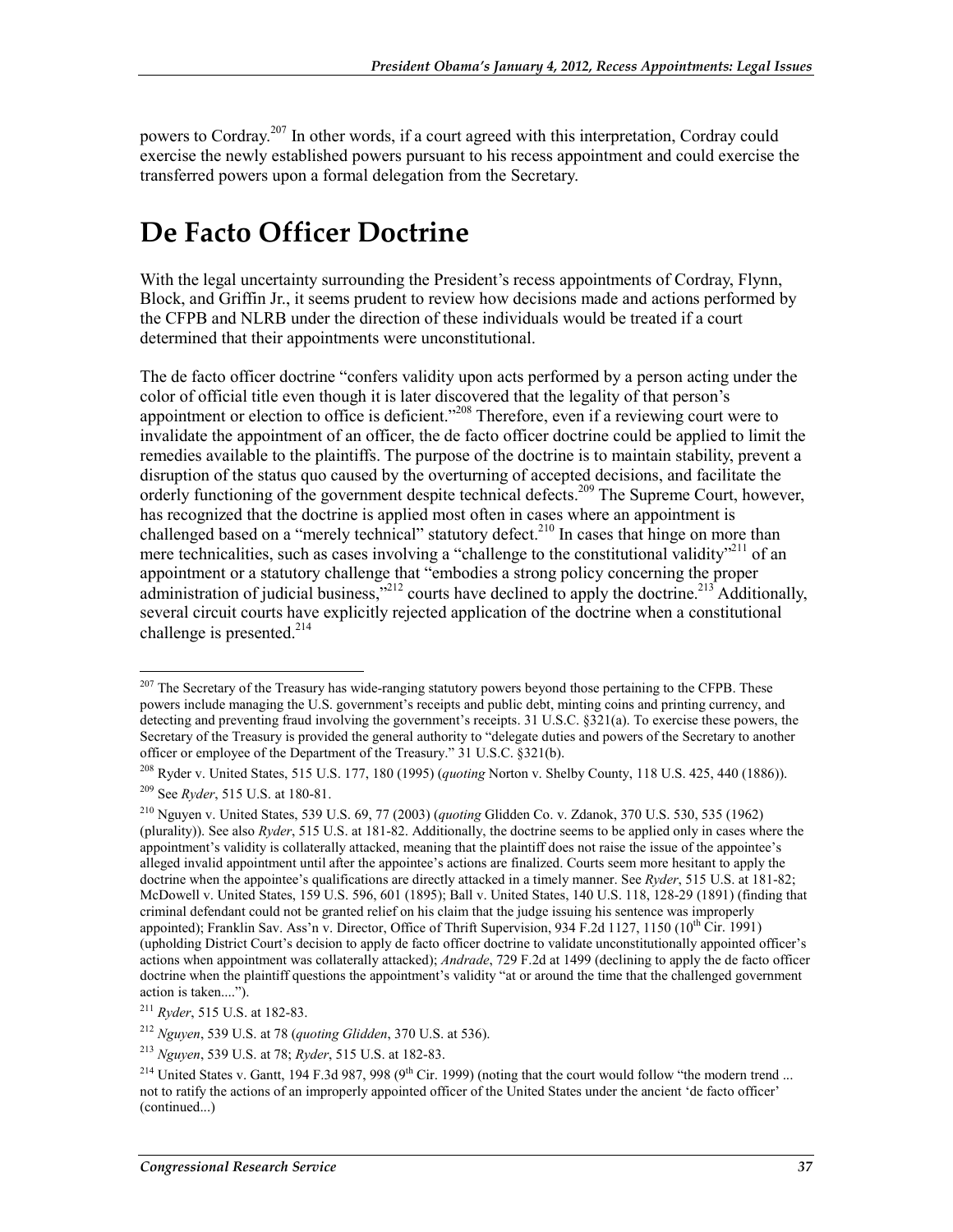It seems unlikely that a court would choose to apply the de facto officer doctrine in a case challenging the CFPB and NLRB recess appointments. Any challenge to the recess appointments will likely raise substantial constitutional questions based on issues of separation of powers and the interpretation of the Recess Appointments Clause.<sup>215</sup> Therefore, it appears this case would fall under the Court's statement in *Ryder v. United States*, that a "timely challenge to the constitutional validity" of an appointment warrants a "decision on the merits of the question and whatever relief may be appropriate if a violation indeed occurred."<sup>216</sup> This principle was exemplified in *Buckley v. Valeo*, where plaintiffs successfully argued that the appointment of four members of the Federal Election Commission by Congress, rather than the President, violated the Appointments Clause.<sup>217</sup> The Court did not explicitly apply the de facto officer doctrine, since it both invalidated the appointments and granted the plaintiffs their requested declaratory and injunctive relief.<sup>218</sup> However, even without relying on the de facto officer doctrine, the Court still "summarily"<sup>219</sup> held that the Commission's past actions remained valid and did not provide further explanation.<sup>220</sup> More recently, following a finding that the NLRB lacked authority to issue decisions with only two Board members, the Court in *New Process Steel v. NLRB* granted the plaintiff relief by vacating and remanding its adjudication to the NLRB.221 In *New Process Steel*, the Court did not even address the continued validity or possible precedential value of the decisions made by the two-member Board.222 Although the Court's statement in *Ryder* means a plaintiff likely may be granted relief if a court invalidated the CFPB and NLRB appointees, the future consequences of such an invalidation remain uncertain.

 $\overline{a}$ 

<sup>(...</sup>continued)

doctrine"); Fed. Election Comm'n v. Nat'l Rifle Ass'n Political Victory Fund, 6 F.3d 821, 828 (D.C. Cir. 1998) (finding that when "appellants raise a constitutional challenge as a defense to an enforcement action ... no theory would permit us to declare the Commission's structure unconstitutional without providing relief to the appellants in this case").

<sup>215</sup> U.S. CONST. Art. II, §2, cl. 3.

<sup>216</sup> *Ryder*, 515 U.S. at 182-83.

<sup>217</sup> *Buckley*, 424 U.S. at 140-42. Additionally, the Court stayed its judgment for no more than 30 days to allow Congress to validly reconstitute the Commission, since the existing Commission was declared invalid and could not exercise any authority.

<sup>218</sup> *Id.* at 142. See *Ryder*, 515 U.S. at 183 ("Neither *Buckley* nor *Connor* explicitly relied on the *de facto* officer doctrine, though the result reached in each case validated the past acts of public officials.").

<sup>219</sup> *Ryder*, 515 U.S. at 182.

<sup>220</sup> *Buckley*, 424 U.S. at 142.

<sup>221</sup> *New Process Steel, L.P*., 130 S.Ct. at 2645 (2010).

<sup>&</sup>lt;sup>222</sup> See *New Process Steel, L.P.*, 130 S.Ct at 2645. On the day the Court issued its decision, the NLRB announced in a press release that it expected all pending cases originally adjudicated by the now-invalidated two-member Board to be vacated and remanded. *Supreme Court rule two-member NLRB lacked authority to issue decisions*, Nat'l Labor Relations Bd., Press Release, June 17, 2010, available at http://www.nlrb.gov/news-media/news-releases/archive-news.